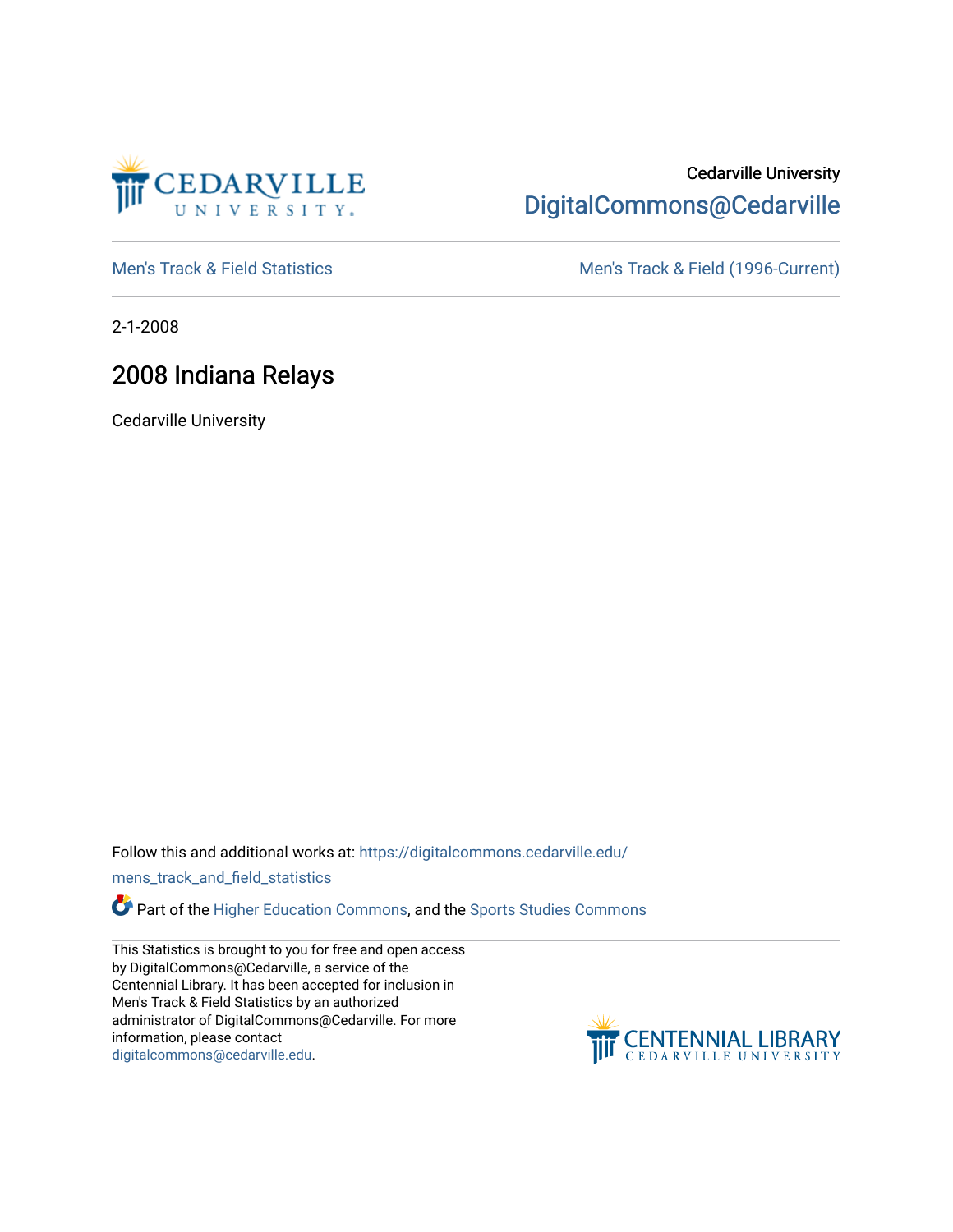### **Cedarville University**

http://www.cedarville.edu/2007-08/mtrack/mtr\_indiana020108.htm





## **Indiana Relays**

**Feb. 1-2, 2008 - Bloomington, Ind.** 

#### **MEN'S RESULTS (Day 1)**

Event 1 Men 60 Meter Dash

| Qual Mark: 6.63<br>Prov Mark: 6.74<br>Fieldhouse: $\#$ 6.58 2/17/2006 Terrance Trammel<br>Year School<br>Name<br>Seed<br>Prelims H#<br>Preliminaries<br>1 Robinson, Dallas<br>Hpc Elite<br>6.64<br>$6.78q$ 1<br>2 Sales, Dante<br>Unattached<br>6.70<br>$6.81q$ 5<br>3 Thigpen, Marcus<br>Indiana<br>$6.83q$ 2<br>6.82<br>4 Durotoye, Adetoyi<br>World-class Athl<br>6.85<br>6.87α θ<br>5 Gray, Jeramie<br>Indiana State<br>6.74<br>$6.89q$ 10<br>6 Moylan, Jacob<br>Indiana<br>6.91<br>$6.90q$ 2<br>7 Coleman, Mike<br>Louisiana Tech<br>6.74<br>$6.92q$ 3<br>8 Johnson, Jeremy<br>Illinois State<br>6.90<br>$6.94q$ 5<br>9 Fisher, Kawayne<br>6.78<br>Lincoln (Mo.)<br>$6.94q$ 4<br>10 Lee, Kesonn<br>6.90<br>Indiana Tech<br>$6.94q$ 3<br>11 Szebeny, Miklos<br>Notre Dame<br>6.87<br>$6.97q$ 11<br>12 Deloney, Brandon<br>Southern Illinoi<br>6.92<br>$6.97q$ 11<br>13 Truitt, Daryl<br>Indiana State<br>6.88<br>6.97a<br>4<br>14 Vance, Justin<br>Jackson State<br>6.82<br>6.98a 11<br>15 Miller, Clint<br>Unattached<br>6.89<br>6.98q 10<br>16 Helms, Freddie<br>Indianapolis<br>6.89<br>6.99α<br>- 6<br>17 Mitchell, Franklyn<br>Lincoln (Mo.)<br>6.90<br>7.02<br>1<br>18 Parker, Raymon<br>Rend Lake<br>6.90<br>7.04<br>10<br>19 Wright, Chris<br>Siu-Edwardsville<br>6.89<br>7.06<br>- 5<br>20 Bryden, Dwain<br>Lincoln (Mo.)<br>6.89<br>7.07<br>-3<br>21 Cray, Eric<br>Bethune-Cookman<br>6.85<br>7.08<br>$^{\circ}$<br>22 Trotter, Deron<br>Louisiana Tech<br>6.88<br>12<br>7.09<br>23 Pipkin, Devin<br>Indiana<br>6.87<br>7<br>7.09<br>24 Warren, Stevie<br>Southern Illinoi<br>6.88<br>7.10<br>9<br>25 Moran, Tim<br>Clayton State<br>7.08<br>7.11<br>7<br>26 Ogburn, Gary<br>Indiana State<br>7.01<br>з<br>7.11<br>27 Farnell, Jeff<br>7.03<br>Notre Dame<br>7.11<br>4<br>28 McMillan, Albeyon<br>Shorter<br>6.95<br>7.11<br>8<br>29 Kennedy, Shaun<br>Shorter<br>6.97<br>7.12<br>4<br>30 Littleton, Chris<br>Siu-Edwardsville<br>6.88<br>7.13<br>2<br>31 Jelks, Brandon<br>Eastern Illinois<br>6.99<br>7.13<br>12<br>32 Perry, Jordan<br>McKendree<br>6.90<br>6<br>7.15<br>33 Kirkland, Phillip<br>Bethune-Cookman<br>6.85<br>$\tau$<br>7.15<br>34 Jones, Dominique<br>McKendree<br>6.90<br>7.17<br>4<br>35 Lewis, Keith<br>Indiana Tech<br>7.00<br>7.17<br>1<br>36 Atkins, Tyrell<br>Notre Dame<br>7.09<br>7.18<br>11<br>37 Jeffers, Jordan<br>Cumberlands<br>6.94<br>8<br>7.19<br>38 Lampley, Lincoln<br>Jackson State<br>6.91<br>9<br>7.20<br>39 Brooks, Chandler<br>7.10<br>7.20<br>2<br>Notre Dame<br>40 Denham, Jimel<br>Loyola (Ill.)<br>7.01<br>7.21<br>10<br>41 Holman, Cory<br>Rend Lake<br>7.15<br>7.21<br>4<br>42 Henrichs, Luke<br>Illinois State<br>7.10<br>7.21<br>9 |  |  |  |
|----------------------------------------------------------------------------------------------------------------------------------------------------------------------------------------------------------------------------------------------------------------------------------------------------------------------------------------------------------------------------------------------------------------------------------------------------------------------------------------------------------------------------------------------------------------------------------------------------------------------------------------------------------------------------------------------------------------------------------------------------------------------------------------------------------------------------------------------------------------------------------------------------------------------------------------------------------------------------------------------------------------------------------------------------------------------------------------------------------------------------------------------------------------------------------------------------------------------------------------------------------------------------------------------------------------------------------------------------------------------------------------------------------------------------------------------------------------------------------------------------------------------------------------------------------------------------------------------------------------------------------------------------------------------------------------------------------------------------------------------------------------------------------------------------------------------------------------------------------------------------------------------------------------------------------------------------------------------------------------------------------------------------------------------------------------------------------------------------------------------------------------------------------------------------------------------------------------------------------------------------------------------------------------------------------------------------------------------------------------------------------------------------------------------------------------------------------------------------------------------------------------------------------------------------------------------------------------------------------------------------------------------------------------------------------------------------|--|--|--|
|                                                                                                                                                                                                                                                                                                                                                                                                                                                                                                                                                                                                                                                                                                                                                                                                                                                                                                                                                                                                                                                                                                                                                                                                                                                                                                                                                                                                                                                                                                                                                                                                                                                                                                                                                                                                                                                                                                                                                                                                                                                                                                                                                                                                                                                                                                                                                                                                                                                                                                                                                                                                                                                                                                    |  |  |  |
|                                                                                                                                                                                                                                                                                                                                                                                                                                                                                                                                                                                                                                                                                                                                                                                                                                                                                                                                                                                                                                                                                                                                                                                                                                                                                                                                                                                                                                                                                                                                                                                                                                                                                                                                                                                                                                                                                                                                                                                                                                                                                                                                                                                                                                                                                                                                                                                                                                                                                                                                                                                                                                                                                                    |  |  |  |
|                                                                                                                                                                                                                                                                                                                                                                                                                                                                                                                                                                                                                                                                                                                                                                                                                                                                                                                                                                                                                                                                                                                                                                                                                                                                                                                                                                                                                                                                                                                                                                                                                                                                                                                                                                                                                                                                                                                                                                                                                                                                                                                                                                                                                                                                                                                                                                                                                                                                                                                                                                                                                                                                                                    |  |  |  |
|                                                                                                                                                                                                                                                                                                                                                                                                                                                                                                                                                                                                                                                                                                                                                                                                                                                                                                                                                                                                                                                                                                                                                                                                                                                                                                                                                                                                                                                                                                                                                                                                                                                                                                                                                                                                                                                                                                                                                                                                                                                                                                                                                                                                                                                                                                                                                                                                                                                                                                                                                                                                                                                                                                    |  |  |  |
|                                                                                                                                                                                                                                                                                                                                                                                                                                                                                                                                                                                                                                                                                                                                                                                                                                                                                                                                                                                                                                                                                                                                                                                                                                                                                                                                                                                                                                                                                                                                                                                                                                                                                                                                                                                                                                                                                                                                                                                                                                                                                                                                                                                                                                                                                                                                                                                                                                                                                                                                                                                                                                                                                                    |  |  |  |
|                                                                                                                                                                                                                                                                                                                                                                                                                                                                                                                                                                                                                                                                                                                                                                                                                                                                                                                                                                                                                                                                                                                                                                                                                                                                                                                                                                                                                                                                                                                                                                                                                                                                                                                                                                                                                                                                                                                                                                                                                                                                                                                                                                                                                                                                                                                                                                                                                                                                                                                                                                                                                                                                                                    |  |  |  |
|                                                                                                                                                                                                                                                                                                                                                                                                                                                                                                                                                                                                                                                                                                                                                                                                                                                                                                                                                                                                                                                                                                                                                                                                                                                                                                                                                                                                                                                                                                                                                                                                                                                                                                                                                                                                                                                                                                                                                                                                                                                                                                                                                                                                                                                                                                                                                                                                                                                                                                                                                                                                                                                                                                    |  |  |  |
|                                                                                                                                                                                                                                                                                                                                                                                                                                                                                                                                                                                                                                                                                                                                                                                                                                                                                                                                                                                                                                                                                                                                                                                                                                                                                                                                                                                                                                                                                                                                                                                                                                                                                                                                                                                                                                                                                                                                                                                                                                                                                                                                                                                                                                                                                                                                                                                                                                                                                                                                                                                                                                                                                                    |  |  |  |
|                                                                                                                                                                                                                                                                                                                                                                                                                                                                                                                                                                                                                                                                                                                                                                                                                                                                                                                                                                                                                                                                                                                                                                                                                                                                                                                                                                                                                                                                                                                                                                                                                                                                                                                                                                                                                                                                                                                                                                                                                                                                                                                                                                                                                                                                                                                                                                                                                                                                                                                                                                                                                                                                                                    |  |  |  |
|                                                                                                                                                                                                                                                                                                                                                                                                                                                                                                                                                                                                                                                                                                                                                                                                                                                                                                                                                                                                                                                                                                                                                                                                                                                                                                                                                                                                                                                                                                                                                                                                                                                                                                                                                                                                                                                                                                                                                                                                                                                                                                                                                                                                                                                                                                                                                                                                                                                                                                                                                                                                                                                                                                    |  |  |  |
|                                                                                                                                                                                                                                                                                                                                                                                                                                                                                                                                                                                                                                                                                                                                                                                                                                                                                                                                                                                                                                                                                                                                                                                                                                                                                                                                                                                                                                                                                                                                                                                                                                                                                                                                                                                                                                                                                                                                                                                                                                                                                                                                                                                                                                                                                                                                                                                                                                                                                                                                                                                                                                                                                                    |  |  |  |
|                                                                                                                                                                                                                                                                                                                                                                                                                                                                                                                                                                                                                                                                                                                                                                                                                                                                                                                                                                                                                                                                                                                                                                                                                                                                                                                                                                                                                                                                                                                                                                                                                                                                                                                                                                                                                                                                                                                                                                                                                                                                                                                                                                                                                                                                                                                                                                                                                                                                                                                                                                                                                                                                                                    |  |  |  |
|                                                                                                                                                                                                                                                                                                                                                                                                                                                                                                                                                                                                                                                                                                                                                                                                                                                                                                                                                                                                                                                                                                                                                                                                                                                                                                                                                                                                                                                                                                                                                                                                                                                                                                                                                                                                                                                                                                                                                                                                                                                                                                                                                                                                                                                                                                                                                                                                                                                                                                                                                                                                                                                                                                    |  |  |  |
|                                                                                                                                                                                                                                                                                                                                                                                                                                                                                                                                                                                                                                                                                                                                                                                                                                                                                                                                                                                                                                                                                                                                                                                                                                                                                                                                                                                                                                                                                                                                                                                                                                                                                                                                                                                                                                                                                                                                                                                                                                                                                                                                                                                                                                                                                                                                                                                                                                                                                                                                                                                                                                                                                                    |  |  |  |
|                                                                                                                                                                                                                                                                                                                                                                                                                                                                                                                                                                                                                                                                                                                                                                                                                                                                                                                                                                                                                                                                                                                                                                                                                                                                                                                                                                                                                                                                                                                                                                                                                                                                                                                                                                                                                                                                                                                                                                                                                                                                                                                                                                                                                                                                                                                                                                                                                                                                                                                                                                                                                                                                                                    |  |  |  |
|                                                                                                                                                                                                                                                                                                                                                                                                                                                                                                                                                                                                                                                                                                                                                                                                                                                                                                                                                                                                                                                                                                                                                                                                                                                                                                                                                                                                                                                                                                                                                                                                                                                                                                                                                                                                                                                                                                                                                                                                                                                                                                                                                                                                                                                                                                                                                                                                                                                                                                                                                                                                                                                                                                    |  |  |  |
|                                                                                                                                                                                                                                                                                                                                                                                                                                                                                                                                                                                                                                                                                                                                                                                                                                                                                                                                                                                                                                                                                                                                                                                                                                                                                                                                                                                                                                                                                                                                                                                                                                                                                                                                                                                                                                                                                                                                                                                                                                                                                                                                                                                                                                                                                                                                                                                                                                                                                                                                                                                                                                                                                                    |  |  |  |
|                                                                                                                                                                                                                                                                                                                                                                                                                                                                                                                                                                                                                                                                                                                                                                                                                                                                                                                                                                                                                                                                                                                                                                                                                                                                                                                                                                                                                                                                                                                                                                                                                                                                                                                                                                                                                                                                                                                                                                                                                                                                                                                                                                                                                                                                                                                                                                                                                                                                                                                                                                                                                                                                                                    |  |  |  |
|                                                                                                                                                                                                                                                                                                                                                                                                                                                                                                                                                                                                                                                                                                                                                                                                                                                                                                                                                                                                                                                                                                                                                                                                                                                                                                                                                                                                                                                                                                                                                                                                                                                                                                                                                                                                                                                                                                                                                                                                                                                                                                                                                                                                                                                                                                                                                                                                                                                                                                                                                                                                                                                                                                    |  |  |  |
|                                                                                                                                                                                                                                                                                                                                                                                                                                                                                                                                                                                                                                                                                                                                                                                                                                                                                                                                                                                                                                                                                                                                                                                                                                                                                                                                                                                                                                                                                                                                                                                                                                                                                                                                                                                                                                                                                                                                                                                                                                                                                                                                                                                                                                                                                                                                                                                                                                                                                                                                                                                                                                                                                                    |  |  |  |
|                                                                                                                                                                                                                                                                                                                                                                                                                                                                                                                                                                                                                                                                                                                                                                                                                                                                                                                                                                                                                                                                                                                                                                                                                                                                                                                                                                                                                                                                                                                                                                                                                                                                                                                                                                                                                                                                                                                                                                                                                                                                                                                                                                                                                                                                                                                                                                                                                                                                                                                                                                                                                                                                                                    |  |  |  |
|                                                                                                                                                                                                                                                                                                                                                                                                                                                                                                                                                                                                                                                                                                                                                                                                                                                                                                                                                                                                                                                                                                                                                                                                                                                                                                                                                                                                                                                                                                                                                                                                                                                                                                                                                                                                                                                                                                                                                                                                                                                                                                                                                                                                                                                                                                                                                                                                                                                                                                                                                                                                                                                                                                    |  |  |  |
|                                                                                                                                                                                                                                                                                                                                                                                                                                                                                                                                                                                                                                                                                                                                                                                                                                                                                                                                                                                                                                                                                                                                                                                                                                                                                                                                                                                                                                                                                                                                                                                                                                                                                                                                                                                                                                                                                                                                                                                                                                                                                                                                                                                                                                                                                                                                                                                                                                                                                                                                                                                                                                                                                                    |  |  |  |
|                                                                                                                                                                                                                                                                                                                                                                                                                                                                                                                                                                                                                                                                                                                                                                                                                                                                                                                                                                                                                                                                                                                                                                                                                                                                                                                                                                                                                                                                                                                                                                                                                                                                                                                                                                                                                                                                                                                                                                                                                                                                                                                                                                                                                                                                                                                                                                                                                                                                                                                                                                                                                                                                                                    |  |  |  |
|                                                                                                                                                                                                                                                                                                                                                                                                                                                                                                                                                                                                                                                                                                                                                                                                                                                                                                                                                                                                                                                                                                                                                                                                                                                                                                                                                                                                                                                                                                                                                                                                                                                                                                                                                                                                                                                                                                                                                                                                                                                                                                                                                                                                                                                                                                                                                                                                                                                                                                                                                                                                                                                                                                    |  |  |  |
|                                                                                                                                                                                                                                                                                                                                                                                                                                                                                                                                                                                                                                                                                                                                                                                                                                                                                                                                                                                                                                                                                                                                                                                                                                                                                                                                                                                                                                                                                                                                                                                                                                                                                                                                                                                                                                                                                                                                                                                                                                                                                                                                                                                                                                                                                                                                                                                                                                                                                                                                                                                                                                                                                                    |  |  |  |
|                                                                                                                                                                                                                                                                                                                                                                                                                                                                                                                                                                                                                                                                                                                                                                                                                                                                                                                                                                                                                                                                                                                                                                                                                                                                                                                                                                                                                                                                                                                                                                                                                                                                                                                                                                                                                                                                                                                                                                                                                                                                                                                                                                                                                                                                                                                                                                                                                                                                                                                                                                                                                                                                                                    |  |  |  |
|                                                                                                                                                                                                                                                                                                                                                                                                                                                                                                                                                                                                                                                                                                                                                                                                                                                                                                                                                                                                                                                                                                                                                                                                                                                                                                                                                                                                                                                                                                                                                                                                                                                                                                                                                                                                                                                                                                                                                                                                                                                                                                                                                                                                                                                                                                                                                                                                                                                                                                                                                                                                                                                                                                    |  |  |  |
|                                                                                                                                                                                                                                                                                                                                                                                                                                                                                                                                                                                                                                                                                                                                                                                                                                                                                                                                                                                                                                                                                                                                                                                                                                                                                                                                                                                                                                                                                                                                                                                                                                                                                                                                                                                                                                                                                                                                                                                                                                                                                                                                                                                                                                                                                                                                                                                                                                                                                                                                                                                                                                                                                                    |  |  |  |
|                                                                                                                                                                                                                                                                                                                                                                                                                                                                                                                                                                                                                                                                                                                                                                                                                                                                                                                                                                                                                                                                                                                                                                                                                                                                                                                                                                                                                                                                                                                                                                                                                                                                                                                                                                                                                                                                                                                                                                                                                                                                                                                                                                                                                                                                                                                                                                                                                                                                                                                                                                                                                                                                                                    |  |  |  |
|                                                                                                                                                                                                                                                                                                                                                                                                                                                                                                                                                                                                                                                                                                                                                                                                                                                                                                                                                                                                                                                                                                                                                                                                                                                                                                                                                                                                                                                                                                                                                                                                                                                                                                                                                                                                                                                                                                                                                                                                                                                                                                                                                                                                                                                                                                                                                                                                                                                                                                                                                                                                                                                                                                    |  |  |  |
|                                                                                                                                                                                                                                                                                                                                                                                                                                                                                                                                                                                                                                                                                                                                                                                                                                                                                                                                                                                                                                                                                                                                                                                                                                                                                                                                                                                                                                                                                                                                                                                                                                                                                                                                                                                                                                                                                                                                                                                                                                                                                                                                                                                                                                                                                                                                                                                                                                                                                                                                                                                                                                                                                                    |  |  |  |
|                                                                                                                                                                                                                                                                                                                                                                                                                                                                                                                                                                                                                                                                                                                                                                                                                                                                                                                                                                                                                                                                                                                                                                                                                                                                                                                                                                                                                                                                                                                                                                                                                                                                                                                                                                                                                                                                                                                                                                                                                                                                                                                                                                                                                                                                                                                                                                                                                                                                                                                                                                                                                                                                                                    |  |  |  |
|                                                                                                                                                                                                                                                                                                                                                                                                                                                                                                                                                                                                                                                                                                                                                                                                                                                                                                                                                                                                                                                                                                                                                                                                                                                                                                                                                                                                                                                                                                                                                                                                                                                                                                                                                                                                                                                                                                                                                                                                                                                                                                                                                                                                                                                                                                                                                                                                                                                                                                                                                                                                                                                                                                    |  |  |  |
|                                                                                                                                                                                                                                                                                                                                                                                                                                                                                                                                                                                                                                                                                                                                                                                                                                                                                                                                                                                                                                                                                                                                                                                                                                                                                                                                                                                                                                                                                                                                                                                                                                                                                                                                                                                                                                                                                                                                                                                                                                                                                                                                                                                                                                                                                                                                                                                                                                                                                                                                                                                                                                                                                                    |  |  |  |
|                                                                                                                                                                                                                                                                                                                                                                                                                                                                                                                                                                                                                                                                                                                                                                                                                                                                                                                                                                                                                                                                                                                                                                                                                                                                                                                                                                                                                                                                                                                                                                                                                                                                                                                                                                                                                                                                                                                                                                                                                                                                                                                                                                                                                                                                                                                                                                                                                                                                                                                                                                                                                                                                                                    |  |  |  |
|                                                                                                                                                                                                                                                                                                                                                                                                                                                                                                                                                                                                                                                                                                                                                                                                                                                                                                                                                                                                                                                                                                                                                                                                                                                                                                                                                                                                                                                                                                                                                                                                                                                                                                                                                                                                                                                                                                                                                                                                                                                                                                                                                                                                                                                                                                                                                                                                                                                                                                                                                                                                                                                                                                    |  |  |  |
|                                                                                                                                                                                                                                                                                                                                                                                                                                                                                                                                                                                                                                                                                                                                                                                                                                                                                                                                                                                                                                                                                                                                                                                                                                                                                                                                                                                                                                                                                                                                                                                                                                                                                                                                                                                                                                                                                                                                                                                                                                                                                                                                                                                                                                                                                                                                                                                                                                                                                                                                                                                                                                                                                                    |  |  |  |
|                                                                                                                                                                                                                                                                                                                                                                                                                                                                                                                                                                                                                                                                                                                                                                                                                                                                                                                                                                                                                                                                                                                                                                                                                                                                                                                                                                                                                                                                                                                                                                                                                                                                                                                                                                                                                                                                                                                                                                                                                                                                                                                                                                                                                                                                                                                                                                                                                                                                                                                                                                                                                                                                                                    |  |  |  |
|                                                                                                                                                                                                                                                                                                                                                                                                                                                                                                                                                                                                                                                                                                                                                                                                                                                                                                                                                                                                                                                                                                                                                                                                                                                                                                                                                                                                                                                                                                                                                                                                                                                                                                                                                                                                                                                                                                                                                                                                                                                                                                                                                                                                                                                                                                                                                                                                                                                                                                                                                                                                                                                                                                    |  |  |  |
|                                                                                                                                                                                                                                                                                                                                                                                                                                                                                                                                                                                                                                                                                                                                                                                                                                                                                                                                                                                                                                                                                                                                                                                                                                                                                                                                                                                                                                                                                                                                                                                                                                                                                                                                                                                                                                                                                                                                                                                                                                                                                                                                                                                                                                                                                                                                                                                                                                                                                                                                                                                                                                                                                                    |  |  |  |
|                                                                                                                                                                                                                                                                                                                                                                                                                                                                                                                                                                                                                                                                                                                                                                                                                                                                                                                                                                                                                                                                                                                                                                                                                                                                                                                                                                                                                                                                                                                                                                                                                                                                                                                                                                                                                                                                                                                                                                                                                                                                                                                                                                                                                                                                                                                                                                                                                                                                                                                                                                                                                                                                                                    |  |  |  |
|                                                                                                                                                                                                                                                                                                                                                                                                                                                                                                                                                                                                                                                                                                                                                                                                                                                                                                                                                                                                                                                                                                                                                                                                                                                                                                                                                                                                                                                                                                                                                                                                                                                                                                                                                                                                                                                                                                                                                                                                                                                                                                                                                                                                                                                                                                                                                                                                                                                                                                                                                                                                                                                                                                    |  |  |  |
|                                                                                                                                                                                                                                                                                                                                                                                                                                                                                                                                                                                                                                                                                                                                                                                                                                                                                                                                                                                                                                                                                                                                                                                                                                                                                                                                                                                                                                                                                                                                                                                                                                                                                                                                                                                                                                                                                                                                                                                                                                                                                                                                                                                                                                                                                                                                                                                                                                                                                                                                                                                                                                                                                                    |  |  |  |
|                                                                                                                                                                                                                                                                                                                                                                                                                                                                                                                                                                                                                                                                                                                                                                                                                                                                                                                                                                                                                                                                                                                                                                                                                                                                                                                                                                                                                                                                                                                                                                                                                                                                                                                                                                                                                                                                                                                                                                                                                                                                                                                                                                                                                                                                                                                                                                                                                                                                                                                                                                                                                                                                                                    |  |  |  |
|                                                                                                                                                                                                                                                                                                                                                                                                                                                                                                                                                                                                                                                                                                                                                                                                                                                                                                                                                                                                                                                                                                                                                                                                                                                                                                                                                                                                                                                                                                                                                                                                                                                                                                                                                                                                                                                                                                                                                                                                                                                                                                                                                                                                                                                                                                                                                                                                                                                                                                                                                                                                                                                                                                    |  |  |  |
|                                                                                                                                                                                                                                                                                                                                                                                                                                                                                                                                                                                                                                                                                                                                                                                                                                                                                                                                                                                                                                                                                                                                                                                                                                                                                                                                                                                                                                                                                                                                                                                                                                                                                                                                                                                                                                                                                                                                                                                                                                                                                                                                                                                                                                                                                                                                                                                                                                                                                                                                                                                                                                                                                                    |  |  |  |
|                                                                                                                                                                                                                                                                                                                                                                                                                                                                                                                                                                                                                                                                                                                                                                                                                                                                                                                                                                                                                                                                                                                                                                                                                                                                                                                                                                                                                                                                                                                                                                                                                                                                                                                                                                                                                                                                                                                                                                                                                                                                                                                                                                                                                                                                                                                                                                                                                                                                                                                                                                                                                                                                                                    |  |  |  |
|                                                                                                                                                                                                                                                                                                                                                                                                                                                                                                                                                                                                                                                                                                                                                                                                                                                                                                                                                                                                                                                                                                                                                                                                                                                                                                                                                                                                                                                                                                                                                                                                                                                                                                                                                                                                                                                                                                                                                                                                                                                                                                                                                                                                                                                                                                                                                                                                                                                                                                                                                                                                                                                                                                    |  |  |  |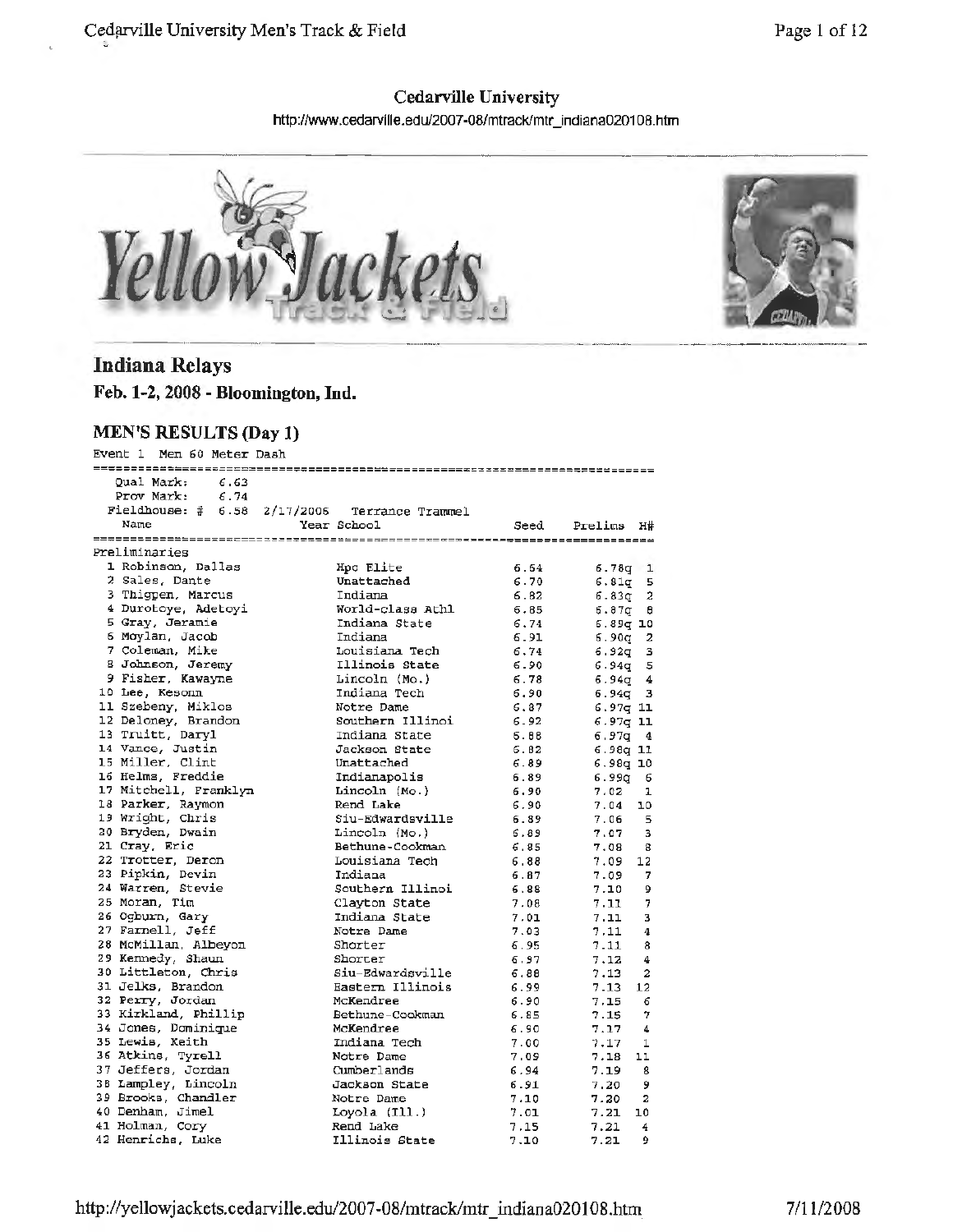| 43 Stull, Andrew                              | Unattached                                            | 7.15         | 7.22<br>6              |
|-----------------------------------------------|-------------------------------------------------------|--------------|------------------------|
| 44 Baker, A.J.                                | Shorter                                               | 6.94         | 7.23<br>7              |
| 45 Surry, Antinoice                           |                                                       |              |                        |
|                                               | Indiana State                                         | 6.96         | 2<br>7.24              |
| 46 Callis, Bryan                              | McKendree                                             | 7.10         | 6<br>7.24              |
| 47 Oglesby, Brice                             | Shorter                                               | 7.01         | 5<br>7.27              |
| 48 McKinney, Trenton                          | Southern Illinoi                                      | 7.11         | 7.27<br>1              |
|                                               |                                                       |              |                        |
| 49 Thierry, Andrew                            | Siu-Edwardsville                                      | 7.08         | 7.28<br>8              |
| 50 Ellington, Brad                            | Unattached                                            | 7.15         | 7.28<br>з              |
| 51 Townsend, Andre                            | Rend Lake                                             | 7.16         | 7.28<br>2              |
|                                               |                                                       |              |                        |
| 52 Johnson, FiFI                              | Unattached                                            | 7.10         | $7.29$ 12              |
| 53 Della Vecchia, Anthony                     | Unattached                                            | 7.15         | 7.30<br>9              |
| 54 Haynes, Abdul                              | Shorter                                               | 6.99         | 7.30<br>3              |
|                                               |                                                       |              |                        |
| 55 Jean-Pierre, McFarlane                     | Lincoln (Mo.)                                         | 6.99         | 7.32<br>10             |
| 56 Gibson, Calvin                             | Shorter                                               | 7.01         | 7.33<br>6              |
| 57 Lies, Adam                                 | Indiana State                                         | 7.21         | 7.33<br>-8             |
|                                               |                                                       |              |                        |
| 58 Cross, Jameel                              | Unattached                                            | 6.99         | 7.35<br>- 5            |
| 59 Vessell, Brett                             | Missouri S&T                                          | 7.14         | 7.36<br>10             |
| 60 Keys, Jonathan                             | Louisiana Tech                                        | 7.05         | 7.36<br>11             |
|                                               |                                                       |              |                        |
| 61 Gilmore, Jahkeen                           | Unattached                                            |              | 7.36<br>10             |
| 62 Black, Bruce                               | Indiana State                                         | 7.02         | 7.38 12                |
| 63 Bailey, Adam                               | McKendree                                             | 7.10         | 7.38<br>10             |
| 64 Douthit, Thaddeus                          | Shorter                                               | 7.19         | 7.39<br>11             |
|                                               |                                                       |              |                        |
| 65 Bishop, Geoff                              | Loyola (Ill.)                                         | 7.31         | 7.41<br>11             |
| 66 Murray, Sean                               | Loyola $(111.)$                                       | 7.40         | 7.44<br>-4             |
| 67 Greer, Jonathan                            | Belmont                                               |              | 7.46<br>5              |
|                                               |                                                       |              |                        |
| 68 Lackage, Blake                             | Loyola $(111.)$                                       | 7.36         | 7.47<br>9              |
| 69 Register, Stephen                          | Belmont                                               | 7.30         | 7.47<br>7              |
| 70 Gentry, Gary                               | Loyola $(111.)$                                       | 7.26         | 7.48<br>-8             |
|                                               |                                                       |              |                        |
| 71 DeShield, Lawrence                         | Clayton State                                         | 7.45         | 7.54<br>12             |
| 72 Wilson, Mike                               | Missouri S&T                                          | 7.07         | 7.65<br>8              |
| 73 Baker, Jeremy                              | Northern Kentuck                                      | 8.19         | 8.20<br>3.             |
|                                               |                                                       |              |                        |
|                                               |                                                       |              |                        |
| Event 2 Men 60 Meter Hurdles                  |                                                       |              |                        |
|                                               |                                                       |              |                        |
| Qual Mark:<br>7.70                            |                                                       |              |                        |
|                                               |                                                       |              |                        |
| Prov Mark:<br>7.91                            |                                                       |              |                        |
|                                               | Fieldhouse: # 7.51 2/17/2007 Terrance Trammel, Purdue |              |                        |
|                                               |                                                       |              |                        |
|                                               |                                                       |              |                        |
| Name                                          | Year School                                           | Seed         | Prelims H#             |
|                                               |                                                       |              |                        |
| 1 Wright, Decosma                             | World-class Athl                                      | 7.80         | 7.95q<br>5             |
|                                               |                                                       |              |                        |
| 2 Ash, Ronnie                                 | Bethune-Cookman                                       | 7.85         | 8.00q<br>6             |
| 3 Hopkins, Keith                              | Unattached                                            | 7.79         | 8.11q<br>ı             |
| 4 Bethel, Chris                               | McKendree                                             | 8.00         | 8.25q<br>3             |
|                                               |                                                       |              |                        |
| 5 Rose, Harold Jr.                            | Bethune - Cookman                                     | 8.10         | 8.25q<br>4             |
| 6 Holman, Cory                                | Rend Lake                                             | 8.29         | 8.31q<br>1             |
| 7 Waters, Rod                                 | Indiana Tech                                          | 8.20         | 8.33q<br>6             |
|                                               |                                                       |              |                        |
| 8 Scott, Nate                                 | Shorter                                               | 8.40         | 8.34q<br>4             |
| 9 Townsend, Andre                             | Rend Lake                                             | 8.24         | 8.35 <sub>0</sub><br>5 |
| 10 Moore, Matthew                             | Notre Dame                                            | 8.34         | 2<br>$8.42\sigma$      |
|                                               |                                                       |              |                        |
| 11 Argentino, Anthony                         | Indiana Tech                                          | 8.40         | $8.46q$ 3              |
| 12 Hendricks, Isaac                           | Cincinnati                                            | B.41         | 8.47q<br>6             |
| 13 Ray, Derrick                               | Jackson State                                         | 8.15         | 8.48q<br>2             |
| 14 Smith, Wilbert                             | Jackson State                                         | 8.10         | B.49q<br>4             |
|                                               |                                                       |              |                        |
| 15 Roberts, Michael                           | Indiana State                                         | 8,49         | 8.50g<br>5             |
| 16 Embry, Mike                                | Eastern Illinois                                      | 8.44         | 5<br>8.50q             |
| 17 Fulton, Tykeen                             | Indiana State                                         | 8.41         | 2<br>8.53              |
|                                               |                                                       |              |                        |
| 18 Evans, Thomas                              | Eastern Illinois                                      | 8.46         | 1<br>8.54              |
| 19 Mendenhall, Patrick                        | Indiana State                                         | 8.49         | 8.60<br>6              |
|                                               | Notre Dame                                            | 8.25         | 8.60<br>ı              |
| 20 Genao, Jose                                |                                                       |              |                        |
| 21 Gehrke, Kris                               | Eastern Illinois                                      | 8.67         | 5<br>8.64              |
| 22 Evans, Marcus                              | Siu-Edwardsville                                      | 8.33         | 8.70<br>6              |
| 23 Migit, Alex                                | Eastern Illinois                                      | 8.50         | 8.74<br>4              |
|                                               |                                                       |              |                        |
| 24 Cannon, Mario                              | Cincinnati                                            | 8.75         | 2<br>8.74              |
| 25 DeShield, Lawrence                         | Clayton State                                         | 6.40         | 8.74<br>3              |
| 26 Tress, Brandon                             | Cedarville                                            | 8.80         | 8.77<br>4              |
|                                               |                                                       |              |                        |
| 27 Knox, Willie                               | Southern Illinoi                                      | 8.50         | 8.80<br>3              |
| 28 Evans, Jonathan                            | Shorter                                               | 8.75         | 8.82<br>з              |
|                                               | McKendree                                             | 8.50         | 2<br>8.65              |
| 29 Williams, Brandon                          |                                                       |              |                        |
| 30 Haynes, Abdul                              | Shorter                                               | 8.90         | 8.89<br>4              |
| 31 MaGaha, Wade                               | Louisiana Tech                                        | 6.60         | 3<br>8.89              |
| 32 Sever, Brent                               | Butler                                                | 8.60         | 2<br>8.91              |
|                                               |                                                       |              |                        |
| 33 Kos, Tyler                                 | <b>Butler</b>                                         | 8.75         | 6<br>8.92              |
| 34 Aubin, Chad                                | Eastern Illinois                                      | <b>B.70</b>  | 9.03<br>ı              |
| 35 Harold, Nich                               | Siu-Edwardsville                                      | 8.56         | 9.05<br>4              |
|                                               |                                                       |              |                        |
| 36 Burnett, Dedrick<br>37 Atkinson, Marcelles | Jackson State<br>Louisiana Tech                       | 8.46<br>8.40 | 9.12<br>ı<br>9.13<br>4 |

 $\bar{a}$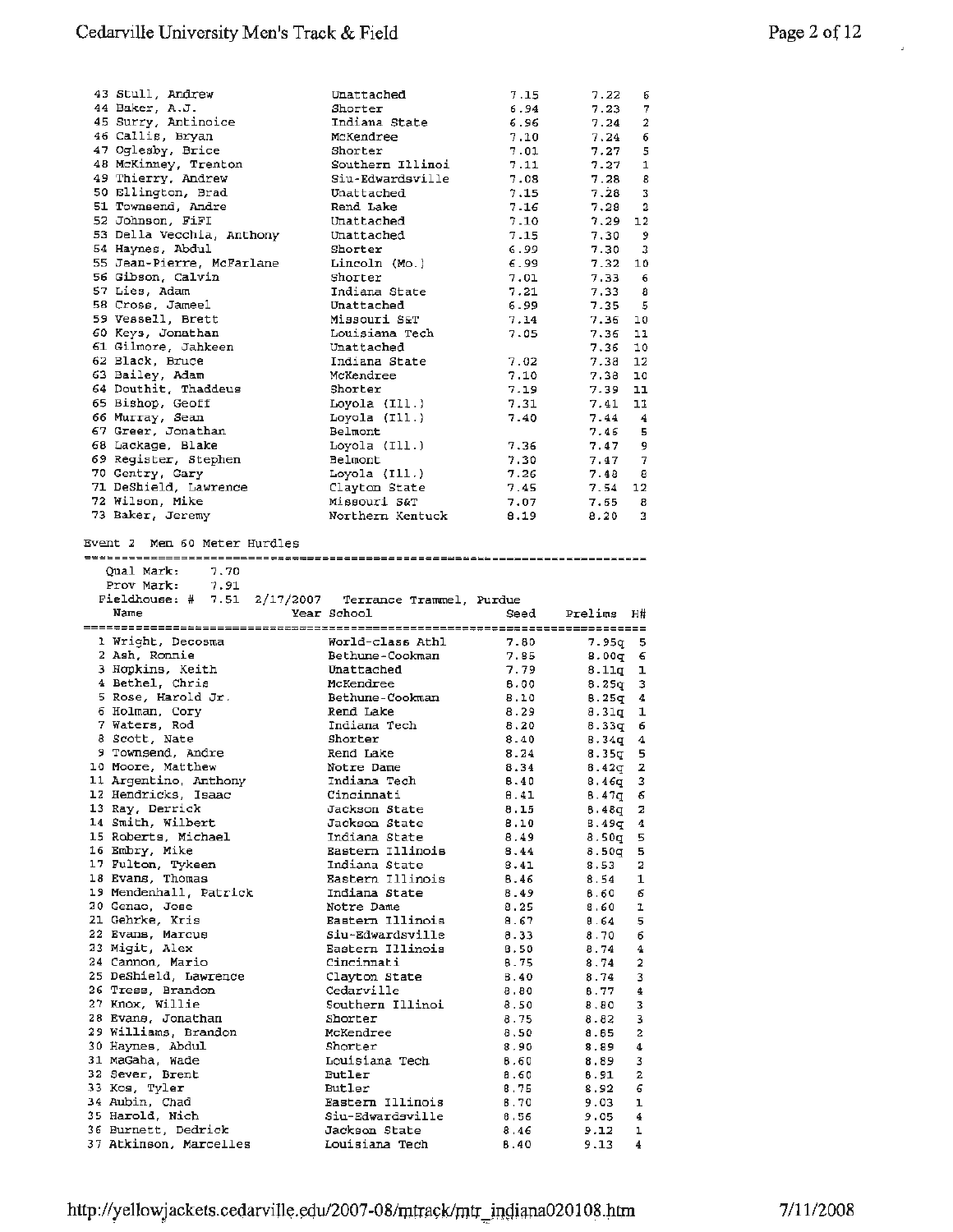### Cedarville University Men's Track & Field ..

| 38 Smith, Josh                            | Western Kentucky                     | 10.48              | 10.47<br>1             |
|-------------------------------------------|--------------------------------------|--------------------|------------------------|
| Event 3 Men 1 Mile Run Open               |                                      |                    |                        |
| Oual Mark: 3:59.50                        |                                      |                    |                        |
| Prov Mark: 4:04.00                        |                                      |                    |                        |
| Fieldhouse: # 3:56.17 1984                | Jim Spivey, Ath. West                |                    |                        |
| Name                                      | Year School                          | Seed               | Finals                 |
|                                           |                                      |                    |                        |
| Finals<br>1 Kopecki, Mark                 |                                      |                    |                        |
| 2 Szczech, Nick                           | Marquette<br>Marquette               | 4:16.85<br>4:17.75 | 4:16.08<br>4:16.60     |
| 3 Reifenberg, Ben                         | Loyola (Ill.)                        | 4:18.93            | 4:17.25                |
| 4 Lambertus, John                         | Indiana State                        | 4:15.63            | 4:17.34                |
| 5 Bolgert, Peter                          | Marquette                            | 4:17.30            | 4:18.14                |
| 6 Goetz, Daniel                           | Bryan                                | 4:16.00            | 4:20.58                |
| 7 Kuhn, Kevin<br>8 Magut, Colin           | Cedarville<br>Belmont                | 4:18.00<br>4:19.75 | 4:20.88<br>4:20.96     |
| 9 Digher, Michael                         | Indiana State                        | 4:21.90            | 4:21.12                |
| 10 Schaefer, Nick                         | DePaul                               | 4:16.00            | 4:21.32                |
| 11 Brosseau, Jason                        | Southern Illinoi                     | 4:18.10            | 4:21.48                |
| 12 Keeney, Scott                          | Indiana State                        | 4:19.01            | 4:21.68                |
| 13 McCarthy, Mike                         | Marquette                            | 4:18.50            | 4:21.80                |
| 14 McFadden, Kevin<br>15 Wainwright, John | Notre Dame<br>Indiana Tech           | 4:18.00<br>4:19.00 | 4:21.97                |
| 16 Thebeau, Josh                          | Belmont                              | 4:20.00            | 4:23.43<br>4:23.65     |
| 17 Kuczwara, Nic                          | Eastern Illinois                     | 4:19.90            | 4:23.74                |
| 18 Cheruiyot, Hillary                     | Belmont                              | 4:19.90            | 4:24.18                |
| 19 McCabe, Matt                           | Loyola (Ill.)                        | 4:19.20            | 4:24.22                |
| 20 Harper, Bryson                         | Bryan                                | 4:23.00            | 4:25.22                |
| 21 Hannah, Clay                           | Belmont                              | 4:21.80            | 4:26.42                |
| 22 Adamowski, Kevin<br>23 Laird, Jacob    | Eastern Illinois<br>Unattached       | 4:16.05<br>4:18.50 | 4:26.68<br>4:26.76     |
| 24 Smith, Brendan                         | Missouri S&T                         | 4:21.73            | 4:26.79                |
| 25 Crum, Thomas                           | Indiana State                        | 4:23.12            | 4:27.15                |
| 26 Davis, Dustin                          | SE Missouri                          | 4:18.00            | 4:27.77                |
| 27 Dixon, John                            | Cincinnati                           | 4:17.85            | 4:27.91                |
| 28 Lupp, Richard                          | Cincinnati                           | 4:24.83            | 4:27.94                |
| 29 Jones, Daniel<br>30 Wile, Anthony      | Belmont<br>Loyola (Ill.)             | 4:24.00<br>4:28.10 | 4:28.34<br>4:28.82     |
| 31 Whitaker, Jeremy                       | Rend Lake                            | 4:23.18            | 4:29.19                |
| 32 Smith, Ryne                            | Northern Kentuck                     | 4:28.00            | 4:30.34                |
| 33 Miles, Cody                            | Marquette                            | 4:23.25            | 4:30.92                |
| 34 Kiplagat, Bethuel                      | Western Kentucky                     | 4:21.92            | 4:32.65                |
| 35 Dillard, Shawn<br>36 Del Toro, Victor  | Siu-Edwardsville<br>Indiana Northwes | 4:20.52<br>4:24.00 | 4:32.77                |
| 37 Rodriguez, Andrew                      | Shorter                              | 4:21.00            | 4:34.09<br>4:35.93     |
| 38 Millard, Brett                         | Butler                               | 4:26.00            | 4:36.33                |
| 39 Wilk, russell                          | Indiana Northwes                     | 4:30.00            | 4:36.86                |
| 40 Mullen, Tommv                          | Indiana Tech                         | 4:30.00            | 4:40.58                |
| 41 Cook, Scott                            | Indiana Northwes                     | 4:30.00            | 4:41.30                |
| 42 Landy, Mike<br>43 Torabi, John         | Unattached<br>Indiana Northwes       | 4:40.00            | 4:47.29                |
| 44 Compton, Alex                          | Shorter                              | 4:35.00<br>4:32.00 | 4:48.78<br>4:50.31     |
| 45 Jones, Jason                           | Northern Kentuck                     | 4:50.00            | 5:02.21                |
| 46 Pahren, Jonathon                       | Northern Kentuck                     | 4:50.00            | 5:26.22                |
| -- Stemmerman, Paul                       | SE Missouri                          | 4:18.00            | DNF.                   |
| -- O'Neil, Drew                           | Florissant Valle                     | 4:45.00            | <b>DNF</b>             |
| Event 4 Men 400 Meter Dash Open           |                                      |                    |                        |
|                                           |                                      |                    |                        |
| Qual Mark:<br>46.15                       |                                      |                    |                        |
| Prov Mark:<br>47.25                       |                                      |                    |                        |
| Fieldhouse:  # 46.39 1985                 | Antonio McKay, Ga. Tech              |                    |                        |
| Name                                      | Year School                          | Seed               | Prelims H#             |
| Preliminaries                             |                                      |                    |                        |
| 1 williams, joel                          | Unattached                           | 49.54              | 48.30g 6               |
| 2 Littleton, Chris<br>3 Gill, Chris       | Siu-Edwardsville<br>SE Missouri      | 49.51<br>48.51     | 48.77q 6<br>$48.80q$ 2 |
| 4 Wright, Chrie                           | Siu-Edwardsville                     | 49.51              | 48.96q 6               |
| 5 Richards, Raymond                       | Lincoln (Mo.)                        | 48,00              | 49.03g 1               |
| 6 Molnar, Balazs                          | Notre Dame                           | 48.13              | 49.08g 1               |
| 7 Harris, Gabe                            | DePaul                               | 48.52              | 49.24q 2               |
| 8 Gunnell, John<br>9 Tillman, DeAndre     | Indiana<br>Illinois State            | 48.75              | $49.25q$ 3             |
|                                           |                                      | 48.74              | 49.28g 3               |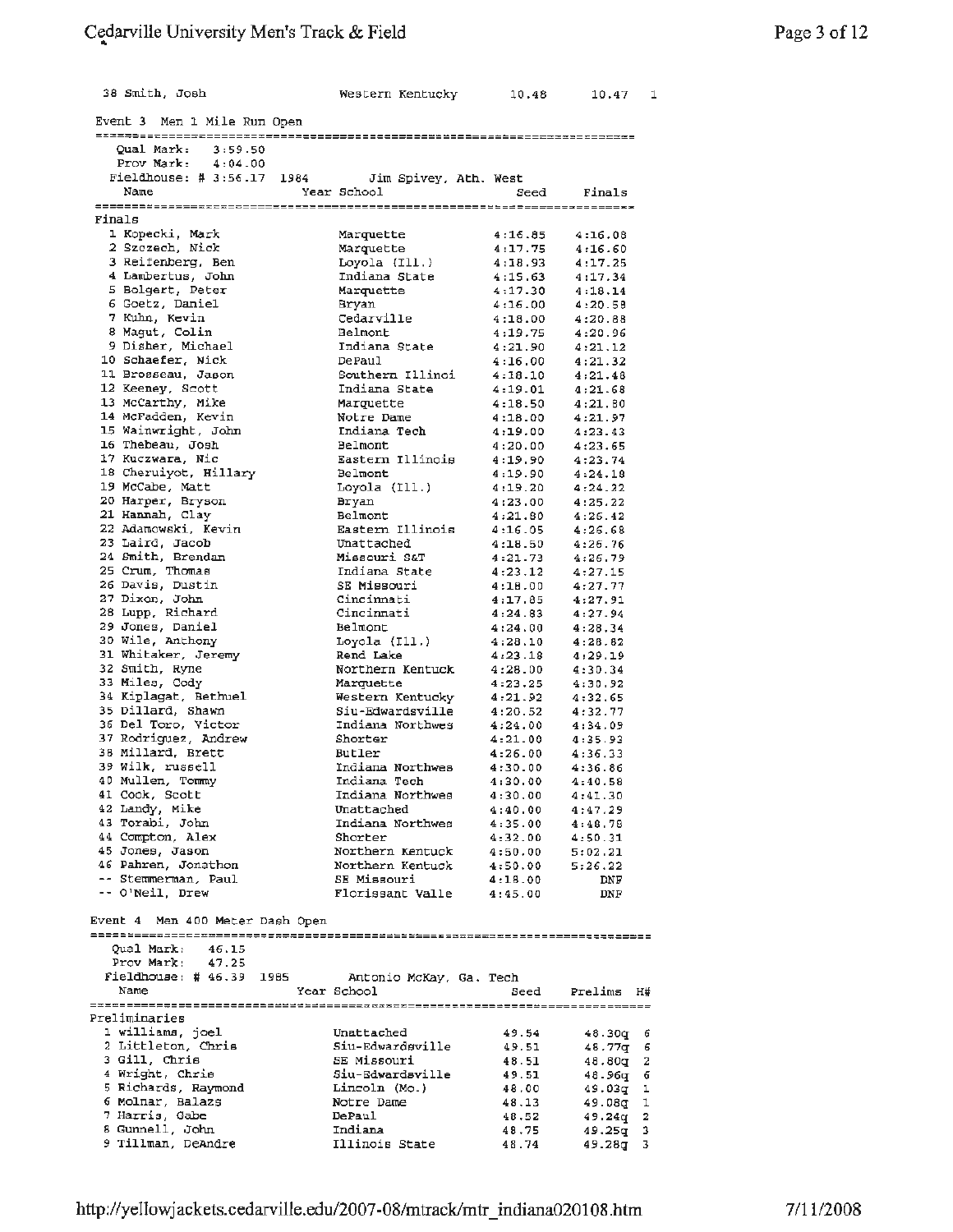| 10 Lawson, Kiwan               | Unattached                     | 49.50   | 49.33g             | - 5                       |
|--------------------------------|--------------------------------|---------|--------------------|---------------------------|
| 11 Plournoy, Anthony           | Indianapolis                   | 48.71   | 49.41 <sub>q</sub> | 2                         |
| 12 Ray, Derrick                | Jackson State                  | 48.62   | 49.47g             | 2                         |
| 13 Kent, Bryant                | Indiana State                  | 49.62   |                    | 7                         |
|                                |                                |         | 49.71q             |                           |
| 14 Wechter, Austin             | Notre Dame                     | 48.61   | 49.73g             | 2                         |
| 15 Murphy, Dan                 | Illinois State                 | 49.01   | 49.96q             | 4                         |
| 16 Palmer, Daniel              | Indiana                        | 49.02   | 49.97              | 4                         |
| 17 Williams, Marcus            | Unattached                     | 48.90   | 50.01              | 3                         |
| 18 Jennings, Antoine           | Southern Illinoi               | 49.25   | 50.02              | 5                         |
| 19 Lammers, Troy               | Cincinnati                     | 49.35   | 50.26              | 5                         |
|                                |                                |         |                    |                           |
| 20 Karold, Nich                | Siu-Edwardsville               | 49.51   | 50.28              | 6                         |
| 21 Prisby, Donte               | Loyola (Ill.)                  | 48.53   | 50.32              | $\boldsymbol{\mathsf{2}}$ |
| 22 Patterson, Darren           | Rend Lake                      | 48.79   | 50.40              | 3                         |
| 23 Poindexter, Chris           | SE Missouri                    | 50.50   | 50.47              | 10                        |
| 24 Keeling, Marcell            | Bethune-Cookman                | 48.05   | 50.50              | $\mathbf{1}$              |
| 25 Brown, Matthew              | Notre Dame                     | 50.51   | 50.54              | 11                        |
|                                |                                |         |                    |                           |
| 26 MaGaha, Wade                | Louisiana Tech                 | 50.01   | 50.58              | - 8                       |
| 27 Roberts, Jermaine           | Southern Illinoi               | 49.50   | 50.59              | 5                         |
| 28 Packard, James              | Missouri S&T                   | 49.61   | 50.61              | б                         |
| 29 Fulton, Tykeen              | Indiana State                  | 49.77   | 50.64              | $\overline{7}$            |
| 30 Tortorici, Patrick          | Eastern Illinois               | 49.95   | 50.66              | - 8                       |
| 31 Headrick, Ricky             | Loyola $(II.)$                 | 50.36   | 50.74              | 10                        |
|                                |                                |         |                    |                           |
| 32 Shepherd, Alphonso          | Siu-Edwardsville               | 50.30   | 50.75              | 10                        |
| 33 Atkinson, Marcelles         | Louisiana Tech                 | 48.88   | 50.76              | 3                         |
| 34 Roque, Jonathan             | Louisiana Tech                 | 49.99   | 50.77              | 8                         |
| 35 Evans, Marcus               | Siu-Edwardsville               | 49.51   | 50.78              | 5                         |
| 36 Trusty, Michael             | Lincoln (Mo.)                  | 48.30   | 50.78              | ı                         |
|                                | Illinois State                 |         |                    |                           |
| 37 Jacks, Anthony              |                                | 49.50   | 50.82              | 5                         |
| 38 Smith, Preston              | Eastern Illinois               | 50.04   | 50.86              | و                         |
| 39 Knox, Willie                | Southern Illinoi               | 50.00   | 50.93              | 8                         |
| 40 Wilson, Aaron               | Siu-Edwardsville               | 50.30   | 51.06              | 10                        |
| 41 Hitchler, Edward            | Notre Dame                     | 50.05   | 51.12              | - 9                       |
| 42 Schaible, Greq              | Findlay                        | 50.30   | 51.16              | 10                        |
|                                |                                |         |                    |                           |
| 43 Chapman, Zac                | Indiana Tech                   | 50.50   | 51.16              | 11                        |
| 44 Van Cura, Chase             | Cincinnati                     | 51.23   | 51.17              | 13                        |
| 45 Emmer, Jay                  | Marquette                      | 49.02   | 51.20              | $\overline{4}$            |
| 46 Thomas, Kyle                | Cincinnati                     | 51.06   | 51.26              | 13                        |
| 47 Jones, Jarrith              | Louisiana Tech                 | 46.80   | 51.41              | - 3                       |
| 48 Register, Stephen           | Belmont                        | 50.30   | 51.42              | - 9                       |
| 49 Bernard, Simon              | Findlay                        |         |                    | 12                        |
|                                |                                | 50.80   | 51.62              |                           |
| 50 Dodson, Nick                |                                |         |                    |                           |
|                                | Shorter                        | 50.00   | 51.78              | - 6                       |
| 51 Waters, Rod                 | Indiana Tech                   | 51.00   | 51.82              | 12                        |
| 52 Cassady, Tom                | Marquette                      | 49.19   | 51.84              | $\overline{4}$            |
|                                |                                |         |                    |                           |
| 53 Perna, Tyler                | Illinois State                 | 51.78   | 51.94              | 14                        |
| 54 Birkholz, Erik              | Findlay                        | 51.00   | 51.99              | 13                        |
| 55 Lambros, Demetri            | Loyola (Ill.)                  | 50.53   | 52.01              | 11                        |
| 56 Thompson, Kyle              | Indianapolis                   | 49.60   | 52.02              | - 6                       |
| 57 Tress, Brandon              | Cedarville                     | 50.72   | 52.05              | 12                        |
| 58 Werner, Scott               | Findlay                        | 51.24   | 52.08              | 14                        |
| 59 Jenkins, Darryl             | Rend Lake                      |         |                    | -4                        |
|                                |                                | 49.15   | 52.23              |                           |
| 60 Wendrickx, Nathan           | Unattached                     | 52.05   | 52.40              | 15                        |
| 61 Hopkins, Corey              | Siu-Edwardsville               | 50.98   | 52.41              | 12                        |
| 62 Cornutt, Logan              | Shorter                        | 49.80   | 52.45              | $\overline{7}$            |
| 63 Nunnelly, Drew              | Bryan                          | 50.55   | 52.55              | 11                        |
| 64 Kozak, Justin               | Southern Illinoi               | 50.50   | 52.78              | 11                        |
| 65 Kelly, Jeff                 | Shorter                        | 51.00   | 52.97              | 13                        |
| 66 Clement, Xavier             | Unattached                     | 48.50   |                    |                           |
|                                |                                |         | 53.38              | -1                        |
| 67 Greer, Jonathan             | Belmont                        | 52.20   | 53.75              | 15                        |
| 68 Williams, Brandon           | McKendree                      | 53.00   | 55.25              | 15                        |
| 69 Titus, Andrew               | Shorter                        | 51.00   | 56.53              | 13                        |
| 70 Harvey, Stuart              | <b>Butler</b>                  | 52,30   | 56.59              | 15                        |
| -- Kueny, Bob                  | Notre Dame                     | 49.00   | DNF                | $\overline{4}$            |
|                                |                                |         |                    |                           |
|                                |                                |         |                    |                           |
| Event 5 Men 800 Meter Run Open |                                |         |                    |                           |
|                                |                                |         |                    |                           |
| Qual Mark:<br>1:48.20          |                                |         |                    |                           |
| Prov Mark;<br>1:50.50          |                                |         |                    |                           |
| Fieldhouse: $\sharp$ 1:49.23   | 1985<br>Mike Anderson, Ohio St |         |                    |                           |
| Name                           | Year School                    | Seed    | Prelims            |                           |
|                                |                                |         |                    |                           |
|                                |                                |         |                    |                           |
| 1 Bardach, Evan                | Indiana                        | 1:54.30 | 1:53.65q           |                           |
| 2 Wesson, Chris                | Eastern Illinois               | 1:52.50 | 1:54.44q           |                           |
| 3 Buzaid, Billy                | Notre Dame                     | 1:52.93 | 1:54.53q           |                           |
| 4 Tipton, Brett                | Indiana Tech                   | 1:54.00 | 1:55.47q           |                           |
| 5 Twitchell, James             | Iudiana State                  | 1:54.89 | 1:55.72q           |                           |
| 6 Bradley, Josh                | Bryan                          | 1:53.85 | 1:56.11q           |                           |

 $\mathbf{r}$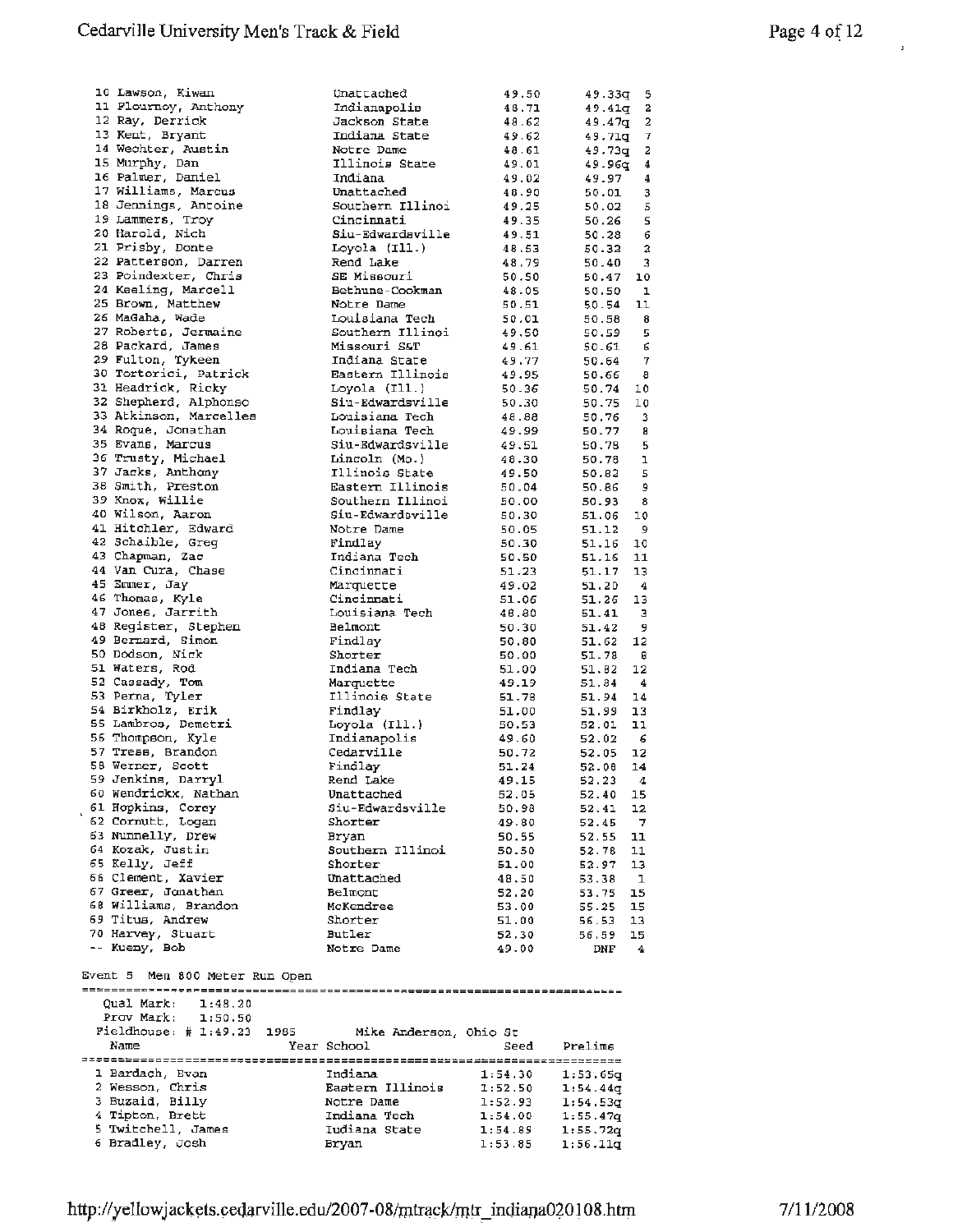| 7 Barkulis, Rob             | Illinois State   | 1:56.50 | 1:56.48q   |
|-----------------------------|------------------|---------|------------|
| 8 Kapsoiya, Robert          | Rend Lake        | 1:56.40 | 1:56.62q   |
| 9 Geyer, Nick               | Illinois State   | 1:56.50 | 1:56.74q   |
| 10 Etzold, Brandon          | Missouri S&T     | 1:55.08 | 1:56.77    |
| 11 Sterling, Drake          | Indiana State    | 1:53.88 | 1:56.99    |
| 12 Mahalick, Joe            | Loyola (Ill.)    | 1:54.53 | 1:57.02    |
| 13 Dixon, Aaron             | Rend Lake        | 1:52.20 | 1:57.05    |
| 14 Helpingstine, Justin     | Eastern Illinois | 1:54.90 | 1:57.29    |
| 15 Itima, Kevin             | Jackson State    | 1:53.10 | 1:57.57    |
| 16 Cheruiyot, Hillary       | Belmont          | 1:55.90 | 1:57.88    |
| 17 Berling, Jason           | Cincinnati       | 1:57.01 | 1:58.38    |
| 18 Coffey, Clint            | Eastern Illinois | 1:57.45 | 1:58.50    |
| 19 Wright, Johnny           | Marquette        | 1:55.20 | 1:58.84    |
| 20 Dillet, Kyle             | Bethune-Cookman  | 1:57.12 | 1:59.54    |
| 21 Bleicher, Jimi           | Loyola $(II1.)$  | 1:58.37 | 1:59.64    |
| 22 Wakaba, Cyrus            | Shorter          | 1:54.00 | 2:00.08    |
| 23 Williams, Devin          | McKendree        | 1:58.90 | 2:00.09    |
| 24 Egan, Terrance           | Notre Dame       | 1:55.79 | 2:00.35    |
| 25 Cook, Cliff              | Loyola (Ill.)    | 1:54.56 | 2:00.69    |
| 26 Jimenez, Jonathan        | Indiana Tech     | 1:58.00 | 2:00.70    |
| 27 Ratliff, Brett           | Cumberlands      | 1:54.40 | 2:00.72    |
| 28 Postel, Christian        | Franklin         | 1:55.85 | 2:00.92    |
| 29 Tewolde, Yosef           | Illinois State   | 1:57.00 | 2:00.92    |
| 30 Tzirtziris, Konstantinos | Indiana State    | 1:53.63 | 2:01.59    |
| 31 Burnett, Dedrick         | Jackson State    | 1:59.56 | 2:01.59    |
| 32 Shoulta, Matthew         | Northern Kentuck | 2:00.00 | 2:02.77    |
| 33 Davies, Jordan           | Cedarville       | 2:00.00 | 2:03.49    |
| 34 Thebeau, Josh            | Belmont          | 1:55.80 | 2:05.02    |
| 35 Davis, Marqueno          | Jackson State    | 1:56.44 | 2:05.51    |
| 36 Smith, Colby             | Bryan            | 2:06.00 | 2:05.81    |
| 37 Brown, Tom               | Findlay          | 1:54.12 | 2:06.30    |
| 38 Connolly, Mike           | Eastern Illinois | 1:59.90 | 2:07.83    |
| 39 Durden, Hunter           | Northern Kentuck | 2:20.00 | 2:15.93    |
| -- Harris, Drew             | Northern Kentuck | 2:02.00 | <b>DNF</b> |
| -- Dillard, Shawn           | Siu-Edwardsville | 1:57.87 | <b>DNF</b> |

Event 6 Men 600 Meter Run

|                       | Fieldhouse: # $1:16.28$ $2/27/2007$ Lesiba Masheto, Illinois |         |                           |  |  |  |
|-----------------------|--------------------------------------------------------------|---------|---------------------------|--|--|--|
| Name                  | Year School                                                  | Seed    | Prelime<br>НĦ             |  |  |  |
|                       |                                                              |         |                           |  |  |  |
| 1 Stephen, Martin     | Indiana                                                      | 1:19.50 | $1:20.40q$ 2              |  |  |  |
| 2 Charpentier, Remy   | Shorter                                                      | 1:21.00 | $1:20.59\sigma$ 4         |  |  |  |
| 3 Holm, David         | Eastern Illinois                                             | 1:20.63 | $1:20.82q$ 3              |  |  |  |
| 4 Leone, Todd         | Indiana                                                      | 1:20.85 | $1:20.83q$ 3              |  |  |  |
| 5 Eckert, Cameron     | Notre Dame                                                   | 1:19.00 | $1:21.18q$ 1              |  |  |  |
| 6 Meissner, Eric      | Marquette                                                    | 1:21.10 | $1:21.36q$ 4              |  |  |  |
| 7 Brinkley, Derrick   | Indiana Tech                                                 | 1:19.50 | $1:21.49q$ 2              |  |  |  |
| 8 Bertoli, Anthony    | Indiana State                                                | 1:20.88 | $1:21.51\sigma$<br>3      |  |  |  |
| 9 O'Neal, Allen       | Shorter                                                      | 1:20.50 | $1:21.59$ q<br>3          |  |  |  |
| 10 Willis, Demonte    | Louisiana Tech                                               | 1:24.40 | 7<br>1:21.78q             |  |  |  |
| 11 Taylor, Travis     | Rend Lake                                                    | 1:19.03 | 1:21.96<br>$\mathbf{1}$   |  |  |  |
| 12 White, Travis      | Rend Lake                                                    | 1:18.98 | 1:22.04<br>$\mathbf{1}$   |  |  |  |
| 13 Howard, Jack       | Notre Dame                                                   | 1:20.00 | $\overline{2}$<br>1:22.04 |  |  |  |
| 14 Walton, Debodrick  | Jackson State                                                | 1:22.10 | 6<br>1:22.16              |  |  |  |
| 15 Ramsey, Alex       | Cincinnati                                                   | 1:20.96 | 4<br>1:22.17              |  |  |  |
| 16 Johnson, Derricus  | Shorter                                                      | 1:21.00 | 4<br>1:22.53              |  |  |  |
| 17 Shepherd, Alphonso | Siu-Edwardsville                                             | 1:20.00 | $\overline{a}$<br>1:22.55 |  |  |  |
| 18 Smith, Ryan        | Indiana                                                      | 1:19.10 | $\mathbf{1}$<br>1:22.87   |  |  |  |
| 19 Brown, Jeremy      | Indiana State                                                | 1:22.87 | 6<br>1:23.09              |  |  |  |
| 20 Lowe, Desmond      | Jackson State                                                | 1:23.56 | 6<br>1:23.15              |  |  |  |
| 21 Stewart, Justin    | Eastern Illinois                                             | 1:21.60 | 5<br>1:23.17              |  |  |  |
| 22 Smith, Miles       | SE Missouri                                                  | 1:19.00 | ı<br>1:23.23              |  |  |  |
| 23 Evans, Marcus      | Siu-Edwardsville                                             | 1:19.50 | $\overline{a}$<br>1:23.24 |  |  |  |
| 24 Geller, Andrew     | Indiana State                                                | 1:20.92 | 3<br>1:23.29              |  |  |  |
| 25 Aubin, Chad        | Eastern Illinois                                             | 1:22.31 | 6<br>1:23.51              |  |  |  |
| 26 Holifield, Lemuel  | Cumberlands                                                  | 1:21.34 | $\overline{4}$<br>1:23.65 |  |  |  |
| 27 Mikic, Milos       | Indiana                                                      | 1:21.50 | 5<br>1:23.99              |  |  |  |
| 28 Bradley, Josh      | <b>Bryan</b>                                                 | 1:21.75 | 5<br>1:24.12              |  |  |  |
| 29 Pugliese, Martin   | Loyola (Ill.)                                                | 1:22.07 | 5<br>1:24.24              |  |  |  |
| 30 Lindsay, Jarvaun   | Western Kentucky                                             | 1:24.67 | 8<br>1:24.36              |  |  |  |
| 31 Groman, Kurt       | Cedarville                                                   | 1:24.50 | 8<br>1:24.56              |  |  |  |
| 32 Ada, Brad          | Indiana State                                                | 1:21.74 | 5<br>1:24.56              |  |  |  |
| 33 Moore, Allen       | Cincinnati                                                   | 1:25.12 | 8<br>1:24.73              |  |  |  |
| 34 McClain. Sam       | Loyola (Ill.)                                                | 1:24.31 | 7<br>1:24.78              |  |  |  |
| 35 Wilson, Aaron      | Siu-Edwardsville                                             | 1:20.00 | $\overline{a}$<br>1:24.80 |  |  |  |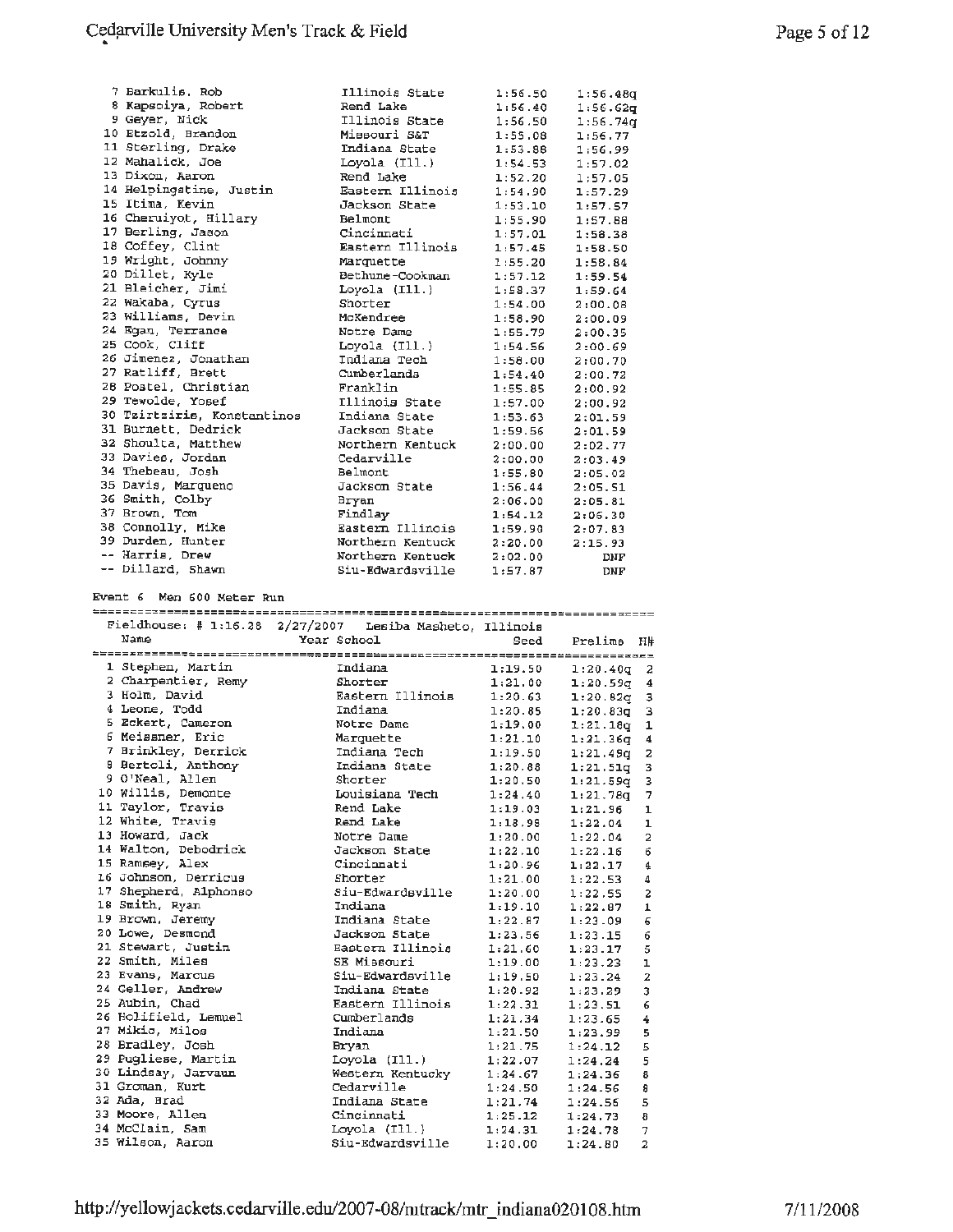|        | 36 Marks, Richard                                | Indiana Tech         | 1:22.00 | 1:24.95            | 5                       |
|--------|--------------------------------------------------|----------------------|---------|--------------------|-------------------------|
|        | 37 Pettigrew, Myron                              | SE Missouri          | 1:24.00 | 1:24.97            | -7                      |
|        | 38 Ponder, Durante                               | Jackson State        | 1:24.26 | 1:25.38            | 7                       |
|        | 39 Nowels, Kelly                                 | Cedarville           | 1:23.90 | 1:25.46            | 7                       |
|        | 40 Itima, Kevin                                  | Jackson State        | 1:20.29 | 1:25.91            | 3                       |
|        |                                                  |                      |         |                    |                         |
|        | 41 Beight, Michael                               | Cedarville           | 1:24.30 | 1:28.34            | -7                      |
|        | -- williams, joel                                | Unattached           | 1:17.21 | DNF                | 1                       |
|        |                                                  |                      |         |                    |                         |
|        | Event 7 Men 200 Meter Dash Open                  |                      |         |                    |                         |
|        |                                                  |                      |         |                    |                         |
|        | Qual Mark:<br>20.83                              |                      |         |                    |                         |
|        | Prov Mark:<br>21.23                              |                      |         |                    |                         |
|        | Fieldhouse: # 21.17 1989 John Story, Indiana St. |                      |         |                    |                         |
|        |                                                  |                      |         |                    |                         |
|        | Name                                             | Year School          | Seed    | Prelims H#         |                         |
|        |                                                  |                      |         |                    |                         |
|        | 1 Boey, Zy                                       | Unattached           | 22.04   | 21.70q 6           |                         |
|        | 2 Jones, Jarrith                                 | Louisiana Tech       | 22.10   | $21.87q$ 6         |                         |
|        | 3 Patterson, Darren                              | Rend Lake            | 21.95   | $21.96q$ 4         |                         |
|        |                                                  |                      |         |                    |                         |
|        | 4 Johnson, Jeremy                                | Illinois State       | 21.90   | $21.97q - 3$       |                         |
|        | 5 Durotoye, Adetoyi                              | World-class Athl     | 21.60   | 22.01g 1           |                         |
|        | 6 Heerdegen, Keith                               | Indiana              | 21.87   | 22.06q 2           |                         |
|        | 7 Parker, Raymon                                 | Rend Lake            | 21.91   | $22.16q$ 3         |                         |
|        | 8 Shields, Ryan                                  | OFF                  | 21.75   | 22.17q             | 1                       |
|        | 9 Warren, Stevie                                 | Southern Illinoi     | 21.72   | 22.24q             | ı                       |
|        | 10 Flournoy, Anthony                             |                      |         |                    |                         |
|        |                                                  | Indianapolis         | 21.88   | 22.25g             | 3                       |
|        | 11 O'Brien, Tyler                                | Marquette            | 21.90   | 22.27g             | 3                       |
|        | 12 Vance, Justin                                 | Jackson State        | 21.78   | 22.31q             | 2                       |
|        | 13 Littleton, Chris                              | Siu-Edwardsville     | 22.39   | 22.35q             | 9                       |
|        | 14 Simmons, Eric                                 | Clayton State        | 21.77   | 22.37q             | 2                       |
|        | 15 Lee, Kesonn                                   | Indiana Tech         | 22.00   | 22.41 <sub>q</sub> | 5                       |
|        |                                                  |                      |         |                    |                         |
|        | 16 Farnell, Jeff                                 | Notre Dame           | 21.84   | 22.46              | 2                       |
|        | 17 Jeffers, Jordan                               | Cumberlands          | 22.25   | 22.49              | 8                       |
|        | 18 Walton, Debodrick                             | Jackson State        |         | 22.50              | $\overline{\mathbf{4}}$ |
|        | 19 Beauvais, Alie                                | Lincoln (Mo.)        | 22.00   | 22.51              | 5                       |
|        | 20 Ogburn, Gary                                  | Indiana State        | 21.92   | 22.53              | 3                       |
|        | 21 Tillman, DeAndre                              | lllinois State       | 22.32   | 22.58              | 9                       |
|        |                                                  |                      |         |                    |                         |
|        | 22 Jennings, Antoine                             | Southern Illinoi     | 22.15   | 22.59              | 7                       |
|        | 23 Packard, James                                | Missouri S&T         | 22.08   | 22.62              | 6                       |
|        | 24 Helms, Freddie                                | Indianapolis         | 22.32   | 22.66              | 9                       |
|        | 25 Jones, Antonio                                | Marquette            | 22.20   | 22.67              | $\boldsymbol{7}$        |
|        | 26 Wright, Chris                                 | Siu-Edwardsville     | 22.39   | 22.68              | 9                       |
|        | 27 Williams, Marcus                              | Unattached           | 22.22   | 22.68              | 7                       |
|        | 28 Lies, Adam                                    |                      |         |                    |                         |
|        |                                                  | Indiana State        | 22.35   | 22.77              | 9                       |
|        | 29 Scott, Jason                                  | Unattached           | 22.03   | 22.85              | 6                       |
|        | 30 Perry, Jordan                                 | McKendree            | 22.30   | 22.88              | 8                       |
|        | 31 Denham, Jimel                                 | Loyola $(II.)$       | 21.98   | 22.93              | 4                       |
|        | 32 Hendricks, Isaac                              | Cincinnati           | 22.24   | 22.937             |                         |
|        | 33 Bryden, Dwain                                 | Lincoln (Mo.)        | 22.01   | 23.00              | 5                       |
|        | 34 Lewis, Keith                                  | Indiana Tech         | 22.20   | 23.20              | 7                       |
|        | 35 Glover, Wil                                   | Indiana              |         | $23.23$ 6          |                         |
|        |                                                  |                      | 22.15   |                    |                         |
|        | 36 Jones, Dominique                              | McKendree            |         | 22.30 23.24 8      |                         |
|        |                                                  |                      |         |                    |                         |
|        | Event 8 Men 3000 Meter Run Invitational          |                      |         |                    |                         |
|        |                                                  |                      |         |                    |                         |
|        | Qual Mark:<br>7:54.50                            |                      |         |                    |                         |
|        | Prov Mark:<br>8:05.00                            |                      |         |                    |                         |
|        | Fieldhouse: $# 7:55.93$<br>1991                  | Bob Kennedy, Indiana |         |                    |                         |
|        | Name                                             |                      |         |                    |                         |
|        |                                                  | Year School          | Seed    | Finals             |                         |
|        |                                                  |                      |         |                    |                         |
| Finals |                                                  |                      |         |                    |                         |
|        | 1 Schirmer, Jeff                                 | Southern Illinoi     | 8:17.00 | 8:16.88            |                         |
|        | 2 Swisher, Chris                                 | Brooks Team Indi     | 8:15.00 | 8:16.96            |                         |
|        | 3 frazer, thomas                                 | Unattached           | 8:07.31 | 8:20.31            |                         |
|        | 4 Turner, De'Sean                                | Indiana              | 8:18.00 | 8:21.61            |                         |
|        |                                                  |                      |         |                    |                         |
|        | 5 Sirbek, Tim                                    | Unattached           | 8:25.00 | 8:24.00            |                         |
|        | 6 Waninger, Nick                                 | Southern Illinoi     | 8:16.00 | 8:24.47            |                         |
|        | 7 Stephenson, Jay                                | Atlanta Track Cl     | 8:19.00 | B:30.1B            |                         |
|        | 8 Ordway, Jason                                  | Southern Illinoi     | 8:34.00 | 8:31.51            |                         |
|        | 9 Brigham, John                                  | Belmont              | 8:28.00 | 8:32.69            |                         |
|        | 10 Matena, Daniel                                | Unattached           | 8:30.00 | 8:50.24            |                         |
|        |                                                  |                      |         |                    |                         |
|        | 11 Davis, Jesse                                  | Indiana Invaders     | 8:35.00 | 8:53.87            |                         |
|        | 12 Peters, Will                                  | Belmont              | 8:35.00 | 9:07.12            |                         |
|        |                                                  |                      |         |                    |                         |
|        | Event 11 Men 1 Mile Run Invitational             |                      |         |                    |                         |
|        |                                                  |                      |         |                    |                         |
|        | <b>Oual Mark:</b><br>3:59.50                     |                      |         |                    |                         |
|        |                                                  |                      |         |                    |                         |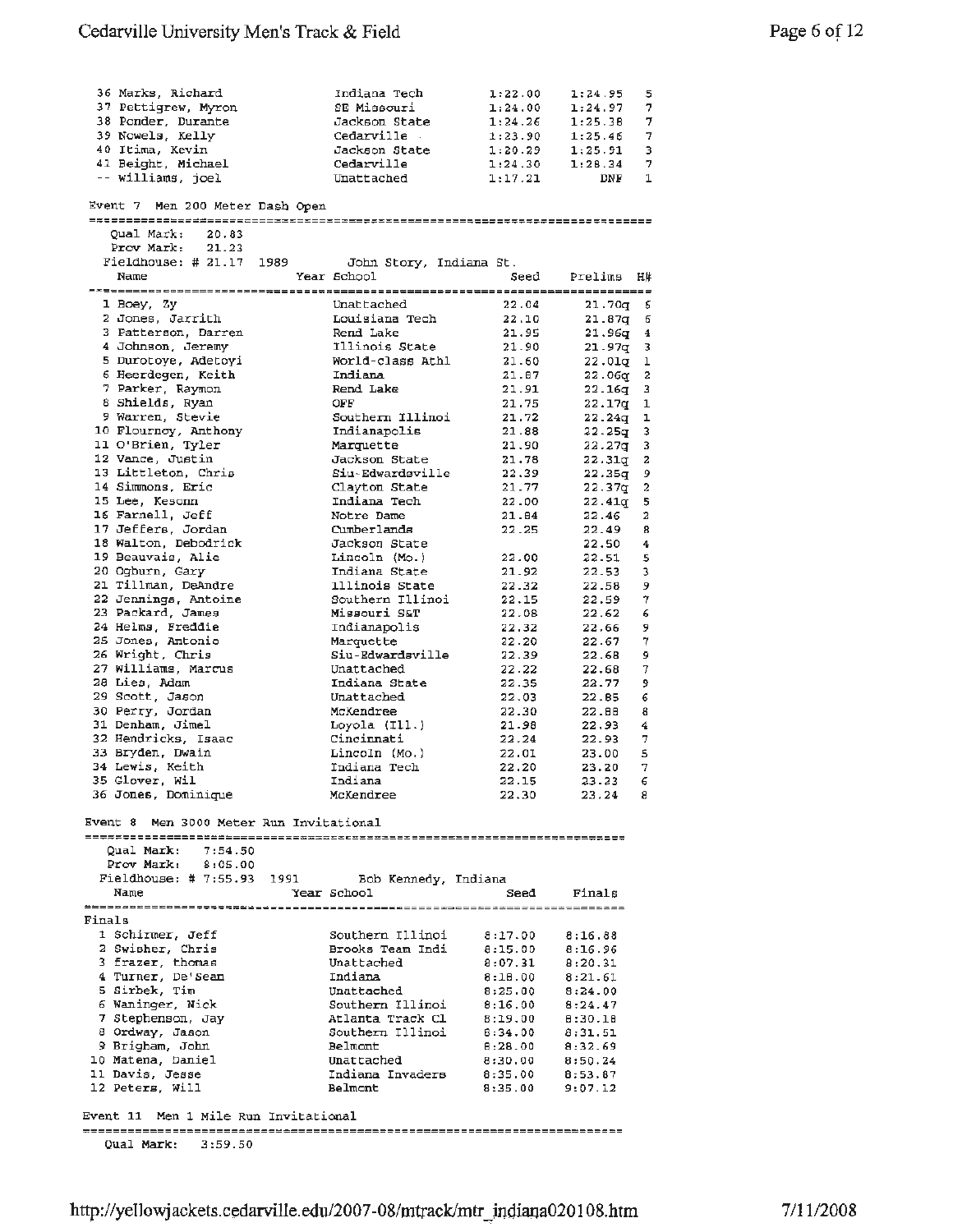| Prov Mark: $4:04.00$                            |                          |                       |             |
|-------------------------------------------------|--------------------------|-----------------------|-------------|
| Name                                            | Year School              | Seed                  | Finals      |
|                                                 |                          |                       |             |
| 1 Fife, Jordan                                  | Brooks Team Indi         | 4:02.00               | 4:00.13     |
| 2 Kibet, Elkanah                                | Rend Lake                | 4:04.99               | 4:07.03     |
| 3 Cheruiyot, Ben                                | Rend Lake                | 4:04.78               | 4:07.05     |
| 4 Kiley, Greg                                   | Notre Dame               | 4:14.00               | 4:13.56     |
| 5 Dinnel, Kinsey                                | Louisiana Tech           | 4:09.27               | 4:14.67     |
| 6 Byrne, Ryan                                   | Unattached               | 4:10.00               | 4:15.47     |
| 7 Mroczynski, Matt                              | Illinois State           | 4:15.00               | 4:16.71     |
| 8 Neumann, Brad                                 | Cincinnati               | 4:08.63               | 4:20.13     |
| 9 McBride, Greg                                 | Southern Illinoi 4:14.69 |                       | 4:29.44     |
| 10 Denstel, Corey                               | Louisiana Tech           | 4:14.60               | 4:32.17     |
| -- Overall, Scott                               | Brooks Team Indi 4:02.00 |                       | DNF         |
|                                                 |                          |                       |             |
| Event 12 Men Distance Medley                    |                          |                       |             |
|                                                 |                          |                       |             |
| Qual Mark: 9:34.00                              |                          |                       |             |
| Prov Mark: 9:45.70                              |                          |                       |             |
| Fieldhouse: # 9:40.60 1978 Wisconsin, Wisconsin |                          |                       |             |
| School                                          |                          |                       | Seed Finals |
|                                                 |                          |                       |             |
| 1 Indiana State 'A'                             |                          | 10:05.08 10:23.06     |             |
| 1) Lambertus, John                              | 2) Kent, Bryant          |                       |             |
| 3) Keeney, Scott                                | 4) Disher, Michael       |                       |             |
|                                                 |                          |                       |             |
| 2 Bryan 'A'                                     |                          | 10:16.00              | 10:24.89    |
| 1) Goetz, Daniel                                | 2) Nunnelly, Drew        |                       |             |
| 3) Mobley, Zach                                 | 4) Harper, Bryson        |                       |             |
| 3 Indiana Tech 'A'                              |                          | 10:20.00              | 10:25.58    |
| 1) Mitchell, Jordan                             | 2) Chapman, Zac          |                       |             |
| 3) Jimenez, Jonathan                            | 4) Ditzler, Matt         |                       |             |
| 4 Loyola (Ill.) 'A'                             |                          | 10:30.85              | 10:28.91    |
| 1) Bleicher, Jimi                               | 2) Cook, Cliff           |                       |             |
| 3) Mahalick, Joe                                | 4) McCabe, Matt          |                       |             |
| 5 Illinois State 'A'                            |                          | 10:10.00              | 10:47.91    |
| 1) Barkulis, Rob                                | 2) Jacks, Anthony        |                       |             |
| 3) Tewolde, Yosef                               | 4) Geyer, Nick           |                       |             |
| 6 Northern Kentucky 'A'                         |                          | 10:40.00              | 10:53.46    |
| 1) Harris, Drew                                 | 2) Knapp, Keith          |                       |             |
| 3) Smith, Ryne                                  | 4) Shoulta, Matthew      |                       |             |
| 7 Shorter 'A'                                   |                          |                       |             |
| 1) Rodriguez, Andrew                            |                          | 10:19.00              | 10:54.63    |
|                                                 | 2) Wakaba, Cyrus         |                       |             |
| 3) Compton, Alex                                | 4) Carson, Josh          |                       |             |
| <b>B</b> Northern Kentucky<br>1B !              |                          | $11:20.00$ $11:36.62$ |             |
| 1) Chapman, Ben                                 | 2) Dwyer, Eric           |                       |             |
| 3) Jones, Jason                                 | 4) Eisner, Zack          |                       |             |
|                                                 |                          |                       |             |
| Event 13 Men 3000 Meter Run Open section        |                          |                       |             |
|                                                 |                          |                       |             |
| Qual Mark:<br>7:54.50                           |                          |                       |             |
| Prov Mark:<br>8:05.00                           |                          |                       |             |
| Name                                            | Year School              | Seed                  | Finals      |
|                                                 |                          |                       |             |
| 1 Koressel, Scott                               | Indiana State            | 8:45.84               | 8:37.17     |
| 2 Kirchner, Kyle                                | Southern Illinoi         | 8:36.00               | 8:37.78     |
| 3 Dragan, Kyle                                  | Cincinnati               | 8:49.84               | 8:43.03     |
| 4 Ball, Seth                                    | Indiana                  | 8:42.00               | 8:45.23     |
| 5 Walter, Camron                                | Indiana Tech             | 8:45.00               | 8:45.70     |
| 6 Holcombe, Joffroi                             | Missouri S&T             | 8:46.39               | 8:47.02     |
| 7 Adams, David                                  | Cincinnati               | 8:51.66               | 8:48.51     |
| 8 Placencia, Randy                              | Indiana State            | 8:45.00               | 8:49.98     |
| 9 Ernst, Allen                                  | Missouri S&T             | 8:53.26               | 8:51.77     |
| 10 Campbell, Seth                               | Cedarville               | 8:54.00               | 8:52.45     |
| 11 Cleland, Brice                               | Marquette                |                       |             |
| 12 Stone, Kevin                                 | Belmont                  | 8:48.00               | 8:55.04     |
|                                                 | Cincinnati               | 8:37.00               | 8:55.80     |
| 13 Morgan, Tommy                                |                          | 9:03.15               | 8:57.44     |
| 14 Stoker, Rodney                               | Dayton Track Clu         | 8:48.00               | 8:58.95     |
| 15 Berling, Brian                               | Cincinnati               | 9:04.34               | 9:00.90     |
| 16 Cameron, Kyle                                | Siu-Edwardsville         | 8:41.08               | 9:01.33     |
| 17 Davis, Nathan                                | Louisiana Tech           | 8:52.19               | 9:01.73     |
| 18 Kessio, Solomon                              | Cincinnati               | 6:50.49               | 9:02.22     |
| 19 Kiplagat, Bethuel                            | Western Kentucky         | 8:50.67               | 9:03.97     |
| 20 Santelik, David                              | Indiana State            | 8:52.21               | 9:05.02     |
| 21 Bradford, Tyler                              | Southern Illinoi         | 8:50.00               | 9:08.38     |
| 22 lasiter, scott                               | Unattached               | 8:55.00               | 9:14.88     |
| 23 Wrage, Brad                                  | Southern Illinoi         | 8:48.00               | 9:19.43     |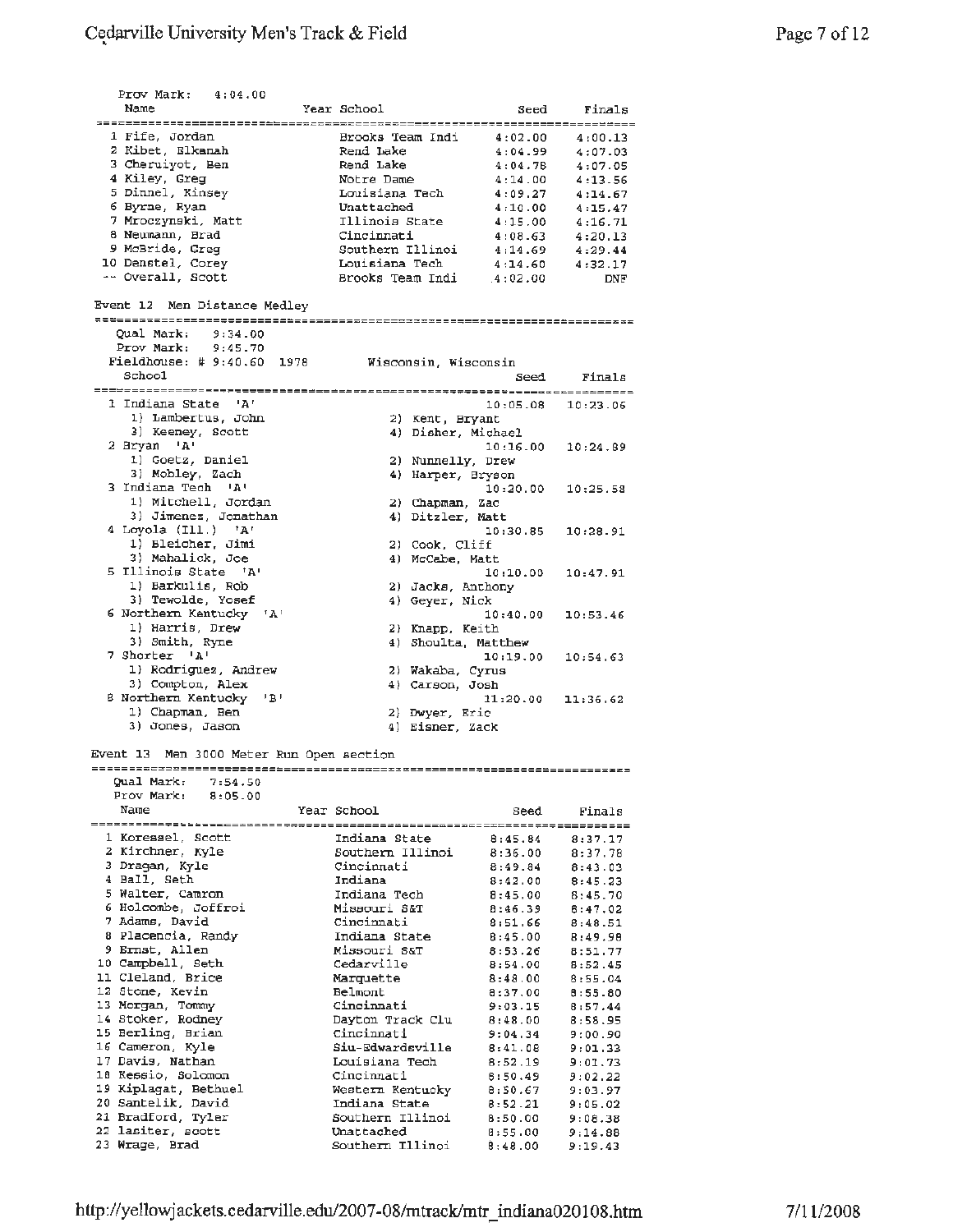#### Cedarville University Men's Track & Field

| 24 Carson, Josh                            | Shorter          | 9:00.00                            | 9:20.94             |                         |
|--------------------------------------------|------------------|------------------------------------|---------------------|-------------------------|
| 24 Dwyer, Eric                             | Northern Kentuck | 9:30.00                            | 9:20.94             |                         |
| 26 Jones, Jamal                            | Jackson State    | 9:22.56                            | 9:23.93             |                         |
| 27 Rich, Steven                            | Shorter          | 9:00.00                            | 9:24.69             |                         |
| 28 Kuphall, Ryan                           | Loyola $(III.)$  | 8:48.32                            | 9:28.33             |                         |
| 29 Hall, Hunter                            | <b>Bryan</b>     | 9:15.00                            | 9:36.01             |                         |
| 30 Rodriguez, Miguel                       | Indiana Northwes | 9:10.00                            | 9:41.55             |                         |
| 31 Bullock, Brad                           | Northern Kentuck | 9:44.00                            | 9:47.97             |                         |
| 32 Lemmon, Greq                            | Northern Kentuck | 9:49.00                            | 9:51.73             |                         |
| 33 Maritim, Stanley                        | Jackson State    | 9:23.09                            | 9:53.88             |                         |
| Event 15 Men 400 Meter Dash Invitational   |                  |                                    |                     |                         |
|                                            |                  |                                    |                     |                         |
| Oual Mark:<br>46.15                        |                  |                                    |                     |                         |
| Prov Mark:<br>47.25                        |                  |                                    |                     |                         |
| Name                                       | Year School      | Seed                               | Finals              | НĦ                      |
|                                            |                  |                                    |                     |                         |
| 1 Redhead, Joel                            | Bethune-Cookman  | 47.00                              | 47.58               | 2                       |
| 2 Wright, Sean                             | Indiana State    | 47.01                              | 47.77               | $\overline{\mathbf{2}}$ |
| 3 Rose, Kyle                               | Siu-Edwardgville | 46.95                              | 47.87               | 2                       |
| 4 Simmons, Eric                            | Clayton State    | 47.72                              | 48.77               | 1                       |
| 5 Biggs, Sammy                             | Southern Illinoi | 47.53                              | 46.96               | 1                       |
| 6 Senegal, Allen                           | Jackson State    | 47.71                              | 49.05               | 1                       |
| 7 Beauvais, Alie                           | Lincoln (Mo.)    | 47.60                              | 49.52               | 1                       |
| 8 Wright, Corey                            | Bethune-Cookman  | 47.50                              | 49.57               | $\overline{\mathbf{z}}$ |
| 9 Smith, Rupert                            | Lincoln (Mo.)    | 47.20                              | 49.63               | 2                       |
| 10 Foster, Ricardo                         | Lincoln (Mo.)    | 47.61                              | 49.86               | 1                       |
|                                            |                  |                                    |                     |                         |
| Men 800 Meter Run Invitational<br>Event 17 |                  |                                    |                     |                         |
| Name                                       | Year School      | Seed                               | Finals              |                         |
|                                            |                  |                                    |                     |                         |
| 1 Lalang, Boaz                             | Rend Lake        | 1:48.07                            | 1:47.82             |                         |
| 2 Cavanaugh, John                          | Notre Dame       | 1:49.69                            | 1:50.66             |                         |
| 3 Hubers, Ben                              | Unattached       | 1:51.20                            | 1:51.41             |                         |
| 4 Danks, Chria                             | Unattached       | 1:52.00                            | 1:52.79             |                         |
| 5 Mobley, Zach                             | Bryan            | 1:51.75                            | 1:53.20             |                         |
| 6 Heimann, Kurt                            | Indiana State    | 1:50.95                            | 1:53.53             |                         |
| 7 Johnson, William                         | Unattached       | 1:52.00                            | 1:54.46             |                         |
| 8 Simon, Kendell                           | Findlay          | 1:51.08                            | 1:55.13             |                         |
| 9 Wolfe, Chris                             | Unattached       | 1:52.00                            | 2:00.58             |                         |
| -- Irby, Courtney                          | Jackson State    | 1:50.46                            | DNF                 |                         |
|                                            |                  |                                    |                     |                         |
| Event 20 Men Weight Throw                  |                  |                                    |                     |                         |
| Qual Mark:<br>21.50m                       |                  |                                    |                     |                         |
| Prov Mark:<br>19.50m                       |                  |                                    |                     |                         |
| Fieldhouse: # 22.93m $2/7/2007$            | Cory Martin      |                                    |                     |                         |
| Name                                       | Year School      | Seed                               | Prelims             |                         |
| <b>=====================</b> ========      |                  | ;================================= |                     |                         |
| Preliminaries                              |                  |                                    |                     |                         |
| 1 Fearnow, Paul                            | Indiana          | 18.29m                             | 18.63 <sub>mq</sub> |                         |
| 2 Block, Scott                             | Siu-Edwardsville | 18.91m                             | 18.55 <sub>mq</sub> |                         |
| 3 Millar, Brad                             | DePaul           | 17.10m                             | 18.46 <sub>mq</sub> |                         |
| 4 Mueller, Joe                             | Southern Illinoi | 18.95m                             | 18.36mg             |                         |
| 5 Smith, Thomas                            | Southern Illinoi | 18.09m                             | 18.17 <sub>mq</sub> |                         |
| 6 Little, Willie                           | Indianapolis     | 17.52m                             | 17.89mg             |                         |
| 7 Siemons, Brenton                         | Southern Illinoi | 19.06m                             | 17.82 <sub>ma</sub> |                         |
| 8 Jarman, Michael                          | Cincinnati       | 19.35m                             | 17.57 <sub>ma</sub> |                         |
| 9 Shumaker, Ryan                           | Southern Illinoi | 17.25m                             | 17.21mg             |                         |
|                                            |                  |                                    |                     |                         |

| Page 8 of 12 |  | 48 |
|--------------|--|----|
|              |  |    |

10 Colbert, Brandon SE Missouri 18.28m 17.17mg 11 Davis, Greg Notre Dame 17. 72m 17.07mg 12 Haas, Paul **Indiana** 17.53m 16.95mg 13 Nolcox, Lyle Indiana State 17.BOm 16.67m **14** Walczak, Anton Illinois State 17.60m 16.78m 15 Chancellor, Bryan 111 Chancel 17.51m 16.77m 16 Dalton, Patrick 1988, Indiana 1988, 1988, 1988, 1989, 1989, 1989, 1989, 1989, 1989, 1989, 1989, 1989, 1989 17 Mensch, Anton<br>
17 Mensch, Anton<br>
15 Chancellor, Bryan<br>
16 Dalton, Patrick<br>
17 Mensch, Jeff Notre Dame 16.59m 16.54m<br>
17 Mensch, Jeff Notre Dame 16.59m 16.54m<br>
18 Hoag, Curtis Findlay<br>
15.24m 16.35m 18 Hoag, Curtis **Findlay** 15.24m 16.35m 19 Bishop, Ben Siu-Edwardsville 16.37m 16.01m 19 Abboreno, **Mark** Siu-Edwardsville 15,52m 16.0lm 21 Williams, Joshua Indiana State 15.40m 15.52m **22** Boedeker, Michael Marquette 16.SOm 15.45m 19 Abboreno, Mark Sin-Euwardsville - 15.40m<br>
21 Williams, Joshua Indiana State 15.40m<br>
22 Boedeker, Michael Marquette 16.50m<br>
23 Dieters, Jake Southern Illinoi 15.45m<br>
24 Matuszewski, Eric Marquette 16.00m<br>
14.97m 24 **Matuszewski,** Eric Marquette 16.00m 14.97m **25** Young, Dan Southern Jllinoi 14.19m 14. 88m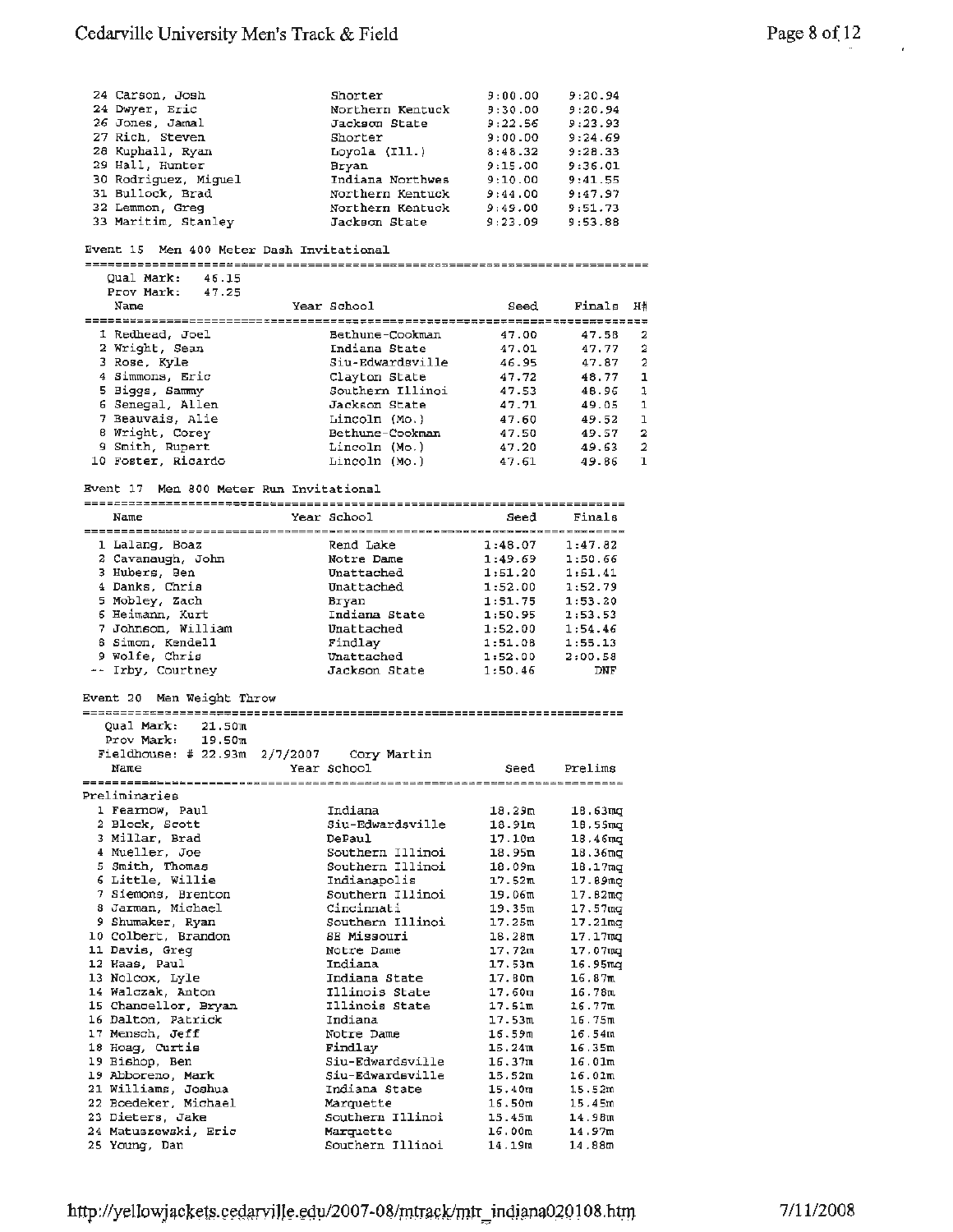| 26 Soverns, Brian                        | Western Kentucky                     | 16.89m             | 14.72m             |
|------------------------------------------|--------------------------------------|--------------------|--------------------|
| 27 Henning, Neil                         | Cedarville                           | 15.85m             | 14.65m             |
| 28 Stephen, Ben                          | Unattached                           | 15.21m             | 14.61m             |
| 29 Smith, Clyde                          | Louisiana Tech                       | 15.59m             | 14.56m             |
| 30 Jones, Ronnel                         | Jackson State                        | 14.98m             | 14.54m             |
| 30 Veres, Denes                          | Notre Dame                           | 14.20m             | 14.54m             |
| 32 Kusowski, Jonathan                    | Marquette                            | 15.00 <sub>m</sub> | 14.53m             |
| 33 Croxford, Andy                        | SE Missouri                          | 15.75m             | 14.45m             |
| 34 Kurtz, Nathaniel                      | Findlay                              | 15.24 <sub>π</sub> | 14.40m             |
| 35 Salamon, Justin                       | Cincinnati                           | 15.67m             | 14.39m             |
| 36 Jones, Larry                          | Louisiana Tech                       | 17.29m             | 14.28m             |
| 37 Martin, John                          | Cincinnati                           | 14.12m             | 14.16 <sub>m</sub> |
| 38 Frye, Joe                             | Belmont                              | 15.30m             | 13.85m             |
| 39 Maat. Christian                       | Cedarville                           | 14.13m             | 13.84m             |
| 40 Uchtman, Josh                         | SE Missouri                          | 15.30m             | 13.70m             |
| 41 Michaud, Ben                          | Cedarville                           | $14.70$ m          | 13.56m             |
| 42 Chambers, Adam                        | Cincinnati                           | 14.65m             | 12.93 <sub>m</sub> |
| 43 Otto, Collin                          | Southern Illinoi                     | 14.23m             | 12.80m             |
| 44 Borton, Kyle                          | Cincinnati                           | 14.09m             | 12.79m             |
| 45 Campbell, Andrew                      | Western Kentucky                     | 12.57ա             | 12.06 <sub>m</sub> |
| -- Hankton, Bryant                       | Arkansas State                       | 14.78m             | ND                 |
| -- Luster, Larry                         | Southern Illinoi                     | 14.20m             |                    |
| -- Williams, Jesse                       |                                      | 15.35m             | ND                 |
| -- Barnas, Scott                         | Arkansas State                       |                    | ND                 |
| -- Galos, Daniel                         | Lewis<br>Unattached                  | 15.21m             | ND                 |
|                                          |                                      | 13.50m             | FOUL               |
| -- Belcher, John                         | Notre Dame                           | 14.12m             | <b>FOUL</b>        |
| -- Howell, Tyler                         | Belmont                              | 14.50m             | FOUL               |
| -- Glass, Andy                           | SE Missouri                          | 13.98m             | <b>FOUL</b>        |
| -- Flynn, Ryan                           | Cincinnati                           | 14.83m             | FOUL               |
| -- Bleem, Robert                         | Marquette                            | 15.00m             | FOUL               |
| -- Heim, Michael                         | Marquette                            | 16.00m             | FOUL               |
| -- Jamerson, Keith                       | Marquette                            | 15.00 <sub>m</sub> | FOUL               |
|                                          |                                      |                    |                    |
| Event 21 Men Long Jump                   |                                      |                    |                    |
|                                          |                                      |                    |                    |
| <b>Oual Mark:</b><br>7.85m               |                                      |                    |                    |
| Prov Mark:<br>7.50m                      |                                      |                    |                    |
|                                          |                                      |                    |                    |
| Fieldhouse: $\# 8.26m 3/7/1975$          | Charlton Ehizuelen, Illinois         |                    |                    |
| Name                                     | Year School                          | Seed               | Prelims            |
|                                          |                                      |                    |                    |
| 1 Berry, John                            | SE Missouri                          | 7.58m              | 7.47mg             |
| 2 Craig, Matthew                         | Louisiana Tech                       | 7.01m              | 7.15 <sub>mq</sub> |
| 3 Rose, Harold Jr.                       | Bethune-Cookman                      | 7.37m              | 7.06 <sub>mq</sub> |
| 4 Skelton, Tyler                         | Indiana                              | 7.10 <sub>m</sub>  | 7.00 <sub>mq</sub> |
| 5 Peterson, Rylen                        | Indiana State                        | 7.16 <sub>m</sub>  | 6.94 m.a           |
| 6 Strawder, Joseph                       | DePaul                               | 7.20m              | 6.89 m.g           |
| 6 Rolle, Ahmad                           | Clayton State                        | 7.09m              | 6.89 ազ            |
| 6 Walker, Wasim                          | Siu-Edwardsville                     | 6.98m              | 6.89 <sub>mq</sub> |
| 9 Parker, Raymon                         | Rend Lake                            | 6.90 առ            | 6.84 ποτ           |
| 10 McPherson, Jordan                     | Unattached                           | 7.10m              | 6.83 <sub>ma</sub> |
| 11 Baker, A.J.                           | Shorter                              | 7.39m              | 6.78mg             |
| 12 Keeling, Marcell                      | Bethune-Cookman                      | 6.99m              | 6.77 <sub>ma</sub> |
| 13 Holman, Cory                          | Rend Lake                            | 6.65m              | 6.73m              |
| 14 Kirtz, Chris                          | Illinois State                       | 6.98m              | 6.72m              |
| 15 Moore, Devin                          | Indiana                              | 7.02m              | 6.71m              |
| 16 Embry, Mike                           | Eastern Illinois                     | 7.21m              | ճ.68π              |
|                                          | McKendree                            |                    | 6.61m              |
| 17 Steele, Brian<br>18 McKinney, Trenton | Southern Illinoi                     | 6.60m              |                    |
|                                          | Findlay                              | 7.22m<br>6.95m     | 6.58m<br>6.54m     |
| 19 Brunow, Cory                          | SE Missouri                          |                    |                    |
| 20 Terry, Tyler                          |                                      | 7.00m              | 6.53m              |
| 21 Daniel, Geoffrey                      | Southern Illinoi<br>Siu-Edwardsville | 6.77m<br>6.98m     | 6.44m              |
| 22 Thierry, Andrew<br>23 Schmitz, Matt   | Indiana                              | 6.40m              | 6.39m              |
| 24 Tisdol, Eric                          |                                      |                    | 6.25m              |
|                                          | Cumberlands                          | 6.74m              | 6.21m              |
| 24 Johnson, Jason                        | Unattached                           |                    | 6.21m              |
| 26 Williams, Brandon                     | McKendree                            | 6.50m              | $6 - 20m$          |
| 27 Nunnelly, Drew                        | Bryan                                | $6 - 33$ m         | 6.06m              |
| 28 Ruff, Alex                            | Unattached                           | 6.35m              | 5.96m              |
| 29 Keys, Jonathan                        | Louisiana Tech                       | 7.13m              | 5.92 ա             |
| 30 Smith, Josh                           | Western Kentucky                     | 5.53m              | 5.87m              |
| 31 Burnett, Dedrick                      | Jackson State                        | 6.88m              | 5.60 ա             |
| 32 Brachear, Brett                       | Southern Illinoi                     | 6.80 m             | 5.12m              |
| 33 Baker, Jeremy                         | Northern Kentuck                     |                    | 4.47m              |
| -- Ayanwale, Afolabi                     | Jackson State                        | 7.10m              | ND                 |
| -- Gunter, Jason<br>-- Senegal, Allen    | Jackson State<br>Jackson State       | 7.22m<br>7,36m     | ND<br>ND           |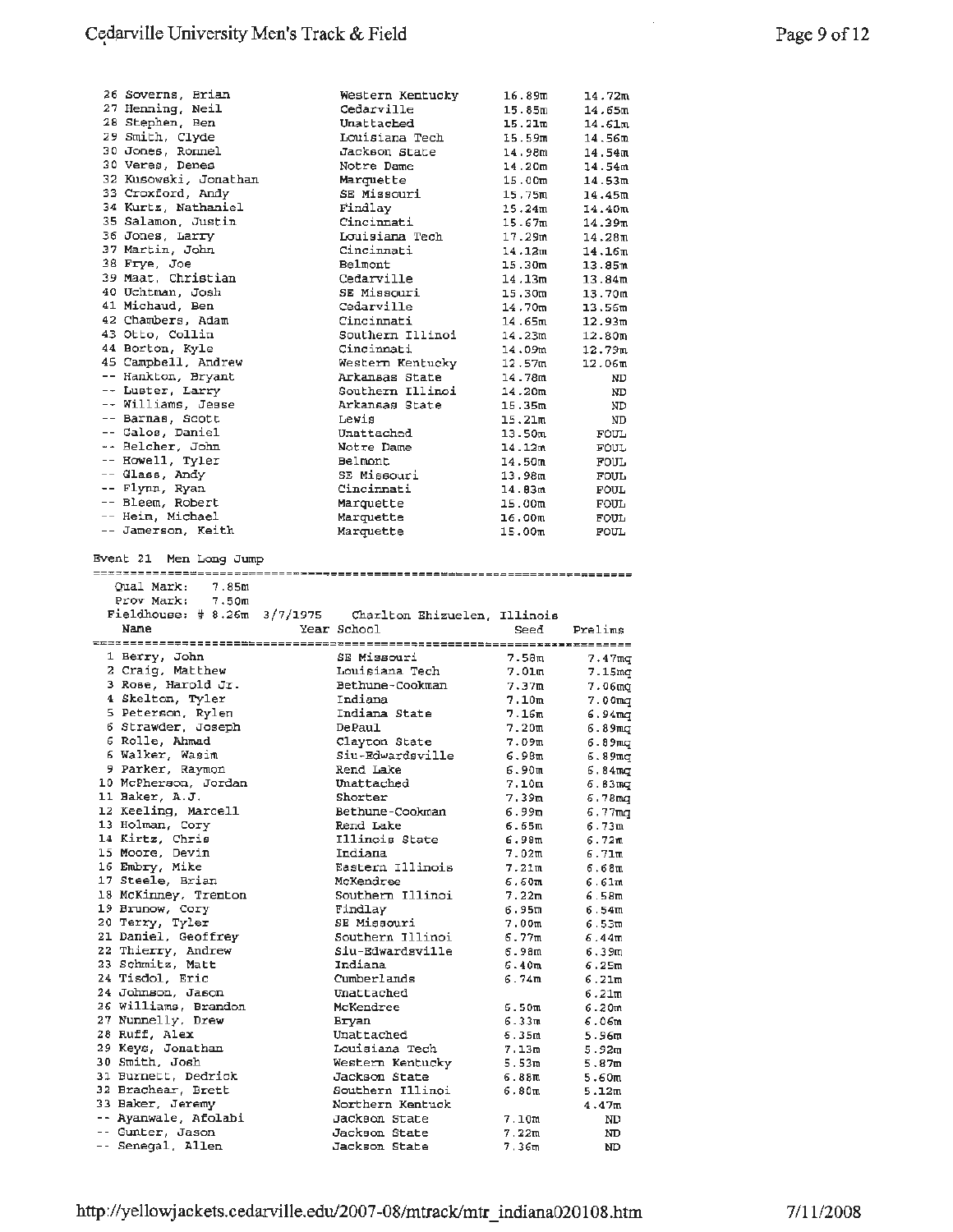|        | -- McKinney, Alance                       |      | Jackson State                      | ճ.94m             | ND                |
|--------|-------------------------------------------|------|------------------------------------|-------------------|-------------------|
|        | -- Jenkins, Kyle                          |      | Indiana                            | 7.20m             | ND                |
|        | -- Titus, Andrew                          |      | Shorter                            |                   |                   |
|        |                                           |      |                                    | 7.01m             | Ю                 |
|        | -- Smith, Antoine                         |      | SE Missouri                        | 6.53m             | ND                |
|        | -- Mattis, Carlos                         |      | Arkansas State                     | 7.01m             | ND                |
|        | -- Clark, Adrian                          |      | Unattached                         | 7.29m             | ND                |
|        |                                           |      |                                    |                   |                   |
|        | -- harris, lucien                         |      | Unattached                         | 7.05m             | ND                |
|        | -- Maxwell, Jordan                        |      | Florissant Valle                   | 6.53m             | ND                |
|        | -- Williams, Julius                       |      | McKendree                          | 6.80 ա            | ND                |
|        |                                           |      |                                    |                   |                   |
|        | -- Dew, Asa                               |      | Western Kentucky                   | 6.34ա             | ND                |
|        | -- Johnson, Jamar                         |      | Loyola (Ill.)                      | 6.89m             | ND                |
|        | -- Widget, Cameron                        |      | Cincinnati                         | 7.03m             | ND                |
|        | -- Hawkins, Terence                       |      | <b>Florissant Valle</b>            | 6.74m             |                   |
|        |                                           |      |                                    |                   | ND                |
|        | -- Poirier, Tim                           |      | Cincinnati                         | 6.83m             | ND                |
|        | -- Hopkins, Corey                         |      | Siu-Edwardsville                   | 6.98m             | FOUL              |
|        | -- Mgijima, Mandhla                       |      | Western Kentucky                   | 6.86m             | FOUL              |
|        |                                           |      |                                    |                   |                   |
|        |                                           |      |                                    |                   |                   |
|        | Event 22 Men Pole Vault Open section      |      |                                    |                   |                   |
|        |                                           |      |                                    |                   |                   |
|        |                                           |      |                                    |                   |                   |
|        | Qual Mark:<br>5.50m                       |      |                                    |                   |                   |
|        | 5.20 <sub>m</sub><br>Prov Mark:           |      |                                    |                   |                   |
|        | Fieldhouse: $# 5.66m$                     |      | 2/12/1994 Mark Buse, Indiana       |                   |                   |
|        | Name                                      |      |                                    |                   |                   |
|        |                                           |      | Year School                        | Seed              | Finals            |
|        |                                           |      |                                    |                   |                   |
| Finals |                                           |      |                                    |                   |                   |
|        |                                           |      | Unattached                         |                   |                   |
|        | 1 Schipper, Kevin                         |      |                                    | 5.05m             | 5.00m             |
|        | 2 Henry, Jordan                           |      | Missouri S&T                       |                   | 4.90m             |
|        | 3 Ragusa, Nick                            |      | Illinois State                     | 4.80m             | J4.90m            |
|        | 3 Schipper, Matt                          |      | Notre Dame                         | 4.75m             |                   |
|        |                                           |      |                                    |                   | J4.90m            |
|        | 5 Noonan, Joe                             |      | Eastern Illinois                   | 4.70 <sub>m</sub> | 4.75ա             |
|        | 6 Bertoli, Anthony                        |      | Indiana State                      | 4.75m             | J4.75m            |
|        | 7 Anders, Jared                           |      | Missouri S&T                       |                   | J4.75m            |
|        |                                           |      |                                    |                   |                   |
|        | 8 Shockey, Shane                          |      | Cincinnati                         | 4.72m             | 4.60m             |
|        | 9 White, Dorrian                          |      | Eastern Illinois                   | 4.57m             | J4.60m            |
|        | 10 Brachear, Blake                        |      | Southern Illinoi                   | 4.55m             | J4.60m            |
|        |                                           |      |                                    |                   |                   |
|        | 11 Rasnick, Robert                        |      | Cedarville                         | 4.72 <sub>m</sub> | J4.60m            |
|        | 12 Hollenbeck, Peter                      |      | Missouri S&T                       | 4.65m             | J4.60m            |
|        | 13 Yassay, Mike                           |      | Notre Dame                         | 4.50 <sub>m</sub> | J4.60m            |
|        |                                           |      |                                    |                   |                   |
|        | 14 Dodson, Caleb                          |      | Cumberlands                        | 4.80 <sub>π</sub> | 4.45m             |
|        | 14 Vocke, Elliot                          |      | Cincinnati                         | 4.59m             | 4.45m             |
|        | 16 Merchun, Jim                           |      | Notre Dame                         | 4.65m             | J4.45m            |
|        |                                           |      |                                    |                   |                   |
|        | 17 VanDeraa, Nick                         |      | Marquette                          | 4.50 <sub>m</sub> | 4.25m             |
|        | 17 Bahlar, Brant                          |      | Unattached                         | 4.50m             | 4.25m             |
|        | 18 Mahon, Brian                           |      | Notre Dame                         | 4.65m             | J4.25m            |
|        | 18 Grass, Brandon                         |      | Belmont                            | 4.49m             | J4.25m            |
|        |                                           |      |                                    |                   |                   |
|        | 18 Schnier, Keller                        |      | Cincinnati                         | 4.34m             | J4.25m            |
|        | -- Curulewski, John                       |      | McKendree                          | 4.10 <sub>m</sub> | NH                |
|        | -- Lechlitner, Kyle                       |      | Indiana                            | 4.75m             | ΝH                |
|        |                                           |      |                                    |                   |                   |
|        | -- Smith, Josh                            |      | Weatern Kentucky                   | 4.12m             | NH                |
|        | -- Robberstad, Tim                        |      | Southern Illinoi                   | 4.3UM             | NН.               |
|        | -- Rives, Matthew                         |      | Southern Illinoi                   |                   |                   |
|        |                                           |      |                                    |                   |                   |
|        |                                           |      |                                    | 4.20 <sub>m</sub> | NH                |
|        |                                           |      |                                    |                   |                   |
|        | Event 23 Men High Jump                    |      |                                    |                   |                   |
|        |                                           |      |                                    |                   |                   |
|        |                                           |      |                                    |                   |                   |
|        | Oual Mark:<br>2.24m                       |      |                                    |                   |                   |
|        | Prov Mark:<br>2.14m                       |      |                                    |                   |                   |
|        | Fieldhouse: # 2.31m                       | 1988 | Mark Reed, Houston                 |                   |                   |
|        |                                           |      |                                    |                   |                   |
|        | Name                                      |      | Year School                        | Seed              | Finals            |
|        |                                           |      |                                    |                   |                   |
|        | 1 Fitch, Brandon                          |      | Cincinnati                         | 2.10 <sub>m</sub> | 2.10m             |
|        | 2 Straughn, Alex                          |      | Illinois State                     | 2.09 <sub>m</sub> | J2.10m            |
|        |                                           |      |                                    |                   |                   |
|        | 3 Gwozdz, Nathan                          |      | Unattached                         | 2.10 <sub>m</sub> | 2.05m             |
|        | 3 Eruteya, Obe                            |      | Eastern Illinois                   | 2.07m             | 2.05m             |
|        | 3 McPherson, Jordan                       |      | Unattached                         | 2.00 <sub>m</sub> | 2.05m             |
|        |                                           |      |                                    |                   |                   |
|        | 6 Nuxoll, Jared                           |      | Indiana                            | 2.10 <sub>m</sub> | 2.00m             |
|        | 6 Byom, Nick                              |      | Marquette                          | 2.01m             | 2.00 <sub>m</sub> |
|        | 7 Youngdale, Brandon                      |      | Indiana State                      | 2.08m             | J2.00m            |
|        |                                           |      |                                    |                   |                   |
|        | 7 Holl, Drew                              |      | Illinois State                     | 2.04 <sub>m</sub> | J2.00m            |
|        | 7 Bratchett, Raymond                      |      | Marquette                          | 2.05m             | J2.00m            |
|        | 10 Sunderland, Curt                       |      | Indiana State                      | 2.03m             | J2.00m            |
|        |                                           |      |                                    |                   |                   |
|        | 12 Gehrke, Kris                           |      | Eastern Illinois                   | 1.98m             | 1.95m             |
|        | 12 Beltz, Ryan                            |      | Cincinnati                         | 1.98m             | 1.95m             |
|        | 12 Holman, Cory                           |      | Rend Lake                          | 2.03 <sub>m</sub> | 1.95m             |
|        |                                           |      |                                    |                   |                   |
|        | 12 Foley, Mike                            |      | Cincinnati                         | 2.00 ա            | 1.95ա             |
|        | 16 Vandkerkhove, Ty<br>16 Roque, Jonathan |      | Eastern Illinois<br>Louisiana Tech | 1.94m<br>1.93m    | 1.90 m<br>1.90m   |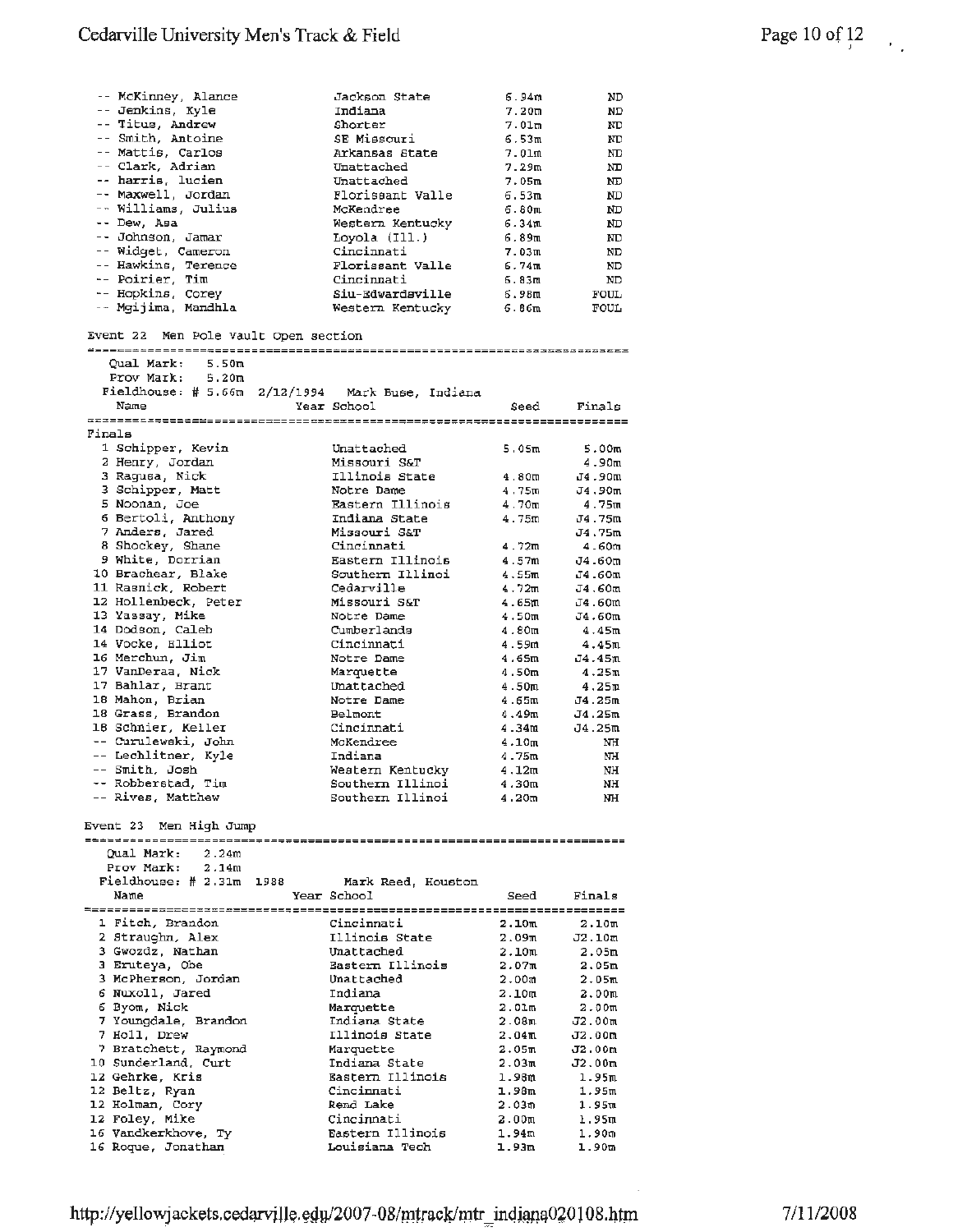| 16 Cummins, Aaron                   | Butler                 |                    |                     |
|-------------------------------------|------------------------|--------------------|---------------------|
|                                     |                        | 1.98m              | 1.90m               |
| 16 Kirtz, Chris                     | Illinois State         | 1.95m              | 1.90 <sub>m</sub>   |
| 16 Poore, Trevor                    | Southern Illinoi       | 1.95m              | 1.90m               |
| 16 Tisdol, Eric                     | Cumberlands            | 2.05m              | 1.90m               |
| 16 Craven, Luke                     | Eastern Illinois       | 1,92m              | 1.90m               |
| 23 Elder, Jameson                   | Belmont                | 1.93 <sub>m</sub>  | 1.55m               |
| 23 Schaecher, Nick                  | Siu-Edwardsville       | 2.00 <sub>m</sub>  | 1.85m               |
| 23 Kamentsev, Robert                | Illinois State         | 1.95m              | 1.85m               |
| -- Chike, Julian                    | Indiana State          | 1.93 <sub>m</sub>  |                     |
|                                     |                        |                    | NH                  |
| -- Fiedler, Matt                    | Belmont                | 1.87m              | NН                  |
|                                     |                        |                    |                     |
| Event 24 Men Shot Put               |                        |                    |                     |
|                                     |                        |                    |                     |
| Qual Mark: 19.30m                   |                        |                    |                     |
| $P$ rov Mark: $17.75m$              |                        |                    |                     |
| Fieldhouse: $#21.38\mathrm{m} 1982$ | Mike Lehman, Illiinois |                    |                     |
| Name                                | Year School            | Seed               | Prelims             |
|                                     |                        |                    |                     |
| Preliminaries                       |                        |                    |                     |
| 1 Siemons, Brenton                  | Southern Illinoi       |                    |                     |
|                                     |                        | 17.38m             | $16.84$ mg          |
| 2 Schubert, Mike                    | Notre Dame             | 16.30m             | 16.79mg             |
| 3 Block, Scott                      | Siu-Edwardsville       | 17.46m             | 16.71mg             |
| 3 Veres, Denes                      | Notre Dame             | 16.51m             | 16.71 <sub>mq</sub> |
| 5 Smith, Thomas                     | Southern Illinoi       | 16.70m             | 16.70mg             |
| 6 Drenon, Brandon                   | Notre Dame             | 16.32m             | 16.66mg             |
| 7 Colbert, Brandon                  | SE Missouri            | 17.23m             | 16.29mg             |
| 8 Michaud, Ben                      | Cedarville             | 15.90m             | 16.24ազ             |
| 9 Shumaker, Ryan                    | Southern Illinoi       | 16.03m             |                     |
| 10 Soverns, Brian                   |                        |                    | 16.15mq             |
|                                     | Western Kentucky       | 16.30m             | 16.01 <sub>mq</sub> |
| 11 Stephen, Ben                     | Unattached             | 16.40m             | 15.85 <sub>mg</sub> |
| 12 McCrady, Carlton                 | Findlay                | 16.76 <sub>m</sub> | $15.79$ mg          |
| 13 Henning, Neil                    | Cedarville             | 15.24 <sub>π</sub> | 15.77m              |
| 14 Chambers, Adam                   | Cincinnati             | 15.67m             | 15.68m              |
| 15 Smith, Clyde                     | Louisiana Tech         | 15.92m             | 15.61m              |
| 16 Cooper, Troy                     | Cincinnati             | 15.39m             | 15.23m              |
| 17 Belcher, John                    | Notre Dame             | 15.22m             | 15.22m              |
| 18 Flynn, Ryan                      | Cincinnati             |                    |                     |
|                                     |                        | 15.92m             | 15.10m              |
| 19 Jones, Ronnel                    | Jackson State          | 15.40m             | 14.95m              |
| 20 Chumbley, Nick                   | Illinois State         | 15.32ա             | 14.94m              |
| 21 Jones, Larry                     | Louisiana Tech         | 15.11m             | 14.85m              |
| 22 Martin, John                     | Cincinnati             | 15.29 <sub>m</sub> | 14.81m              |
| 23 Rensing, Derek                   | Siu-Edwardsville       | 15.45m             | 14.80m              |
| 24 Hammond, Steve                   | McKendree              | 15.43m             | 14.77m              |
| 25 Fishback, Josh                   | Cincinnati             | 14.40m             | 14.76m              |
| 26 Painter, Joe                     | Illinois State         | 15.35m             | 14.73m              |
| 27 Borton, Kyle                     | Cincinnati             | 14.47 <sub>m</sub> |                     |
| 28 Kurtz, Nathaniel                 | Findlay                |                    | 14.69m              |
|                                     |                        | 15.24ա             | 14.58m              |
| 29 Chisholm, Joe                    | Shorter                | 15.31m             | 14.52m              |
| 30 Campbell, Andrew                 | Western Kentucky       | 13.89m             | 14.14m              |
| 31 Bishop, Ben                      | Siu-Edwardsville       | 14.25m             | 13.99m              |
| 32 Matuszewski, Eric                | Marquette              | 15.00m             | 13.92m              |
| 33 Salamon, Justin                  | Cincinnati             | 14.85m             | 13.87m              |
| 34 Glass, Andy                      | SE Missouri            | 15.28m             | 13,71m              |
| 35 VaNatta, Daniel                  | McKendree              | 14.10m             | 13.69m              |
| 36 Uchtman, Josh                    | SE Missouri            | 14.75m             | 13.65m              |
| 37 John, Curtis                     | Shorter                | 13.86m             | 13.13m              |
| 38 Williams, Joshua                 | Indiana State          | 14.60 <sub>m</sub> |                     |
|                                     |                        |                    | 12.75m              |
| 39 Howell, Tyler                    | Belmont                | 13.30m             | 12.60m              |
| 40 Young, Dan                       | Southern Illinoi       | 13.43m             | 12.52m              |
| 41 Otto, Collin                     | Southern Illinoi       | 12.50 <sub>m</sub> | 11.53m              |
| 42 Greenberg, Pierce                | Belmont                | 13.44m             | 11.19m              |
| 43 Maat, Christian                  | Cedarville             | 10.70 <sub>m</sub> | 10.70m              |
| -- Smith, Josh                      | Western Kentucky       | 8.02m              | ND                  |
| -- Barnas, Scott                    | Lewis                  | 16.12m             | ND                  |
| -- Dalton, Patrick                  | Indiana                | 16.28m             | ND                  |
| -- Haas, Paul                       |                        |                    |                     |
|                                     | Indiana                | 15.66 <sub>π</sub> | ND                  |
| -- Williams, Jesse                  | Arkansas State         | 14.29m             | ND.                 |
| -- Dotson, Stevie                   | Florissant Valle       | 12.20m             | ND                  |
| -- Hankton, Bryant                  | Arkansas State         | 14.16 <sub>m</sub> | ND                  |
| -- Luster, Larry                    | Southern Illinoi       | 14.00m             | ND                  |
| -- Schulte, Jarid                   | McKendree              | 14.00m             | ND                  |
| -- Kohut, Joseph                    | Marquette              | 15.00 <sub>m</sub> | ND                  |
| -- Thompson, Bennie                 | Florissant Valle       | 11.20m             | ND                  |
| -- Hoag, Curtis                     | Findlay                |                    |                     |
| -- Frye, Joe                        |                        | 15.84m             | FOUL                |
|                                     | <b>Belmont</b>         | 14.45m             | <b>FOUL</b>         |
| -- Bleem, Robert                    | Marquette              | 15.00m             | FOUL                |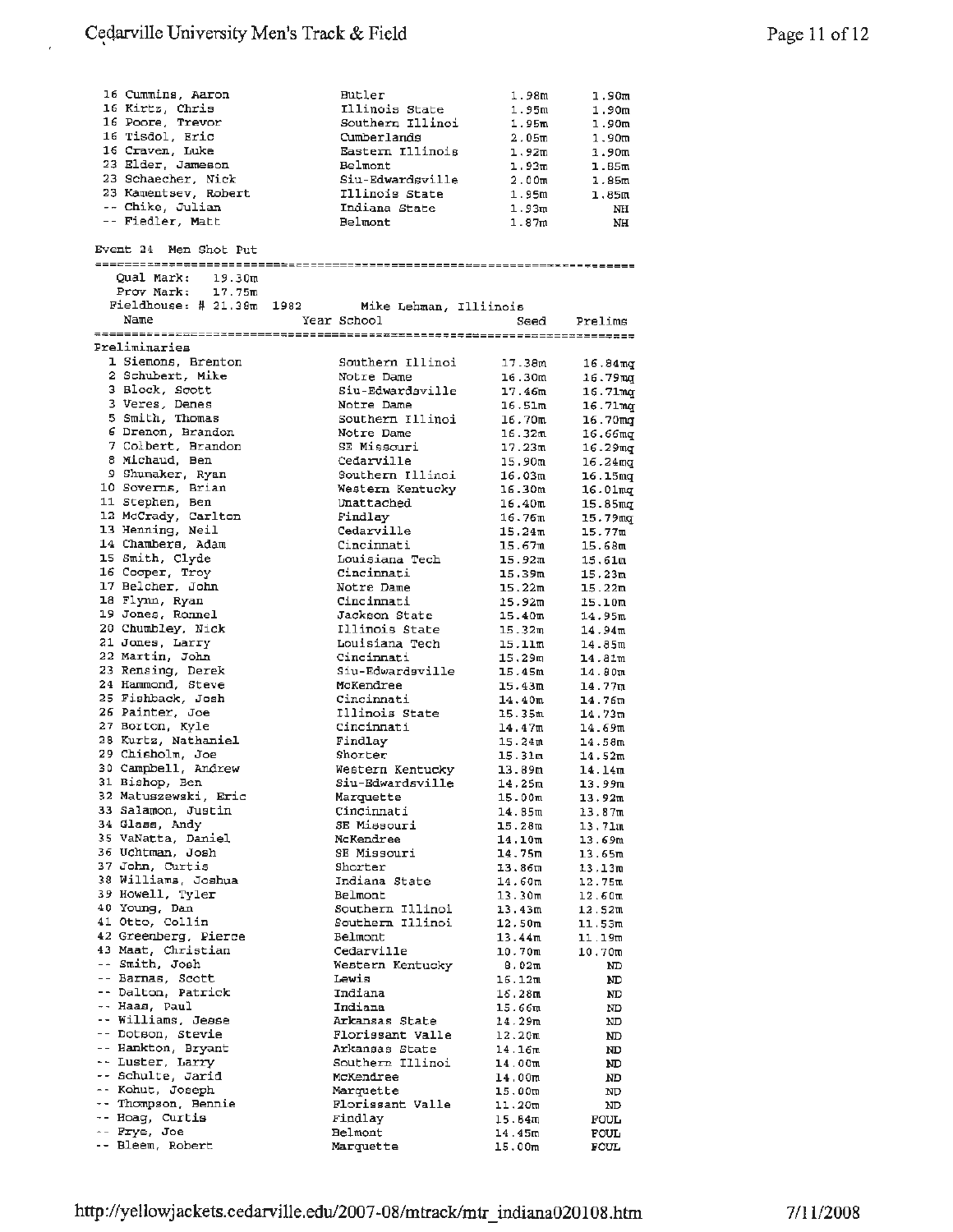|  | Page 12 of 12 |
|--|---------------|
|  |               |

-

| Event 25 Men Triple Jump      |                         |                    |                     |
|-------------------------------|-------------------------|--------------------|---------------------|
| <b>@########</b> ############ |                         |                    |                     |
| Oual Mark:<br>16.10m          |                         |                    |                     |
| Prov Mark: 15.40m             |                         |                    |                     |
| $Fieldhouse:$ # 16.89m 1989   | Jan Cado, North Central |                    |                     |
| Name                          | Year School             | Seed               | Prelims             |
|                               |                         |                    |                     |
| 1 Hughes, Gregory             | Unattached              | 15.84m             | 15.47 <sub>ma</sub> |
| 2 Dowden, Corey               | Unattached              |                    | 14.93 <sub>mq</sub> |
| 3 Rolle, Ahmad                | Clayton State           | 14.58m             | 14.67 <sub>ma</sub> |
| 4 Eruteya, Obe                | Eastern Illinois        | 15.47m             | 14.59mg             |
| 5 Daniel, Geoffrey            | Southern Illinoi        | 14.60 <sub>m</sub> | 14.40 <sub>mq</sub> |
| 6 Walker, Wasim               | Siu-Edwardsville        | 14.01m             | 14.30 <sub>mq</sub> |
| 7 Dew. Asa                    | Western Kentucky        | 14.46m             | 14.29 <sub>mt</sub> |
| 7 Craig, Matthew              | Louisiana Tech          | 15.76m             | $14.29$ mg          |
| 9 Strawder, Joseph            | DePaul.                 | 14.00m             | 14.05mg             |
| 10 Kamentsev, Robert          | Illinois State          | 13.70m             | 13.67 <sub>m</sub>  |
| 11 Tyus, Chauntez             | Indiana State           | 13.73m             | 13.63 <sub>mq</sub> |
| -- Clark, Adrian              | Unattached              | 14.37m             | ND                  |
| -- Jenkins, Kyle              | Indiana                 | 15.80m             | ND                  |
| -- Terry, Tyler               | SE Missouri             | 14.00m             | ND                  |
| -- Keys, Jonathan             | Louisiana Tech          | 14.28m             | ND                  |
| -- Liggings, Alex             | Jackson State           | 14.49m             | ND                  |
| -- Winston, Ian               | Eastern Illinois        | 13.93m             | ND                  |
| -- Maxwell, Jordan            | Florissant Valle        | 14.11m             | ND                  |
| -- Hawkins, Terence           | Florissant Valle        | 14.50m             | ND                  |
| -- Mattis, Carlos             | Arkansas State          | 14.75m             | ND                  |
| -- Williams, Julius           | McKendree               | 14.30 <sub>m</sub> | ND.                 |
| -- Johnson, Jason             | Unattached              |                    | <b>FOUL</b>         |
| -- Straughn, Alex             | Illinois State          | 15.06m             | <b>FOUL</b>         |
| -- Thierry, Andrew            | Siu-Edwardsville        | 14.01m             | FOUL                |
| -- Fiedler, Matt              | Belmont                 | 13.20m             | <b>FOUL</b>         |
| -- Mgijima, Mandhla           | Western Kentucky        | 13.73m             | FOUL                |
|                               |                         |                    |                     |

Cedarville University | 251 N. Main St. | Cedarville, OH 45314 USA | 1-800-CEDARVILLE (233-2784) | 1-937-766-7700 ©Copyright 1996-2008 Cedarville University! AU Rights Reserved I Copyright Infringement Notification I Legal Information Please read our web disclaimer and privacy statement. Send problems or questions to the web development coordinator.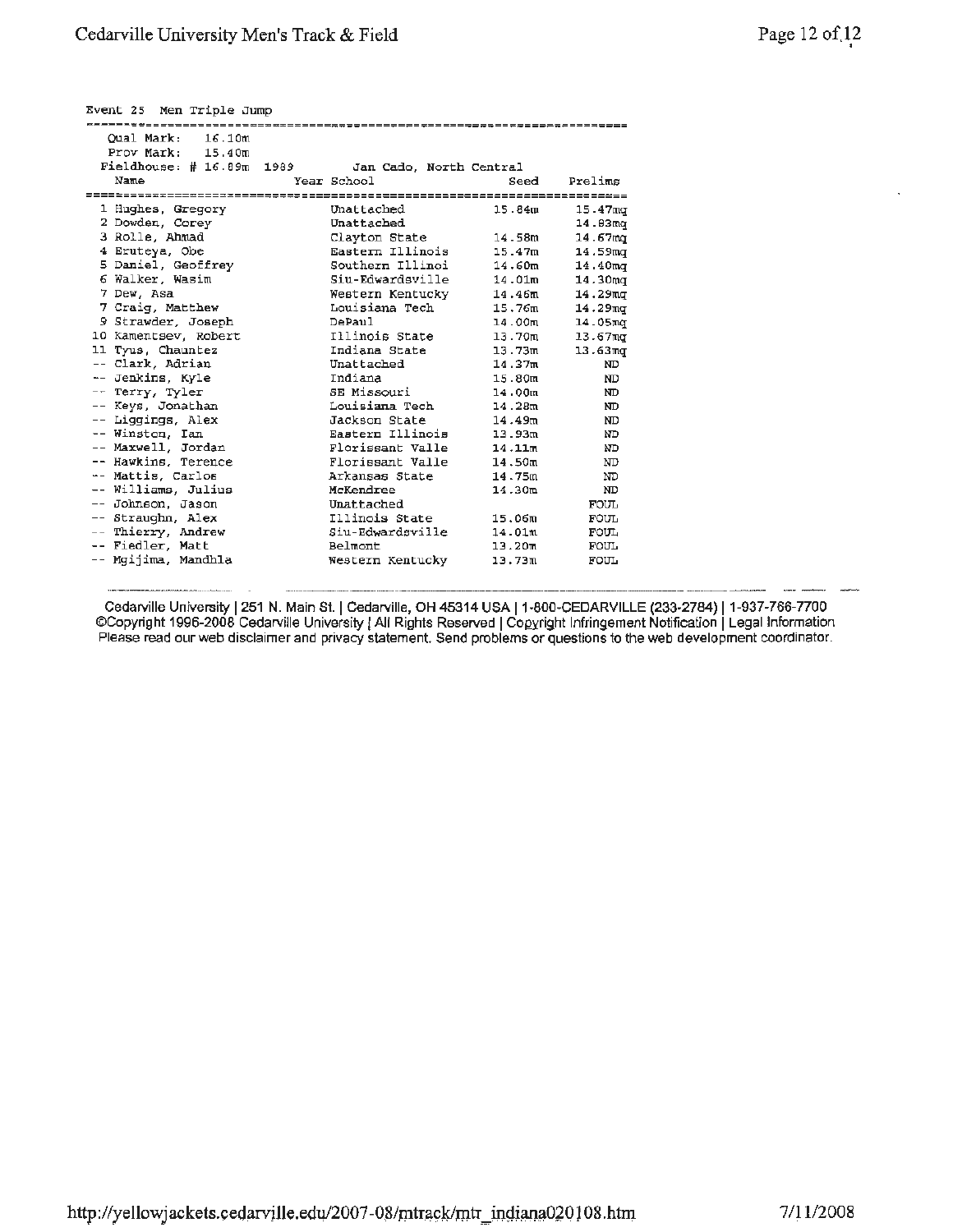#### Cedarville University Men's Track & Field

Page 1 of 7

## **Cedarville University**

http://www.cedarville.edu/2007-08/mtrack/mtr\_indiana020208.htm





### **Indiana Relays**

**Feb. 1-2, 2008 - Bloomington, Ind.** 

#### **MEN'S RESULTS (Day 2)**

Event 1 Men 60 Meter Dash Qual Mark: 6. 63 Prov Mark: 6.74 Fieldhouse: # 6.58 2/17/2006 Terrance Trammel Name Year School Prelims Semis **H#**  Semi-Finals l Robinson, Dallas Hpc Elite 6.78 6.?7q 2 2 Thigpen, Marcus Indiana 6.83 **6.86q** 1 <sup>3</sup>Durotoye, Adetoyi World-class Athl 6.87q <sup>2</sup> 6.8'7 **<sup>4</sup>**Sales, Dante Unattached 6.81 6.90q **1**  <sup>5</sup>Fisher, Kawayne Lincoln [Mo.) 6 Deloney, Brandon southern Illinoi 6.94  $6.90q$  $6.92q$  2 6.97 7 Moylan, Jacob Indiana 6.90 6.93q 1 <sup>8</sup>Coleman, **Mike** Louisiana Tech 6.92 6.94q l 9 Gray, Jeramie Indiana State 6.89 6.96 <sup>2</sup> 10 Szebeny, Miklos Notre Dame 11 Johnson, Jeremy Illinois State 6.97 6.99 1 6.94  $7.01$  2 12 Vance, Justin Jackson State 6.98  $7.02 \quad 1$ 13 Lee, Kesonn **Indiana Tech** 6.94 '7.03 l 14 Helms, Freddie Indianapolis 15 Truitt, Daryl Indiana State 6.99 7.03 **2**  6.97 '7.05 2 16 Miller, Clint Unattached 6.98 7.08 1 Event l Men 60 Meter Dash Qual Mark: 6.63 Prov Mark: 6.74 Frov Mark:  $6.74$ <br>Fieldhouse: #  $6.58$  2/17/2006 Terrance Trammel<br>Name Year School Year School semis Finals Finals l Robinson, Dallas Hpc Elite 6.77 6. '70 2 Sales, Dante 6.90 Unattached 6.81 6.82 3 Thigpen, Marcus 6.86 Indiana 4 Coleman, Mike s fisher, Kawayne Louisiana Tech 6.94 6.84 Lincoln (Mo.) Southern Illinoi 6.90 6.85 6 Deloney, Brandon 6.92 6.92 <sup>7</sup>Moylan, Jacob Indiana 6.93 6.98 World-class Athl -- Durotoye, Adetoyi 6.87 FS Event 2 Men 60 Meter Hurdles Qual Mark: 7.70 Prov Mark: 7.91 Fieldhouse:# 7.51 2/17/2007 Terrance Trammel, Purdue Name **Year School** Prelims Semis H# Semi-Finals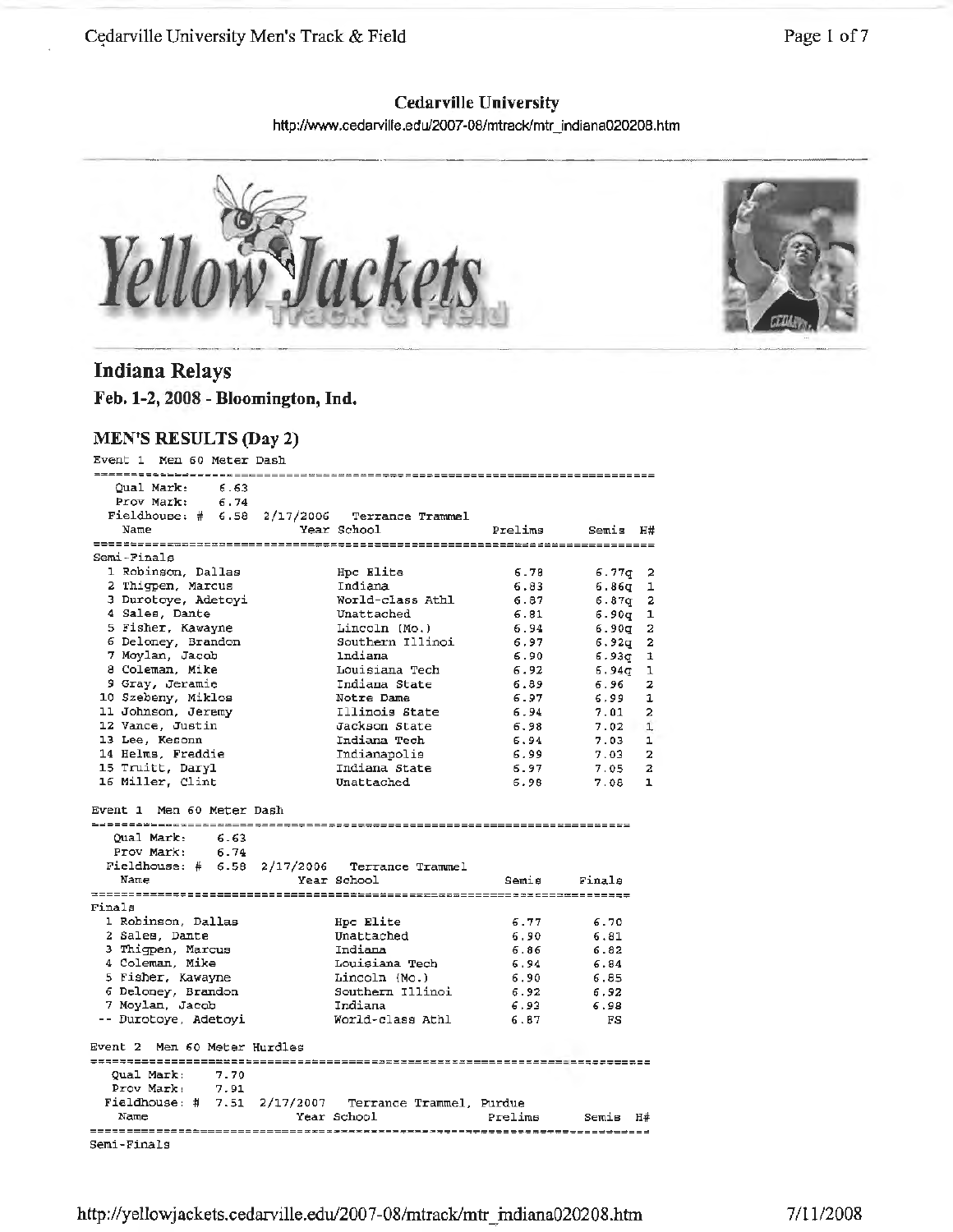|                                                          | World-class Athl       | 7.95                | 7.90g 2   |                         |
|----------------------------------------------------------|------------------------|---------------------|-----------|-------------------------|
| 1 Wright, Decosma<br>2 Hopkins, Keith                    |                        |                     |           |                         |
|                                                          | Unattached             | 8.11                | $8.07q$ 1 |                         |
| 3 Ash, Ronnie                                            | Bethune-Cookman        | 8.00                | 8.17g     | 1                       |
| 4 Bethel, Chris                                          | McKendree              | 8.25                | 6.16q     | $\overline{a}$          |
| 5 Argentino, Anthony                                     | Indiana Tech           | 8.46                | 8.32q     | ı                       |
| 6 Smith, Wilbert                                         | Jackson State          | 8.49                | 8.33q     | ı                       |
| 7 Holman, Cory                                           |                        |                     |           |                         |
|                                                          | Rend Lake              | 8.31                | 8.34g     | 1                       |
| 8 Townsend, Andre                                        | Rend Lake              | 8.35                | 8.39q     | 2                       |
| 9 Ray, Derrick                                           | Jackson State          | 8.48                | 8.41      | 2                       |
| 10 Waters, Rod                                           | Indiana Tech           | 8.33                | 8.42      | ı                       |
| 11 Moore, Matthew                                        | Notre Dame             | 8.42                | 8.43      | ı                       |
|                                                          |                        |                     |           |                         |
| 12 Embry, Mike                                           | Eastern Illinois       | 8.50                | 8.48      | $\ddot{z}$              |
| 13 Hendricks, Isaac                                      | Cincinnati             | 8.47                | 8.48      | $\overline{\mathbf{2}}$ |
| 14 Roberts, Michael                                      | Indiana State          | 8.50                | $8.54$ 1  |                         |
| 15 Scott, Nate                                           | Shorter                | 8.34                | 8.59      | $\overline{2}$          |
| 16 Rose, Harold Jr.                                      |                        |                     | $8.84$ 2  |                         |
|                                                          | Bethune-Cookman        | 8.25                |           |                         |
| Event 2 Men 60 Meter Hurdles                             |                        |                     |           |                         |
| Qual Mark:<br>7.70                                       |                        |                     |           |                         |
| Prov Mark:<br>7.91                                       |                        |                     |           |                         |
| Fieldhouse: # 7.51 2/17/2007 Terrance Trammel, Purdue    |                        |                     |           |                         |
|                                                          |                        |                     |           |                         |
| Name                                                     | Year School            | Semis               | Finals    |                         |
|                                                          |                        |                     |           |                         |
| Finals                                                   |                        |                     |           |                         |
| 1 Wright, Decosma                                        | World-class Athl       | 7.90                | 7.85      |                         |
| 2 Ash, Ronnie                                            |                        |                     |           |                         |
|                                                          | Bethune-Cookman        | 8.17                | 7.98      |                         |
| 3 Hopkins, Keith                                         | Unattached             | 8.07                | 8.03      |                         |
| 4 Bethel, Chris                                          | McKendree              | 8.18                | 8.12      |                         |
| 5 Smith, Wilbert                                         | Jackson State          | 8.33                | 8.38      |                         |
| 6 Holman, Cory                                           | Rend Lake              | 8.34                | 8.42      |                         |
|                                                          |                        |                     |           |                         |
| 7 Townsend, Andre                                        | Rend Lake              | 8.39                | 8.50      |                         |
| Event 4 Men 400 Meter Dash Open                          |                        |                     |           |                         |
| Qual Mark:<br>46.15                                      |                        |                     |           |                         |
|                                                          |                        |                     |           |                         |
| Prov Mark:<br>47.25                                      |                        |                     |           |                         |
| Fieldhouse: # 46.39 1985 Antonio McKay, Ga. Tech         |                        |                     |           |                         |
|                                                          |                        |                     |           |                         |
| Name                                                     | Year School            | Prelims             | Finals    | H#                      |
|                                                          |                        |                     |           |                         |
|                                                          |                        |                     |           |                         |
| 1 Molmar, Balazs                                         | Notre Dame             | 49.08               | 48.35     | 2                       |
| 2 Gill, Chris                                            | SE Missouri            | 48.80               | 48.96     | 3                       |
| 3 Harris, Gabe                                           | DePaul                 | 49.24               | 48.97     | $\overline{a}$          |
|                                                          | Siu-Edwardsville       |                     |           |                         |
| 4 Littleton, Chris                                       |                        | 48.77               | 49.04     | 3                       |
| 5 Kent, Bryant                                           | Indiana State          | 49.71               | 49.07     | 1                       |
| 6 Flournoy, Anthony                                      | Indianapolis           | 49.41               | 49.08     | 1                       |
| 7 Wechter, Austin                                        | Notre Dame             | 49.73               | 49.25     | 1                       |
|                                                          | Illinois State         | 49.28               |           | 2                       |
| 8 Tillman, DeAndre                                       |                        |                     | 49.28     |                         |
| 9 Wright, Chris                                          | Siu-Edwardsville       | 48.96               | 49.29     | з                       |
| 10 Richards, Raymond                                     | Lincoln (Mo.)          | 49.03               | 49.35     | 3                       |
| 11 Ray, Derrick                                          | Jackson State          | 49.47               | 49.35     | -1                      |
| 12 Lawson, Kiwan                                         | Unattached             | 49.33               | 49.55     | - 2                     |
|                                                          |                        |                     |           |                         |
| 13 Murphy, Dan                                           | Illinois State         | 49.96               | 50.53     | $\mathbf{1}$            |
| 14 Gunnell, John                                         | Indiana                | 49.25               | $50.97$ 2 |                         |
| Event 5 Men 800 Meter Run Open                           |                        |                     |           |                         |
|                                                          |                        |                     |           |                         |
| Oual Mark:<br>1:48.20                                    |                        |                     |           |                         |
| Prov Mark: 1:50.50                                       |                        |                     |           |                         |
| Fieldhouse: $\# 1:49.23$ 1985                            | Mike Anderson, Ohio St |                     |           |                         |
| Name                                                     | Year School            | Prelims             | Finals    |                         |
|                                                          |                        |                     |           |                         |
|                                                          |                        |                     |           |                         |
| 1 Bardach, Evan                                          | Indiana                | $1:53.65$ $1:53.33$ |           |                         |
| 2 Wesson, Chris                                          | Eastern Illinois       |                     | 1:54.22   |                         |
|                                                          |                        | 1:54.44             |           |                         |
| 3 Bradley, Josh                                          | Bryan                  | 1:56.11             | 1:54.29   |                         |
| 4 Mahalick, Joe                                          | Loyola (Ill.)          | 1:57.02 1:54.45     |           |                         |
| 5 Tipton, Brett                                          | Indiana Tech           | 1:55.47             | 1:54.48   |                         |
| 6 Buzaid, Billy                                          | Notre Dame             |                     |           |                         |
|                                                          |                        | $1:54.53$ $1:55.50$ |           |                         |
| 7 Barkulis, Rob                                          | Illinois State         | 1:56.48             | 1:55.72   |                         |
| 8 Twitchell, James                                       | Indiana State          | $1:55.72$ 1:55.99   |           |                         |
| 9 Geyer, Nick                                            | Illinois State         | 1:56.74             | 1:56.31   |                         |
| 10 Kapsoiya, Robert                                      | kend Lake              | $1:56.62$ $1:58.04$ |           |                         |
|                                                          |                        |                     |           |                         |
| Event 6 Men 600 Meter Run                                |                        |                     |           |                         |
| Fieldhouse: # 1:16.28 2/27/2007 Lesiba Masheto, Illinois |                        |                     |           |                         |

l.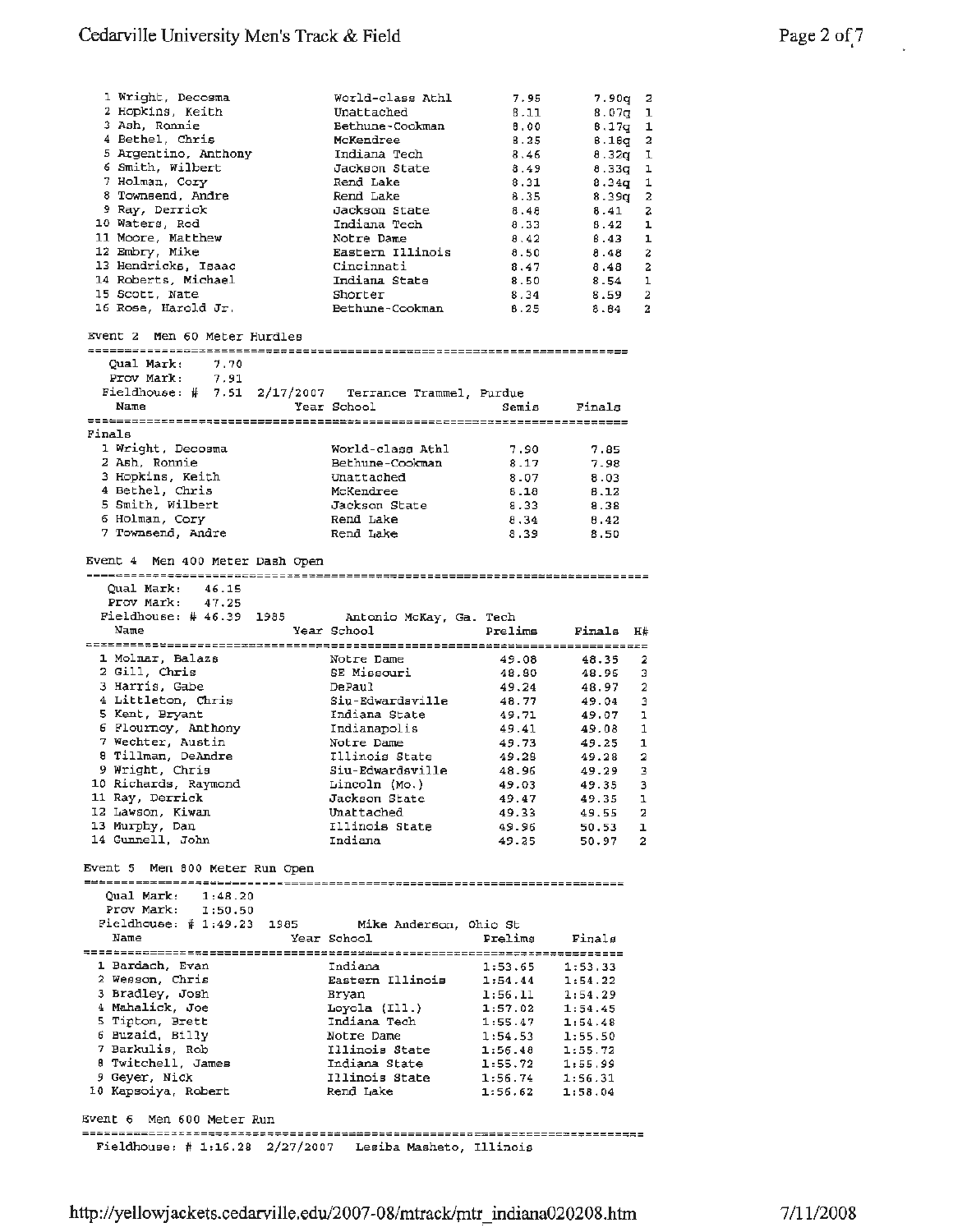| Name                                                                   | Year School               | Prelims        | Finals              | H#             |
|------------------------------------------------------------------------|---------------------------|----------------|---------------------|----------------|
|                                                                        |                           |                | ----------------    |                |
| 1 Stephen, Martin                                                      | Indiana                   | 1:20.40        | 1:19.47             | 2              |
| 2 Charpentier, Remy                                                    | Shorter                   | 1:20.59        | 1:20.18             | 2              |
| 3 Holm, David                                                          | Eastern Illinois          | 1:20.82        | 1:20.30             | $\overline{a}$ |
| 4 Eckert, Cameron                                                      | Notre Dame                | 1:21.18        | 1:20.62             | 2              |
| 5 Willis, Demonte                                                      | Louisiana Tech            | 1:21.78        | 1:20.62             | $\mathbf{1}$   |
| 6 Leone, Todd                                                          | Indiana                   | 1:20.83        | 1:20.75             | 2              |
| 7 Meissner, Eric                                                       | Marquette                 | 1:21.36        | 1:20.78             | ı              |
| 8 Bertoli, Anthony                                                     | Indiana State             |                | $1:21.51$ $1:21.95$ | ı              |
| 9 Brinkley, Derrick                                                    | Indiana Tech              |                | $1:21.49$ $1:22.09$ | ı              |
|                                                                        | Shorter                   |                |                     |                |
| 10 O'Neal, Allen                                                       |                           | 1:21.59        | 1:23.50             |                |
| Qual Mark:<br>20.83<br>Prov Mark:<br>21.23<br>Fieldhouse: # 21.17 1989 | John Story, Indiana St.   |                |                     |                |
| Event 7 Men 200 Meter Dash Open<br>Name                                | Year School               | Prelims        | Finals              | 1<br>H#        |
| ==========================                                             |                           |                |                     |                |
| 1 Shields, Ryan                                                        | OFF                       | 22.17          | 21.82               | 2              |
| 2 Simmons, Eric                                                        | Clayton State             | 22.37          | 21.89               | ı              |
| 3 Heerdegen, Keith                                                     | Indiana                   | 22.06          | 21.95               | $\overline{2}$ |
| 4 Littleton, Chris                                                     | Siu-Edwardsville          | 22.35          | 22.11               | $\mathbf{1}$   |
| 5 Vance, Justin                                                        | Jackson State             | 22.31          | 22.26               | ı              |
| 6 Warren, Stevie                                                       | Southern Illinoi          | 22.24          | 22.33               | $\overline{a}$ |
| 7 O'Brien, Tyler                                                       | Marquette                 | 22.27          | 22.35               | 1              |
| 8 Lee, Kesonn<br>-- Parker, Raymon                                     | Indiana Tech<br>Rend Lake | 22.41<br>22.16 | 22.39<br>DQ         | 1<br>2         |

Event 9 Men 4X400 Meter Relay Qual Mark: 3:07.50 Prov Mark: 3:11.60 Fieldhouse: # 3:11.07 2/27/2007 Minnesota, Minnesota school Seed Finals H# ~~~~~~~~~~===========================================~---------------------- 1 SE Missouri 'A' 3:12.19 3:12.83 7 1) Gill, Chris 2) Delaria, Robert 3) Poindexter, Chris **4)** smith, Miles 2 Indiana **'A'** 3:13.20 3:15.02 *<sup>6</sup>* 1) Stephen, Martin 2) Gunnell, John 3) Stephen, Martin (2) Gunnell, John<br>3) Palmer, Daniel (4) Smith, Ryan 3 Siu-Edwardsville **'A'** 3:10.89 3:15.29 7 1) **Evans, Marcus** 1) Bvans, Marcus<br>3) Littleton, Chris (2) (2)<br>2) A' (3) Rose, Kyle (3) (3) 3:15.76 (3)<br>4) A' (3) 3:13.30 (3) 3:15.76 (3) **<sup>4</sup>**Lincoln (Mo.) **'A'** 3:13.30 3:15.76 6 1) Beauvais, Alie 2) Richards, Raymond 3) Trusty, Michael<br>5 DePaul <sup>1</sup>A<sup>1</sup> **s** DePaul 'A' 3:17.00 3:16.13 5 1) Lifton, Gilbert 2) Harris, Gabe 3) Moore, Ryan **4)** Smith, Patrick 6 Indiana State *'A'* 3:13.00 3:16.20 7 1) Kent, Bryant 2) Edwards, Logan 3) Sterling, Drake 4) Wright, Sean <sup>7</sup>**Louisiana Tech** 'A' 3:13.02 3:16.23 6 1) Fullwood, Albert 2) Coleman, **Mike**  3) Atkinson, Marcelles (4) MaGaha, Wade **<sup>8</sup>**Rend Lake 'A' 3:11.98 3:16.35 7 8 Rend Lake 'A' 3:11.98 3:16.35 7<br>1) Lalang, Boaz 2) Jenkins, Darryl<br>2) Mehina Travic 3) White, Travis **4)** Taylor, Travis **9** Southern Illinois 'A' 4' 3:13. 9 Southern Illinois **'A'** 3:13.00 3:17.44 6 1) Deloney, Brandon 2) Roberts, Jermaine 3) 4) Biggs, Sammy 10 Jackson State 'A' 3:10.55 3:18.02 7 1) Walton, Debodrick 2) Senegal, Allen 3) Ray, Derrick 4) 1rby, Courtney 11 Cincinnati **'A'** 3:12.10 3:20.09 7 1) Thomas, Kyle 2) Van Cura, Chase<br>
1) Thomas, Kyle 2) Van Cura, Chase<br>
2) Moore, Allen 4) Lammers, Troy 3) Moore, Allen 4) Lammers, Troy 12 Eastern Illinois **'A'** 3:18.50 3:20.45 **<sup>5</sup>** 1) Smith, Preston 2) Holm, **David**  3) Wesson, Chris **4)** Tortorici, Patrick 13 Marquette **'A'** 3:17.00 3:21.51 <sup>5</sup> 1) Bratchett, Raymond 2) Cassady, Tom 3) Jones, Antonio **4)** O'Brien, Tyler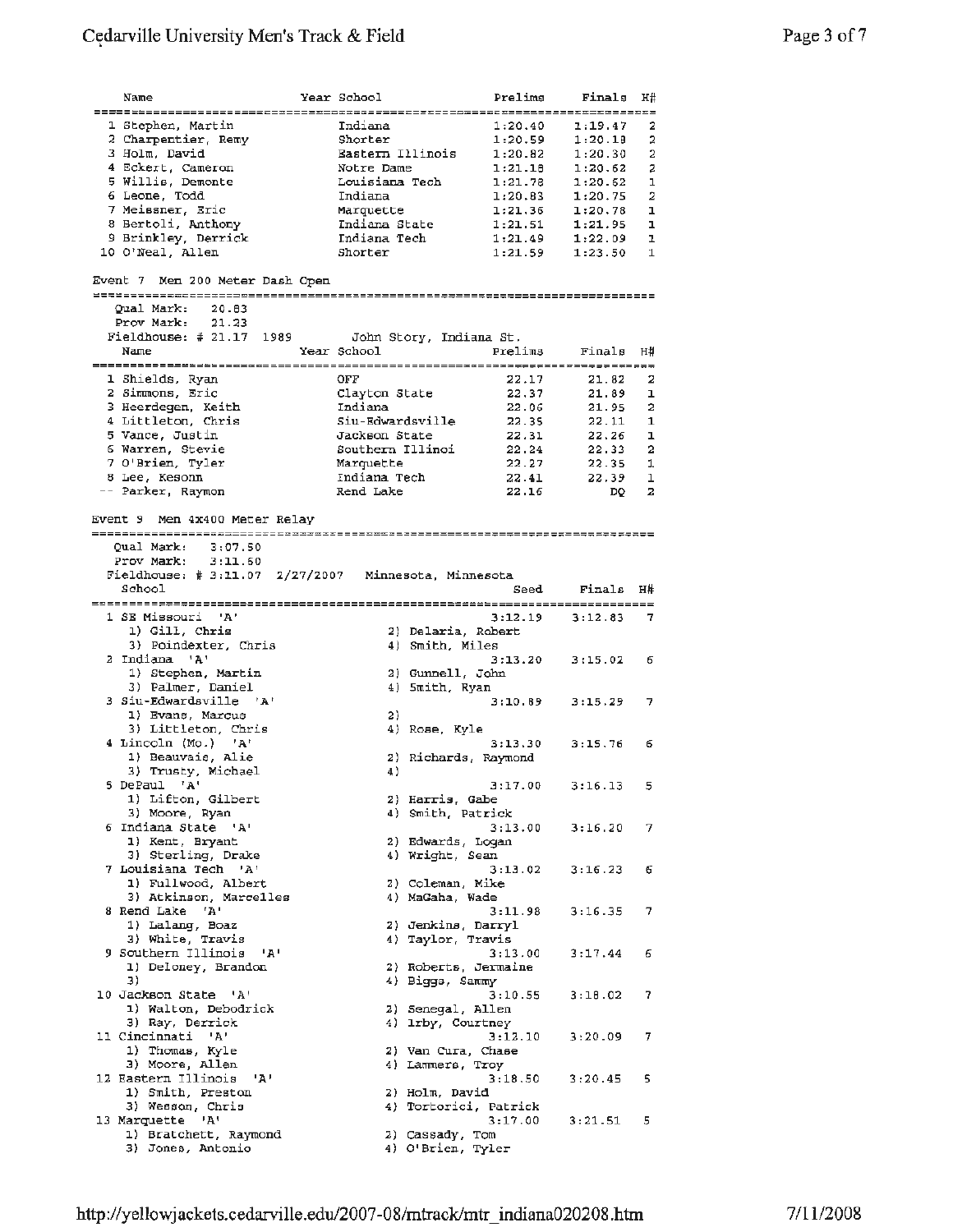$\ddot{\phantom{a}}$ 

| 14 Siu-Edwardsville 'B'                  |                                      | 3:24.00                  | 3:21.52              | 2              |
|------------------------------------------|--------------------------------------|--------------------------|----------------------|----------------|
| 1) Harold, Nich                          | 2) Wilson, Aaron                     |                          |                      |                |
| 3) Shepherd, Alphonso<br>15 Indiana 'B'  | 4) Thierry, Andrew                   |                          |                      |                |
| 1) Sackmann, Chris                       | 2) Bardach, Evan                     | 3:20.00                  | 3:22.20              | -4             |
| 3) Leone, Todd                           | 4) Heerdegen, Keith                  |                          |                      |                |
| 16 McKendree 'A'                         |                                      | 3:20.00                  | 3:22.37              | 4              |
| 1) Perry, Jordan                         | 2) Brown, Jeff                       |                          |                      |                |
| 3) Myers, Jermaine                       | 4) Jones, Dominique                  |                          |                      |                |
| 17 Indiana Tech 'A'                      |                                      | 3:20.00                  | 3:22.38              | 4              |
| 1) Lewis, Keith                          | 2) Waters, Rod                       |                          |                      |                |
| 18 Clayton State 'A'                     |                                      | 3:19.00                  | 3:24.24              | 4              |
| 1) Rolle, Ahmad                          | 2) DeShield, Lawrence                |                          |                      |                |
| 3) Simmons, Eric                         | 4) Moran, Tim                        |                          |                      |                |
| 19 Indiana 'C'                           |                                      | 3:28.00                  | 3:24.84              | $\overline{2}$ |
| 1) Glover, Wil                           | 2) Moore, Devin                      |                          |                      |                |
| 3) Pipkin, Devin<br>20 Shorter 'A'       | 4) Moylan, Jacob                     | 3:19.00                  | 3:24.89              | 4              |
| 1) Dodson, Nick                          | $2)$ Baker, A.J.                     |                          |                      |                |
| 3) Johnson, Derricus                     | 4) Cornutt, Logan                    |                          |                      |                |
| 21 Findlay 'A'                           |                                      | 3:20.48                  | 3:25.64              | 3              |
| 1) Schaible, Greg                        | 2) Birkholz, Erik                    |                          |                      |                |
| 3) Bernard, Simon                        | 4) Werner, Scott                     |                          |                      |                |
| 22 Western Kentucky 'A'                  |                                      | 3:24.00                  | 3:25.99              | з              |
| 1) Mgijima, Mandhla                      | 2) Kiplagat, Bethuel                 |                          |                      |                |
| 3) Lindsay, Jarvaun                      | 4) Dew, Asa                          |                          |                      |                |
| 23 Jackson State 'B'                     |                                      | 3:16.21                  | 3:28.16              | 5              |
| 1) Lampley, Lincoln                      | 2) Lowe, Desmond                     |                          |                      |                |
| 3) Ponder, Durante                       | 4) Burnett, Dedrick                  |                          |                      |                |
| 24 Xavier (Ohio)<br>- 'A'                |                                      | 3:27.99                  | 3:28.84              | 2              |
| 1) Womack, Clinton                       | 2) Lewis, Sam                        |                          |                      |                |
| 3) Nathan, Ben<br>25 Indiana Tech 'B'    | 4) Beuerlein, Luke                   | 3:26.00                  | 3:28.98              | 2              |
| 1) Chapman, Zac                          | 2)                                   |                          |                      |                |
| 3) Tipton, Brett                         | 4)                                   |                          |                      |                |
| 26 Cedarville 'A'                        |                                      | 3:26.00                  | 3:31.21              | 2              |
| 1) Beight, Michael                       | 2) Tress, Brandon                    |                          |                      |                |
| 3) Gruenberg, Stephen                    | 4) Nowels, Kelly                     |                          |                      |                |
| 27 Xavier (Ohio)<br>- 181                |                                      | 3:28.01                  | 3:34.90              | 2              |
| 1) Magness, Dan                          | 2) Ulmer, Ryan                       |                          |                      |                |
| 3) Archer, Andrew                        | 4) LeBlanc, Derek                    |                          |                      |                |
| -- McKendree 'B'                         |                                      | 3:24.00                  | DNF.                 | 3              |
| 1) Mendez, Mike                          | 2) Williams, Brandon                 |                          |                      |                |
| 3) Bailey, Adam                          | 4) Callis, Bryan                     |                          |                      |                |
| Event 10 Men 5000 Meter Run              |                                      |                          |                      |                |
|                                          |                                      | ------------------------ |                      |                |
| Qual Mark:<br>13:47.00                   |                                      |                          |                      |                |
| Prov Mark:<br>14:10.00                   |                                      |                          |                      |                |
| Fieldhouse: $\sharp$ 13:49.27 1982       | David Murphy, Victory AC             |                          |                      |                |
| Name                                     | Year School                          | Seed                     | Finals               |                |
|                                          |                                      |                          |                      |                |
| 1 Mannix, Tristan                        | Southern Indiana                     | 14:40.00                 | 14:45.19             |                |
| 2 Karcher, Brandon                       | SE Missouri                          | 14:47.39                 | 14:57.36             |                |
| 3 Steffens, Erik                         | Siu-Edwardsville                     | 14:48.99                 | 14:57.67             |                |
| 4 Kunz, Justin<br>5 Milroy, Ben          | Unattached                           |                          | 14:58.11             |                |
| 6 Wories, Kent                           | Xavier (Ohio)<br>Butler              | 15:06.00<br>15:05.00     | 14:58.25<br>15:05.80 |                |
| 7 Goodman, David                         | Southern Indiana                     | 14:45.00                 | 15:10.11             |                |
| 8 Lawder, Matt                           | Butler                               | 15:00.00                 | 15:10.23             |                |
| 9 Navarro, John                          | Illinois State                       | 14:55.00                 | 15:10.27             |                |
| 10 Ditzler, Matt                         | Indiana Tech                         | 15:17.00                 | 15:10.37             |                |
| 11 Syring, Brian                         | Illinois State                       | 14:55.00                 | 15:12.72             |                |
| 12 King, Randy                           | Cincinnati                           | 14:54.12                 | 15:13.39             |                |
| 13 Hernandez, Martin                     | Shorter                              | 15:00.00                 | 15:16.89             |                |
| 14 King, Richard                         | Cincinnati                           | 14:56.19                 | 15:24.32             |                |
| 15 Kaiser, Drew                          | Xavier (Ohio)                        | 15:32.00                 | 15:28.57             |                |
| 16 Dunbar, Daniel                        | Southern Illinoi                     | 15:06.00                 | 15:29.19             |                |
| 17 Cameron, Kyle                         | Siu-Edwardsville                     | 15:06.87                 | 15:33.27             |                |
| 18 Kremer, Aaron                         | Iupui                                | 15:15.00                 | 15:34.07             |                |
| 19 Badertscher, T.J.                     | Cedarville                           | 15:48.00                 | 15:42.77             |                |
|                                          |                                      |                          |                      |                |
| 20 Funderburk, Brandon                   | SE Missouri                          | 15:15.00                 | 15:42.87             |                |
| 21 Messmann, Jared                       | Indiana State                        | 15:11.30                 | 15:43.38             |                |
| 22 Bowman, Mark                          | Southern Illinoi                     | 14:58.66                 | 15:47.56             |                |
| 23 Werths, Steven<br>24 Jenkins, Patrick | Siu-Edwardsville<br>Western Kentucky | 15:47.09<br>15:20.91     | 15:54.59<br>15:54.63 |                |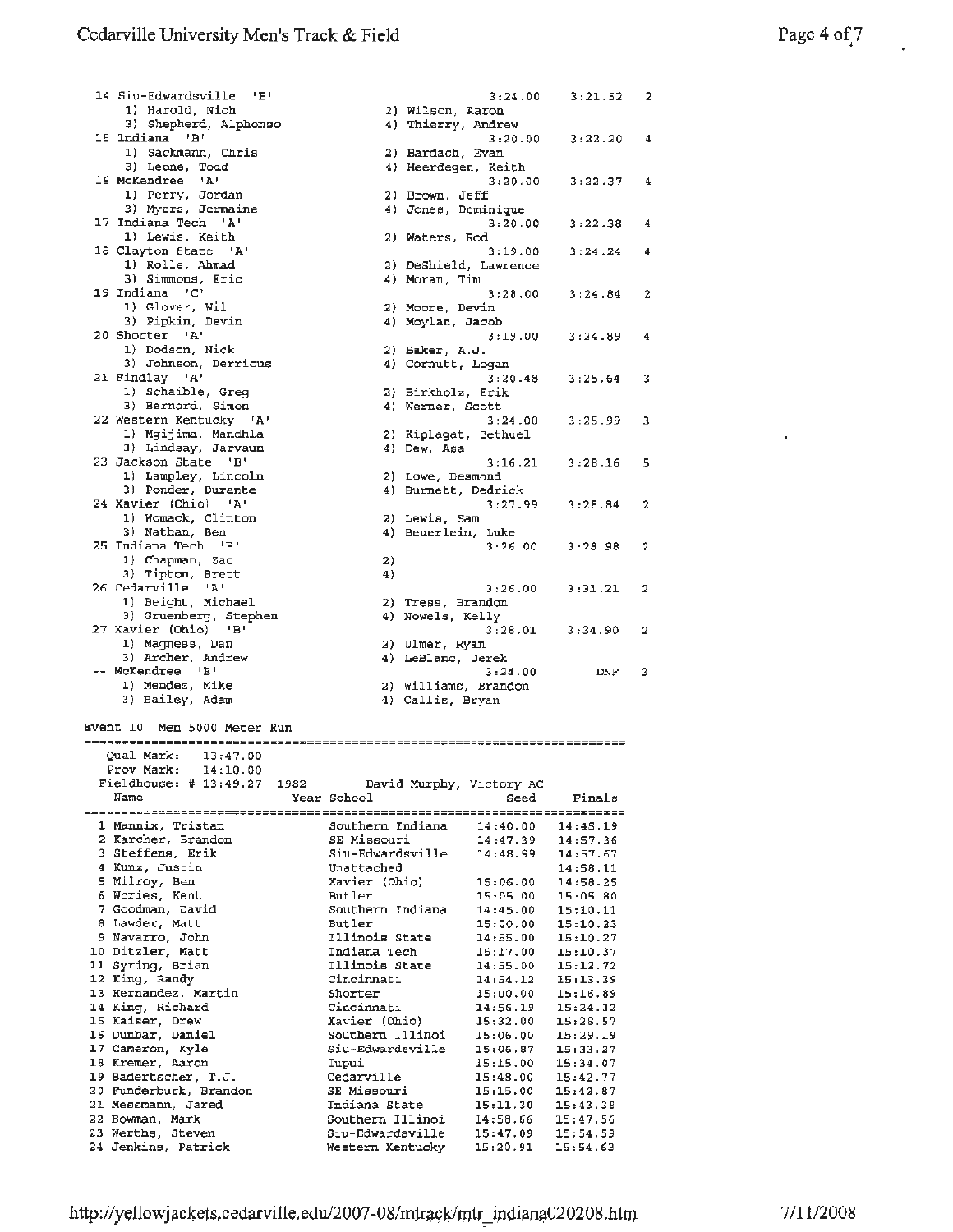| 25 Neidlinger, Daniel<br>26 Kendrick, Justin<br>27 Bowers, Mark<br>28 Bueno, Harrison<br>29 Iuan, Aaron<br>30 Roads, Rob<br>31 Bunyan, Bailey<br>32 Becker, Robert<br>33 Herbert, Justin<br>34 Holst, Derek<br>35 Matheus, Tony<br>36 Del Toro, Victor<br>37 Ryan, Joe<br>38 Kemper, Jeremy<br>39 Castrejon, Mario<br>40 Spirito, Loren<br>41 Delong, David<br>42 Traphagen, Eric | Indiana Tech<br>Southern Indiana<br>Western Kentucky<br>Eastern Illinois<br>Eastern Illinois<br>Southern Indiana<br>Rend Lake<br>Southern Indiana<br>Cedarville<br>Indiana Tech<br>Xavier (Ohio)<br>Indiana Northwes<br>Xavier (Ohio)<br>Southern Indiana<br>Eastern Illinois<br>Indiana Tech<br>Southern Indiana<br>Unattached | 15:50.00<br>15:10.00<br>15:35.00<br>15:24.00<br>15:24.50<br>15:40.00<br>15:24.53<br>15:29.00<br>15:50.00<br>16:05.00<br>16:45.00<br>15:40.00<br>16:09.00<br>15:29.00<br>15:23.00<br>15:50.00<br>16:10.00<br>16:00.00 | 15:55.21<br>15:59.00<br>15:59.62<br>16:01.10<br>16:02.64<br>16:05.31<br>16:05.76<br>16:09.67<br>16:11.58<br>16:16.83<br>16:18.43<br>16:22.05<br>16:22.82<br>16:24.25<br>16:24.60<br>16:29.37<br>16:44.90<br>17:22.79 |                         |
|-----------------------------------------------------------------------------------------------------------------------------------------------------------------------------------------------------------------------------------------------------------------------------------------------------------------------------------------------------------------------------------|---------------------------------------------------------------------------------------------------------------------------------------------------------------------------------------------------------------------------------------------------------------------------------------------------------------------------------|----------------------------------------------------------------------------------------------------------------------------------------------------------------------------------------------------------------------|----------------------------------------------------------------------------------------------------------------------------------------------------------------------------------------------------------------------|-------------------------|
| -- Wilk, russell<br>-- Wheeler, Brad                                                                                                                                                                                                                                                                                                                                              | Indiana Northwes<br>Iupui                                                                                                                                                                                                                                                                                                       | 15:45.00<br>14:53.00                                                                                                                                                                                                 | DNF<br>DNF                                                                                                                                                                                                           |                         |
| -- Sirbek, Tim                                                                                                                                                                                                                                                                                                                                                                    | Unattached                                                                                                                                                                                                                                                                                                                      | 14:29.00                                                                                                                                                                                                             | DNF                                                                                                                                                                                                                  |                         |
| -- Kauffmann, Tommy                                                                                                                                                                                                                                                                                                                                                               | Xavier (Ohio)                                                                                                                                                                                                                                                                                                                   | 15:50.00                                                                                                                                                                                                             | DNF                                                                                                                                                                                                                  |                         |
| -- Goetz, Daniel                                                                                                                                                                                                                                                                                                                                                                  | Bryan                                                                                                                                                                                                                                                                                                                           | 14:48.00                                                                                                                                                                                                             | DNF                                                                                                                                                                                                                  |                         |
| Event 14 Men 200 Meter Dash Invitational<br>Qual Mark:<br>20.83<br>Prov Mark: 21.23                                                                                                                                                                                                                                                                                               |                                                                                                                                                                                                                                                                                                                                 |                                                                                                                                                                                                                      |                                                                                                                                                                                                                      |                         |
| Name                                                                                                                                                                                                                                                                                                                                                                              | Year School                                                                                                                                                                                                                                                                                                                     | Seed                                                                                                                                                                                                                 | Finals                                                                                                                                                                                                               | H#                      |
| 1 Robinson, Dallas                                                                                                                                                                                                                                                                                                                                                                | Hpc Elite                                                                                                                                                                                                                                                                                                                       | 21.10                                                                                                                                                                                                                | 21.30                                                                                                                                                                                                                | 2                       |
| 2 Deloney, Brandon                                                                                                                                                                                                                                                                                                                                                                | Southern Illinoi                                                                                                                                                                                                                                                                                                                | 21.60                                                                                                                                                                                                                | 21.50                                                                                                                                                                                                                | 1                       |
| 3 Coleman, Mike                                                                                                                                                                                                                                                                                                                                                                   | Louisiana Tech                                                                                                                                                                                                                                                                                                                  | 21.48                                                                                                                                                                                                                | 21.62                                                                                                                                                                                                                | $\overline{\mathbf{2}}$ |
| 4 Jenkins, Darryl<br>5 Thigpen, Marcus                                                                                                                                                                                                                                                                                                                                            | Rend Lake<br>Indiana                                                                                                                                                                                                                                                                                                            | 21.62<br>21.65                                                                                                                                                                                                       | 22.08<br>22.10                                                                                                                                                                                                       | 1<br>ı                  |
| 6 Richards, Raymond                                                                                                                                                                                                                                                                                                                                                               | Lincoln (Mo.)                                                                                                                                                                                                                                                                                                                   | 21.20                                                                                                                                                                                                                | 22.13                                                                                                                                                                                                                | $\overline{\mathbf{2}}$ |
| 7 Edwards, Logan                                                                                                                                                                                                                                                                                                                                                                  | Indiana State                                                                                                                                                                                                                                                                                                                   | 21.36                                                                                                                                                                                                                | 22.15                                                                                                                                                                                                                | 2                       |
| 8 Trusty, Michael                                                                                                                                                                                                                                                                                                                                                                 | Lincoln (Mo.)                                                                                                                                                                                                                                                                                                                   | 21.55                                                                                                                                                                                                                | 22.36                                                                                                                                                                                                                | ı                       |
|                                                                                                                                                                                                                                                                                                                                                                                   | Louisiana Tech                                                                                                                                                                                                                                                                                                                  | 21.50                                                                                                                                                                                                                | 23.22                                                                                                                                                                                                                | $\mathbf{z}$            |
| 9 Fullwood, Albert                                                                                                                                                                                                                                                                                                                                                                |                                                                                                                                                                                                                                                                                                                                 |                                                                                                                                                                                                                      |                                                                                                                                                                                                                      |                         |
| Event 16 Men 4x800 Meter Relay                                                                                                                                                                                                                                                                                                                                                    |                                                                                                                                                                                                                                                                                                                                 |                                                                                                                                                                                                                      |                                                                                                                                                                                                                      |                         |
|                                                                                                                                                                                                                                                                                                                                                                                   |                                                                                                                                                                                                                                                                                                                                 |                                                                                                                                                                                                                      |                                                                                                                                                                                                                      |                         |
| School                                                                                                                                                                                                                                                                                                                                                                            |                                                                                                                                                                                                                                                                                                                                 | Seed                                                                                                                                                                                                                 | Finals                                                                                                                                                                                                               |                         |
| 1 Rend Lake 'A'                                                                                                                                                                                                                                                                                                                                                                   |                                                                                                                                                                                                                                                                                                                                 | 7:43.72                                                                                                                                                                                                              | 7:28.54                                                                                                                                                                                                              |                         |
| 1) Lalang, Boaz                                                                                                                                                                                                                                                                                                                                                                   | 2) Cheruiyot, Ben                                                                                                                                                                                                                                                                                                               |                                                                                                                                                                                                                      |                                                                                                                                                                                                                      |                         |
| 3) White, Travis                                                                                                                                                                                                                                                                                                                                                                  | 4) Dixon, Aaron                                                                                                                                                                                                                                                                                                                 |                                                                                                                                                                                                                      |                                                                                                                                                                                                                      |                         |
| 2 Marquette 'A'                                                                                                                                                                                                                                                                                                                                                                   |                                                                                                                                                                                                                                                                                                                                 | 7:57.50                                                                                                                                                                                                              | 7:44.47                                                                                                                                                                                                              |                         |
| 1) Bolgert, Peter                                                                                                                                                                                                                                                                                                                                                                 | 2) Kopecki, Mark                                                                                                                                                                                                                                                                                                                |                                                                                                                                                                                                                      |                                                                                                                                                                                                                      |                         |
| 3) McCarthy, Mike                                                                                                                                                                                                                                                                                                                                                                 | 4) Wright, Johnny                                                                                                                                                                                                                                                                                                               |                                                                                                                                                                                                                      |                                                                                                                                                                                                                      |                         |
| 3 Indiana State 'A'<br>1) Sterling, Drake                                                                                                                                                                                                                                                                                                                                         | 2) Heimann, Kurt                                                                                                                                                                                                                                                                                                                | 7:38.63                                                                                                                                                                                                              | 7:45.65                                                                                                                                                                                                              |                         |
| 3) Koressel, Scott                                                                                                                                                                                                                                                                                                                                                                | 4) Tzirtziris, Konstantinos                                                                                                                                                                                                                                                                                                     |                                                                                                                                                                                                                      |                                                                                                                                                                                                                      |                         |
| 4 Eastern Illinois 'A'                                                                                                                                                                                                                                                                                                                                                            |                                                                                                                                                                                                                                                                                                                                 | 7:44.00                                                                                                                                                                                                              | 7:47.69                                                                                                                                                                                                              |                         |
| 1) Springer, Jason                                                                                                                                                                                                                                                                                                                                                                | 2) Stewart, Justin                                                                                                                                                                                                                                                                                                              |                                                                                                                                                                                                                      |                                                                                                                                                                                                                      |                         |
| 3) Coffey, Clint                                                                                                                                                                                                                                                                                                                                                                  | 4) Sheldon, Wes                                                                                                                                                                                                                                                                                                                 |                                                                                                                                                                                                                      |                                                                                                                                                                                                                      |                         |
| 5 Xavier (Ohio) 'A'                                                                                                                                                                                                                                                                                                                                                               |                                                                                                                                                                                                                                                                                                                                 | 7:54.00                                                                                                                                                                                                              | 7:51.44                                                                                                                                                                                                              |                         |
| 1) Womack, Clinton<br>3) Nathan, Ben                                                                                                                                                                                                                                                                                                                                              | 2) Lewis, Sam<br>4) Beuerlein, Luke                                                                                                                                                                                                                                                                                             |                                                                                                                                                                                                                      |                                                                                                                                                                                                                      |                         |
| 6 Indiana Tech 'A'                                                                                                                                                                                                                                                                                                                                                                |                                                                                                                                                                                                                                                                                                                                 | 7:52.00                                                                                                                                                                                                              | 7:51.47                                                                                                                                                                                                              |                         |
| 1) Mitchell, Jordan                                                                                                                                                                                                                                                                                                                                                               | 2) Mullen, Tommy                                                                                                                                                                                                                                                                                                                |                                                                                                                                                                                                                      |                                                                                                                                                                                                                      |                         |
| 3) Jimenez, Jonathan                                                                                                                                                                                                                                                                                                                                                              | 4) Wainwright, John                                                                                                                                                                                                                                                                                                             |                                                                                                                                                                                                                      |                                                                                                                                                                                                                      |                         |
| 7 McKendree 'A'                                                                                                                                                                                                                                                                                                                                                                   |                                                                                                                                                                                                                                                                                                                                 | 7:47.00                                                                                                                                                                                                              | 7:52.88                                                                                                                                                                                                              |                         |
| 1) Myers, Jermaine<br>3) Brown, Jeff                                                                                                                                                                                                                                                                                                                                              | 2) Mendez, Mike<br>4) Tebbe, Keith                                                                                                                                                                                                                                                                                              |                                                                                                                                                                                                                      |                                                                                                                                                                                                                      |                         |
| 8 Shorter 'A'                                                                                                                                                                                                                                                                                                                                                                     |                                                                                                                                                                                                                                                                                                                                 | 7:37.00                                                                                                                                                                                                              | 7:54.54                                                                                                                                                                                                              |                         |
| 1) Johnson, Derricus                                                                                                                                                                                                                                                                                                                                                              | 2) O'Neal, Allen                                                                                                                                                                                                                                                                                                                |                                                                                                                                                                                                                      |                                                                                                                                                                                                                      |                         |
| 3) Rodriguez, Andrew                                                                                                                                                                                                                                                                                                                                                              | 4) Charpentier, Remy                                                                                                                                                                                                                                                                                                            |                                                                                                                                                                                                                      |                                                                                                                                                                                                                      |                         |
| 9 Cedarville 'A'                                                                                                                                                                                                                                                                                                                                                                  |                                                                                                                                                                                                                                                                                                                                 | 8:01.00                                                                                                                                                                                                              | 7:58.41                                                                                                                                                                                                              |                         |
| 1) Kuhn, Kevin                                                                                                                                                                                                                                                                                                                                                                    | 2) Nowels, Kelly                                                                                                                                                                                                                                                                                                                |                                                                                                                                                                                                                      |                                                                                                                                                                                                                      |                         |
| 3) Davies, Jordan                                                                                                                                                                                                                                                                                                                                                                 | 4) Groman, Kurt                                                                                                                                                                                                                                                                                                                 |                                                                                                                                                                                                                      |                                                                                                                                                                                                                      |                         |
| 10 Loyola (Ill.) 'A'                                                                                                                                                                                                                                                                                                                                                              | 2) Cook, Cliff                                                                                                                                                                                                                                                                                                                  | 7:50.25                                                                                                                                                                                                              | 8:00.80                                                                                                                                                                                                              |                         |
| 1) Bleicher, Jimi<br>3) McClain, Sam                                                                                                                                                                                                                                                                                                                                              | 4) Reifenberg, Ben                                                                                                                                                                                                                                                                                                              |                                                                                                                                                                                                                      |                                                                                                                                                                                                                      |                         |
| 11 Indiana 'A'<br>1) Ball, Seth                                                                                                                                                                                                                                                                                                                                                   | 2) Mikic, Milos                                                                                                                                                                                                                                                                                                                 | 8:00.00                                                                                                                                                                                                              | 8:12.16                                                                                                                                                                                                              |                         |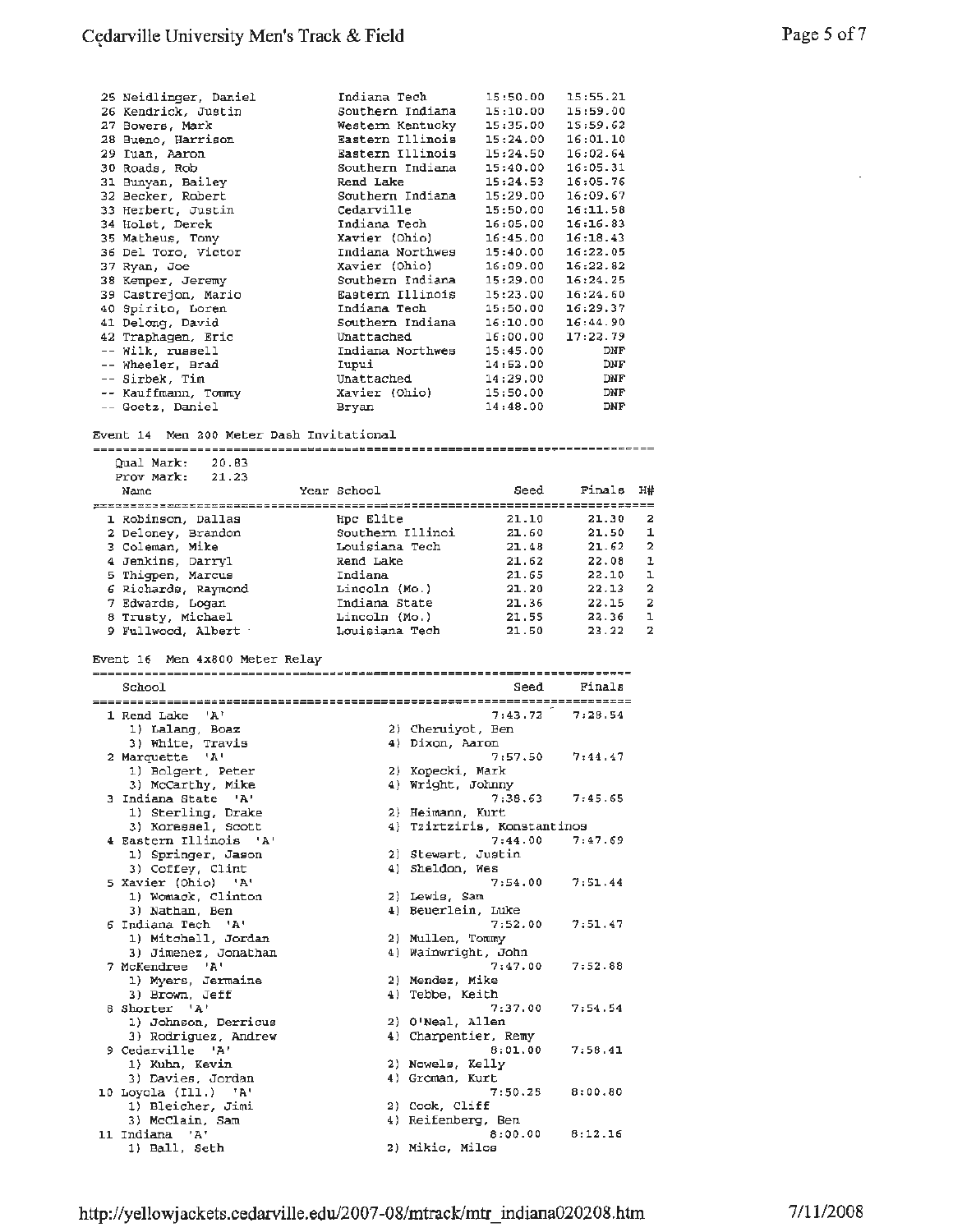| 3) Schmitz, Matt       | 4) Robb, David |         |
|------------------------|----------------|---------|
| 12 Xavier (Ohio) 'B'   | 8:14.00        | 8:24.03 |
| 1) Westendorp, Michael | 2) Fry, Tyler  |         |
| 3) Weingardt, Matthew  | 4) Ford, David |         |

#### Event 18 Men 200 Meter Dash Morning

| Name                          | Year School      | Seed               | Finals H#          |                         |
|-------------------------------|------------------|--------------------|--------------------|-------------------------|
|                               |                  |                    |                    |                         |
| 1 Delaria, Robert             | SE Missouri      | 22.99              | 22.21              | - 8                     |
| 2 Brooks, Chandler            | Notre Dame       | 22.54              | 22.55              | 2                       |
| 3 Vargas, Gabriel             | <b>DePaul</b>    | 22.45              | $22.58$ 1          |                         |
| 4 Townsend, Andre             | Rend Lake        | 22.56              | 22.69              | 3                       |
| 5 Lifton, Gilbert             | DePaul           | 22.54              | 22.77              | 2                       |
| 6 Ellington, Brad             | Unattached       | 22.45              | 22.77              | $\mathtt 1$             |
| 7 Kennedy, Shaun              | Shorter          | 22.60              | 22.79              | 3                       |
| 8 Smith, Patrick              | DePaul           | 22.61              | 22.87              | 3                       |
| 9 Harold, Nich                | Siu-Edwardsville | 22.48              | 23.03              | 1                       |
| 10 Atkins, Tyrell             | Notre Dame       | 22.67              | 23.08              | 4                       |
| 11 Moran, Tim                 | Clayton State    | 23.00              | 23.09              | 9                       |
| 12 Thompson, Kyle             | Indianapolis     | 22.61              | 23.11              | 3                       |
| 13 Thierry, Andrew            | Siu-Edwardsville | 22.98              | 23.11              | 7                       |
| 14 Mitchell, Franklyn         | Lincoln (Mo.)    | 22.87              | 23.11              | 5                       |
| 15 Roberts, Michael           | Indiana State    | 23.00              | 23.13 8            |                         |
| 16 Williams, Diondre          | Illinois State   | 22.56              | 23.19              | $\overline{a}$          |
| 17 Smith, Preston             | Eastern Illinois | 23.20              | 23.21              | 10                      |
| 18 Oglesby, Brice             | Shorter          | 22.80              | 23.22              | $\bf{4}$                |
| 19 Johnson, FiFI              | Unattached       | 22.80              | 23.24              | 5                       |
| 20 Henrichs, Luke             | Illinois State   | 22.98              | 23.26              | $\overline{7}$          |
| 21 McKinney, Trenton          | Southern Illinoi | 22.98              | 23.27 7            |                         |
| 22 Mendenhall, Patrick        | Indiana State    | 22.57              | 23.27              | 3                       |
| 23 Bailey, Adam               | McKendree        | 23.00              | 23.36              | 8                       |
| 24 Emanuel, Brenton           | Eastern Illinois | 23.10              | 23.51              | 9                       |
| 25 Vessell, Brett             | Missouri S&T     | 22.92              | 23.59              | 7                       |
| 26 Gibson, Calvin             | Shorter          |                    |                    | 5                       |
|                               |                  | 22.80              | 23.62              |                         |
| 27 Migit, Alex                | Eastern Illinois | 23.30              | 23.71              | 10                      |
| 28 Bishop, Geoff              | Loyola (III.)    | 22.80              | 23.73              | $\overline{\mathbf{4}}$ |
| 29 McMillan, Albeyon          | Shorter          | 22.50              | $23.79$ 1          |                         |
| 30 Wendrickx, Nathan          | Unattached       | 23.15              | 23.79              | 10                      |
| 31 Beight, Michael            | Cedarville       | 23.10              | 23.84              | 9                       |
| 32 Callis, Bryan              | McKendree        | 23.00              | 23.86              | - 8                     |
| 33 Smith, Donnie              | DePaul           | 22.98              | 24.02              | $\overline{7}$          |
| 34 Murray, Sean               | Loyola (Ill.)    | 23.59              | 24.03 11           |                         |
| 35 Steele, Brian              | McKendree        | 23.10              | 24.07              | - 9                     |
| 36 Gentry, Gary               | Loyola (Ill.)    | 22.99              | 24.13              | - 8                     |
| 37 Morris, Willie             | Eastern Illinois | 23.35              | 24.81              | 10                      |
| 38 Douthit, Thaddeus          | Shorter          | 22.89              | 24.96              | - 5                     |
| -- Kelly, Jeff                | Shorter          | 23.01              | FS.                | - 9                     |
| -- Jean-Pierre, McFarlane     | Lincoln (Mo.)    | 22.50              | DQ                 | $\overline{2}$          |
| -- Harvey, Stuart             | Butler           | 24.15              | DQ                 | 11                      |
| -- Lackage, Blake             | Loyola (Ill.)    | 23.23              | DQ.                | 10                      |
| -- Attoh, Kwaku               | DePaul           | 22.97              | DQ                 | $\overline{I}$          |
|                               |                  |                    |                    |                         |
| Event 20 Men Weight Throw     |                  |                    |                    |                         |
|                               |                  |                    |                    |                         |
| Oual Mark:<br>21.50m          |                  |                    |                    |                         |
| Prov Mark:<br>19.50m          |                  |                    |                    |                         |
| Fieldhouse: # 22.93m 2/7/2007 | Cory Martin      |                    |                    |                         |
| Name                          | Year School      | Prelims            | Finals             |                         |
|                               |                  |                    |                    |                         |
| 1 Mueller, Joe                | Southern Illinoi | 18.36 <sub>m</sub> | 18.77m             |                         |
| 2 Siemons, Brenton            | Southern Illinoi | 17.82m             | 18.49m             |                         |
| 3 Block, Scott                | Siu-Edwardsville | 18.55m             | 18.44m             |                         |
| 4 Little, Willie              | Indianapolis     | 17.89m             | 18.38m             |                         |
| 5 Fearnow, Paul               | Indiana          | 18.63m             | 18.33m             |                         |
| 6 Millar, Brad                | DePaul           | 18.46 <sub>m</sub> | 18.11 <sub>n</sub> |                         |
| 7 Jarman, Michael             | Cincinnati       | 17.57m             | 18.08m             |                         |
| 8 Smith, Thomas               | Southern Illinoi | 18.17m             | 17.78m             |                         |
| 9 Davis, Greg                 | Notre Dame       | 17.07 <sub>m</sub> | 17.75m             |                         |
| 10 Shumaker, Ryan             | Southern Illinoi | 17.21m             | 17.36m             |                         |
| 11 Colbert, Brandon           | SE Missouri      | 17.17m             | 16.88m             |                         |
| 12 Haas, Paul                 | Indiana          | 16,95ա             | 15.29m             |                         |
|                               |                  |                    |                    |                         |
| Men Long Jump<br>Event 21     |                  |                    |                    |                         |
|                               |                  |                    |                    |                         |
| Qual Mark: 7.85m              |                  |                    |                    |                         |